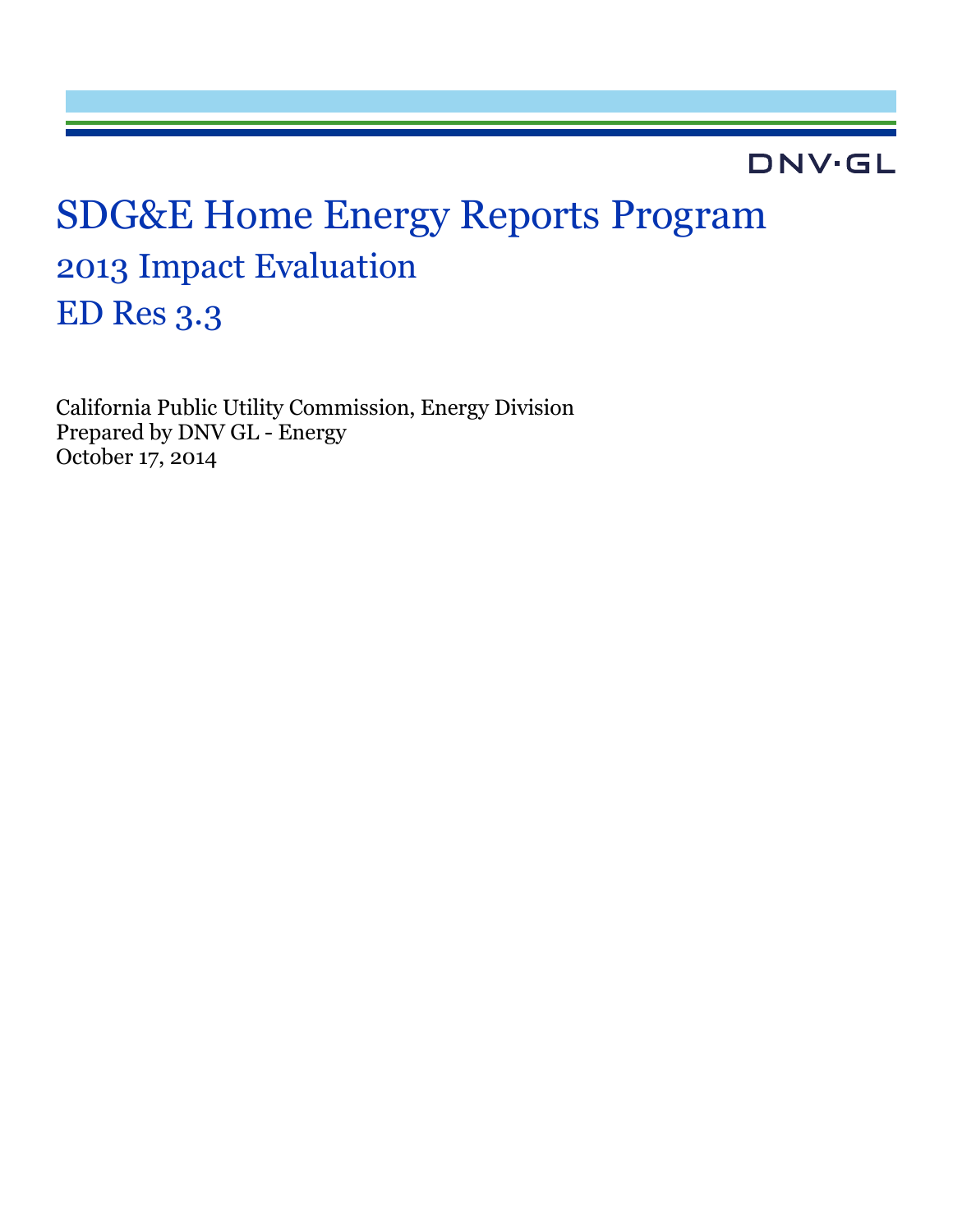#### Copyright © 2014, KEMA, Inc.

This document, and the information contained herein, is the exclusive, confidential and proprietary property of KEMA, Inc. and is protected under the trade secret and copyright laws of the United States and other international laws, treaties and conventions. No part of this work may be disclosed to any third party or used, reproduced or transmitted in any form or by any means, electronic or mechanical, including photocopying and recording, or by any information storage or retrieval system, without first receiving the express written permission of KEMA, Inc. Except as otherwise noted, all trademarks appearing herein are proprietary to KEMA, Inc.

#### LEGAL NOTICE

This report was prepared under the auspices of the California Public Utilities Commission (CPUC). While sponsoring this work, the CPUC does not necessarily represent the views of the Commission or any of its employees except to the extent, if any, that it has formally been approved by the Commission at a public meeting. For information regarding any such action, communicate directly with the Commission at 505 Van Ness Avenue, San Francisco, California 94102. Neither the Commission nor the State of California, nor any officer, employee, or any of its contractors or subcontractors makes any warrant, express or implied, or assumes any legal liability whatsoever for the contents of this document.

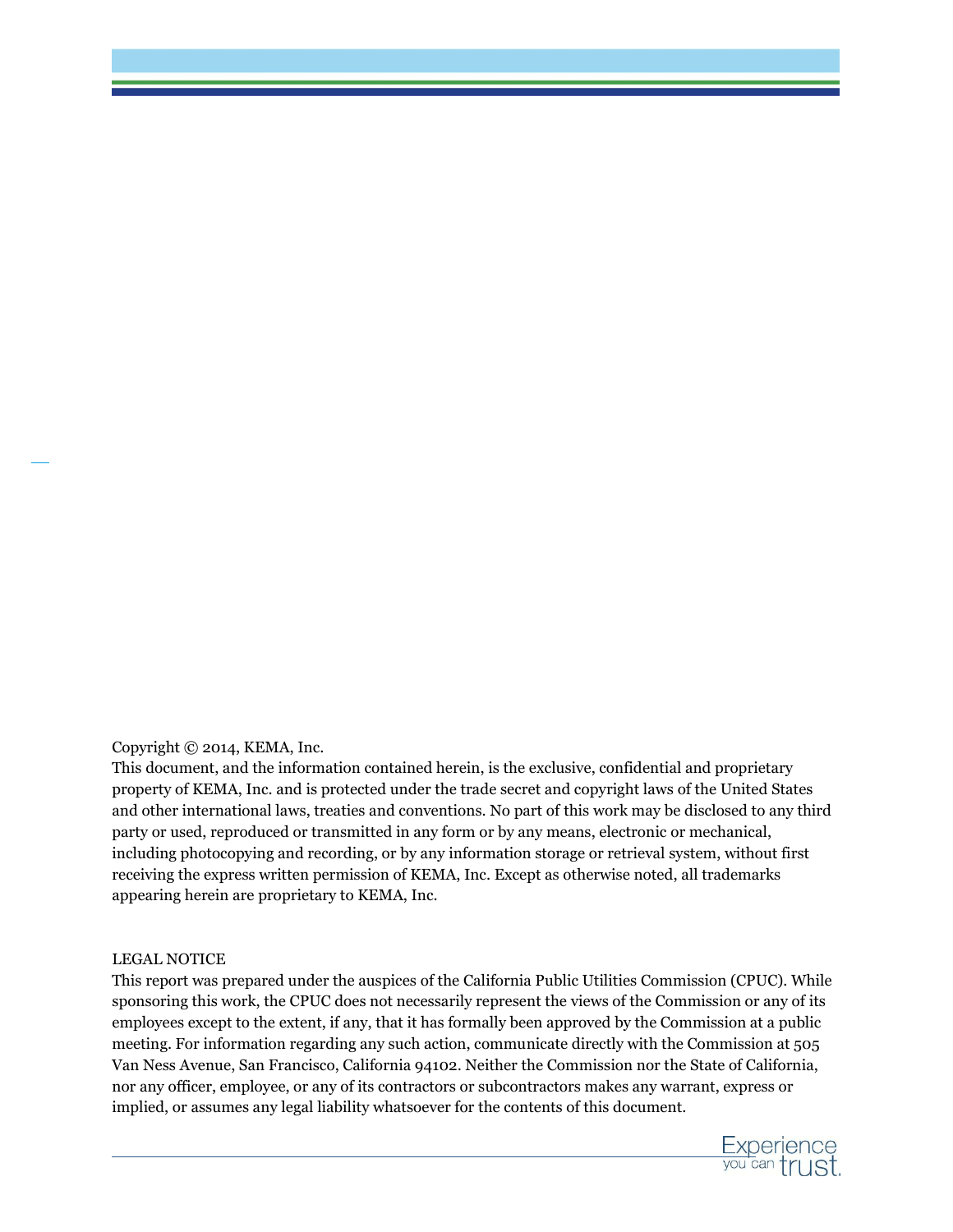### **Table of Contents**

|              | 1.1                                                                                                                 |  |
|--------------|---------------------------------------------------------------------------------------------------------------------|--|
| $\mathbf{2}$ |                                                                                                                     |  |
| 3            |                                                                                                                     |  |
|              | 3.1<br>3.2<br>3.3                                                                                                   |  |
|              |                                                                                                                     |  |
|              | 4.1                                                                                                                 |  |
| 5            |                                                                                                                     |  |
|              |                                                                                                                     |  |
|              | 5.1<br>SECTION 6.1 OF THE APPENDIX SHOWS A COMPARISON OF THE HER SAVINGS PER HOUSEHOLD IN 2012<br>5.2<br>5.3<br>5.4 |  |
| 6            |                                                                                                                     |  |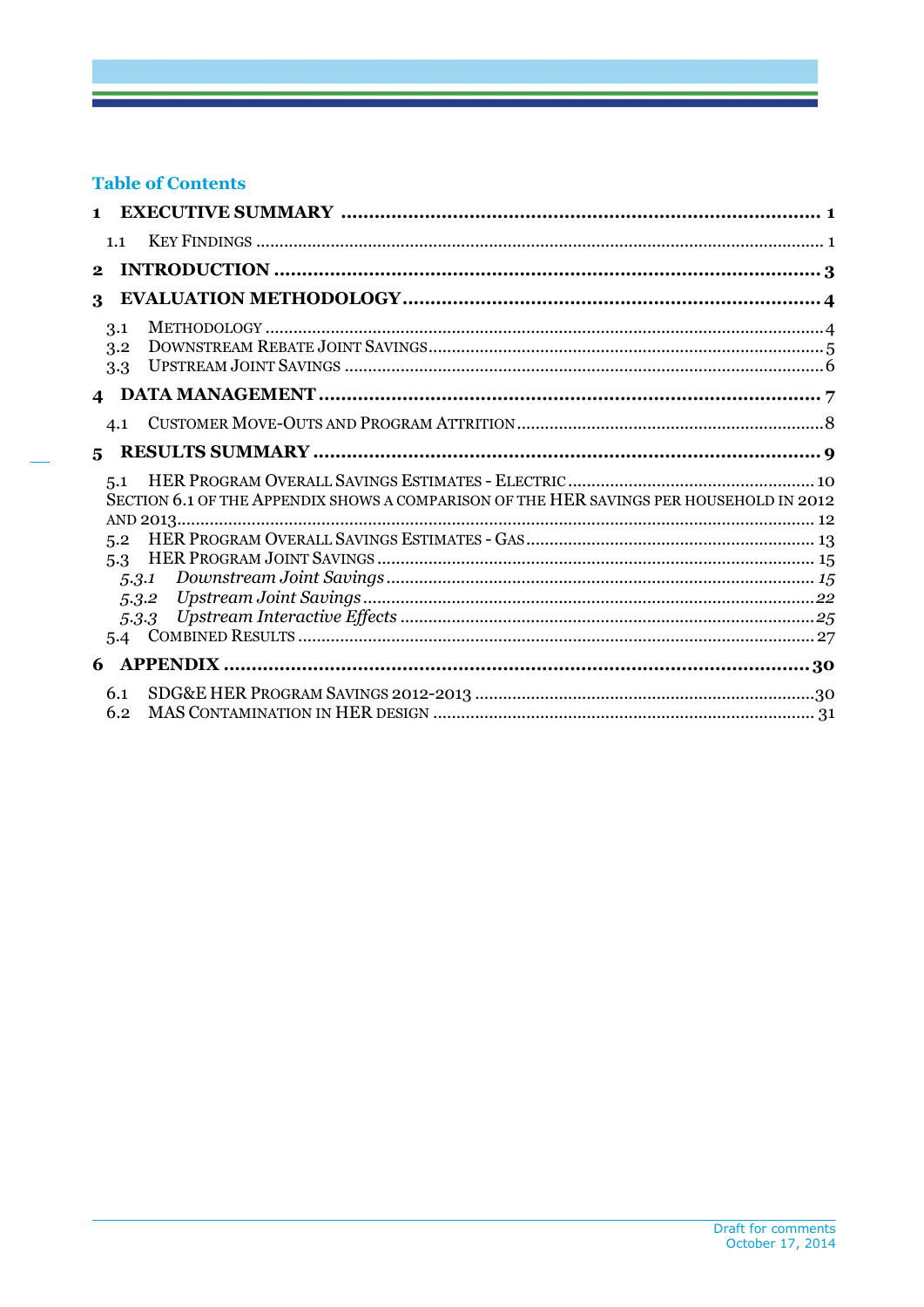# **List of Tables**

| Table 17. Test of mean differences in consumption between MAS-HER sites and selected HER |
|------------------------------------------------------------------------------------------|
|                                                                                          |
| Table 18. Monthly kWh Savings per Household from Different Estimation Approaches 32      |
| Table 19. Monthly Therms Savings per Household from Different Estimation Approaches  33  |
|                                                                                          |

# **List of Figures**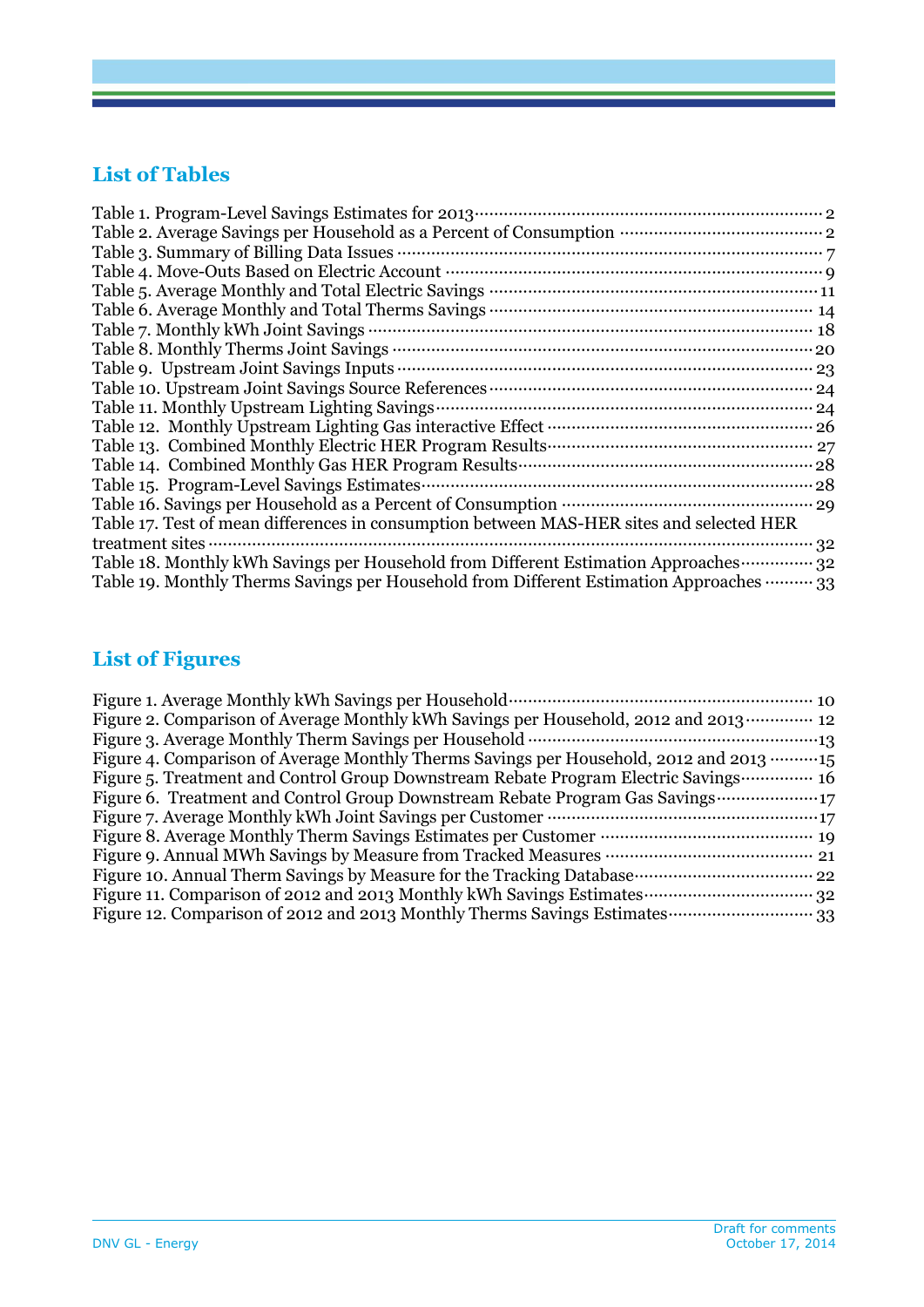#### **Page 1 of 43**

# <span id="page-4-0"></span>**1 EXECUTIVE SUMMARY**

This report summarizes the results of DNV GL's impact evaluation of San Diego Gas & Electric's (SDG&E) Home Energy Reports (HER) program for year 2013. This impact evaluation uses consumption and program tracking data provided by SDG&E to the CPUC. The evaluation provides independent confirmation of gas and electricity savings attributable to the HER program.

# <span id="page-4-1"></span>**1.1 Key Findings**

SDG&E began sending HER to approximately 20,000 customers in the treatment group in June and July of 2011. SDG&E continues to send the reports to the same treatment group through 2013-14. DNV GL conducted an impact evaluation for the first eighteen months of the program covering the 2011-2012 program periods. Results presented here are for the second program period from Jan 2013, through December 2013.

The HER program was structured as a randomized controlled trial wherein the initial eligible population was randomly assigned to the treatment and control groups. In July 2013, SDG&E implemented another program known as Simple Energy's Manage Act Save (MAS)<sup>1</sup> which enrolled a subset of the initial HER control group due to a processing error. The enrollment of HER control group may have had some influence on the results of this impact evaluation to the extent that MAS program causes substantial impact on customers energy consumption. DNV GL used several approaches to investigate the effect of contamination but is unable to estimate the degree of impact of MAS contamination in the HER program

DNV GL's impact evaluation of HER program is based on the full sample. Because of MAS contamination, savings reported during MAS treatment period (Jul 2013 onwards) are potentially lower than the true program savings because of lower baseline consumption.

[Table](#page-5-2) **1** provides program level savings for the 2013 HER Program and addresses the following results for gas and electric impacts:

- Overall savings the unadjusted treatment effect from billing analysis
- Joint savings achieved in concert with other energy efficiency programs and claimed by SDG&E under those programs in two areas:
	- o Downstream increased savings in standard, tracked energy efficiency program due to the HER program.
	- o Upstream– increased savings in upstream programs, primarily the Upstream Lighting Program (ULP) and the related interactive effects on gas savings.

ı

<sup>1</sup> Manage Act Save (MAS) is an energy efficiency program made available to SDG&E residential customers on Jun 2013 to help customers reduce their energy consumption. The program provides customers information on their personal consumption and tools to manage their consumption. Also, MAS program provides participants with information and programs that can help them to save energy. Customers get rewards from reducing energy consumption.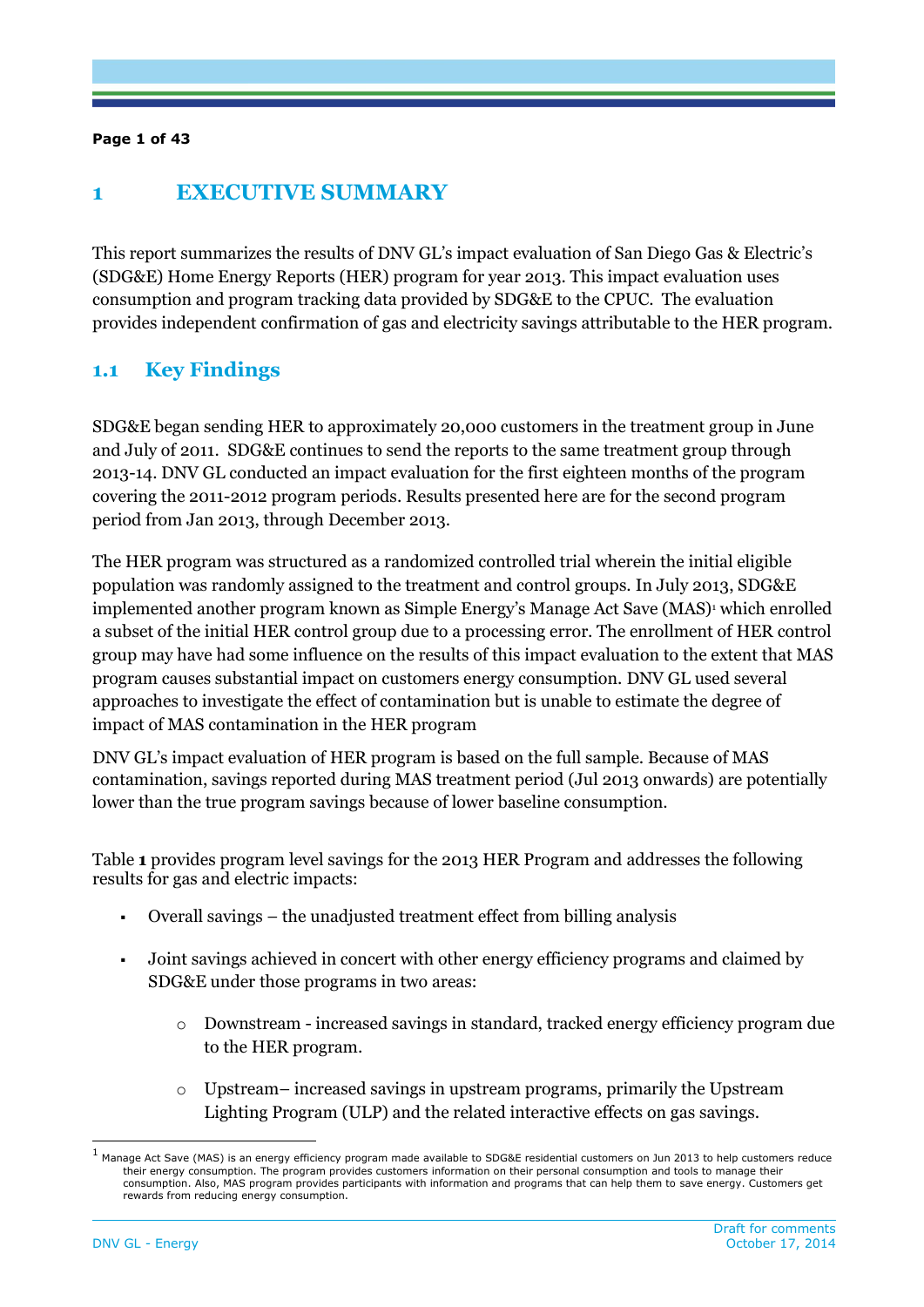#### **Page 2 of 43**

Adjusted Savings – overall savings net of potential double-counted joint savings.

| <b>Evaluation</b><br><b>Period</b> | <b>Source</b>                                 | <b>Electric (MWh)</b> | Gas (,000<br>Therms) |
|------------------------------------|-----------------------------------------------|-----------------------|----------------------|
|                                    | <b>Unadjusted Savings</b>                     | 4,539.8               | 184.4                |
| January 2013 -                     | <b>Tracked, Downstream Joint Savings</b>      | 114.0                 | $-1.0$               |
| December 2013                      | Untracked, Upstream Lighting Joint<br>Savings | 232.6                 | $-3.9$               |
|                                    | <b>Adjusted Savings</b>                       | 4,193.3               | 189.3                |

#### <span id="page-5-2"></span><span id="page-5-0"></span>**Table 1. Program-Level Savings Estimates for 2013**

In 2013, the HER program achieved a reduction of 4,540 MWh across the treatment households. A portion of these savings occurred due to increased activity in other SDG&E energy efficiency programs. We estimated electric joint savings at 114 and 233 MWh for downstream and upstream programs, respectively. These amounts are removed from the overall measured savings estimate. The estimated total credited electric savings are 4,193 MWh.

The program also generated 184,400 therms of gas savings. There was no evidence of increase in gas savings from downstream energy efficiency programs. The upstream lighting program has a small interactive effect on gas savings that has the effect of increasing the unadjusted gas savings slightly rather than lowering it as with joint savings.

[Table 2](#page-5-1) provides estimates of unadjusted and adjusted savings at the household level as a fraction of control group, post-period consumption. Over the full 12 months, unadjusted electric savings at the household level were 282 kWh, approximately 2.8% of electric consumption for that period<sup>2</sup>. Electric savings drop to 260 kWh or 2.6% after removing joint savings. Unadjusted and adjusted gas savings are 11.3 and 11.6 therms per household or about 2.0% of gas consumption, for that period.

| <b>Evaluation</b><br><b>Period</b> | <b>Fuel</b> | <b>Unadjusted</b><br>, Per<br><b>Customer</b><br><b>Savings</b> | Adjusted,<br><b>Per</b><br>Customer<br><b>Savings</b> | <b>Average Per</b><br><b>Customer</b><br><b>Consumption</b> | <b>Unadjusted</b><br><b>Savings as</b><br>Percentage<br>οf<br><b>Consumption</b> | <b>Adjusted</b><br><b>Savings as</b><br><b>Percentage</b><br>Οt<br><b>Consumption</b> |
|------------------------------------|-------------|-----------------------------------------------------------------|-------------------------------------------------------|-------------------------------------------------------------|----------------------------------------------------------------------------------|---------------------------------------------------------------------------------------|
| January 2013 -                     | Electric    | 281.9                                                           | 260.4                                                 | 10,023                                                      | 2.81%                                                                            | 2.60%                                                                                 |
| December<br>2013                   | Gas         | 11.3                                                            | 11.6                                                  | 580                                                         | 1.95%                                                                            | 2.00%                                                                                 |

#### <span id="page-5-1"></span>**Table 2. Average Savings per Household as a Percent of Consumption**

1

 $^2$  Per customer savings are calculated by dividing the total aggregate savings by the average number of customers during that time period.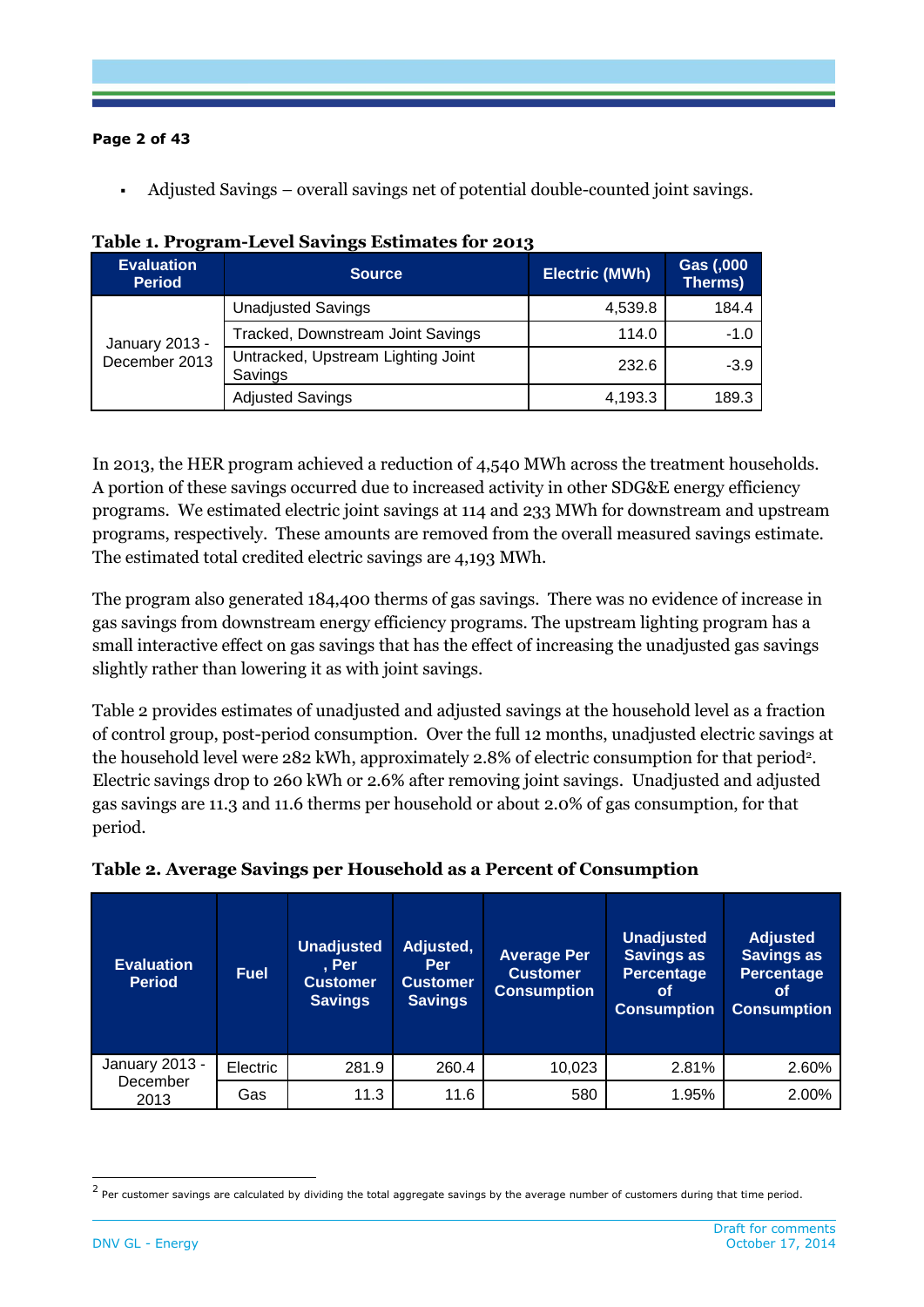#### **Page 3 of 43**

Electric savings per household due to HER program has increased from 246 kWh to 282 kWh while gas savings per household increased from 10.5 therms to 11.3 therms from program years 2012 to 2013. Specifically, monthly electric savings from January 2013 to July 2013 were higher than monthly savings for the same months in 2012. However, DNV GL observed that 2012 and 2013 monthly savings were similar from September 2013 to December 2013 because of a relatively milder climate in 2013 and the potential effect of MAS contamination.

Similar to last year's evaluation, this evaluation did not obtain feedback from participants regarding the source of the savings, and thus the exact composition (behavioral or adoption of energy efficiency measures) of the savings is unknown. However, the joint savings results provide some insight into the magnitude and nature of the HER effect on measures supported by energy efficiency program funds. Results show that there is limited evidence of increased uptake of rebate activities in 2013. The joint savings captured this year are primarily carryover savings from rebate activities induced by the HER program last year. The estimated joint savings are a relatively small portion of the overall measured savings.

# <span id="page-6-0"></span>**2 INTRODUCTION**

This report summarizes the results of DNV GL's impact evaluation of San Diego Gas & Electric's (SDG&E) Home Energy Reports (HER) program for calendar year 2013. SDG&E began sending HER in July, 2011. After a three month initial period of monthly reports, SDG&E switched to sending HER bi-monthly. The reports contain a mix of consumption information, comparison with similar neighbors and customized tips for saving energy.

The HER Program uses a randomized controlled trial (RCT) experimental design. The RCT experimental design is widely considered the most effective way to establish causality between a treatment and its effect. In combination with the substantial numbers of households in both treatment and control groups, the approach produces an un-biased estimate of savings with a high level of statistical precision. Opower has used the RCT approach to support the credibility of program-related savings despite their relatively small magnitude of one to three percent of consumption.

DNV GL participated in the establishment of the RCT experimental design for the SDG&E HER Program. Opower identified a population of approximately 40,000 households that were eligible to take part in the program. DNV GL randomly assigned half of these households to a treatment group that received the reports. The remainder of the households did not receive reports.

DNV GL conducted impact evaluation of the HER Program over the full 18 months of the program (July 2011 to Dec 2012). For calendar year 2012, the estimated unadjusted HER savings were 246 kWh and 10.5 therms per customer. These savings were approximately 2.4% and 1.9% of the baseline electric and gas consumption in 2012

SDG&E implemented another behavioral program known as Manage Act Save (MAS) program on July 2013. The MAS program included a subset of the HER control group (whose usage belong to Tiers 3 and 4). As MAS was launch, approximately thirty-eight percent of the initial HER control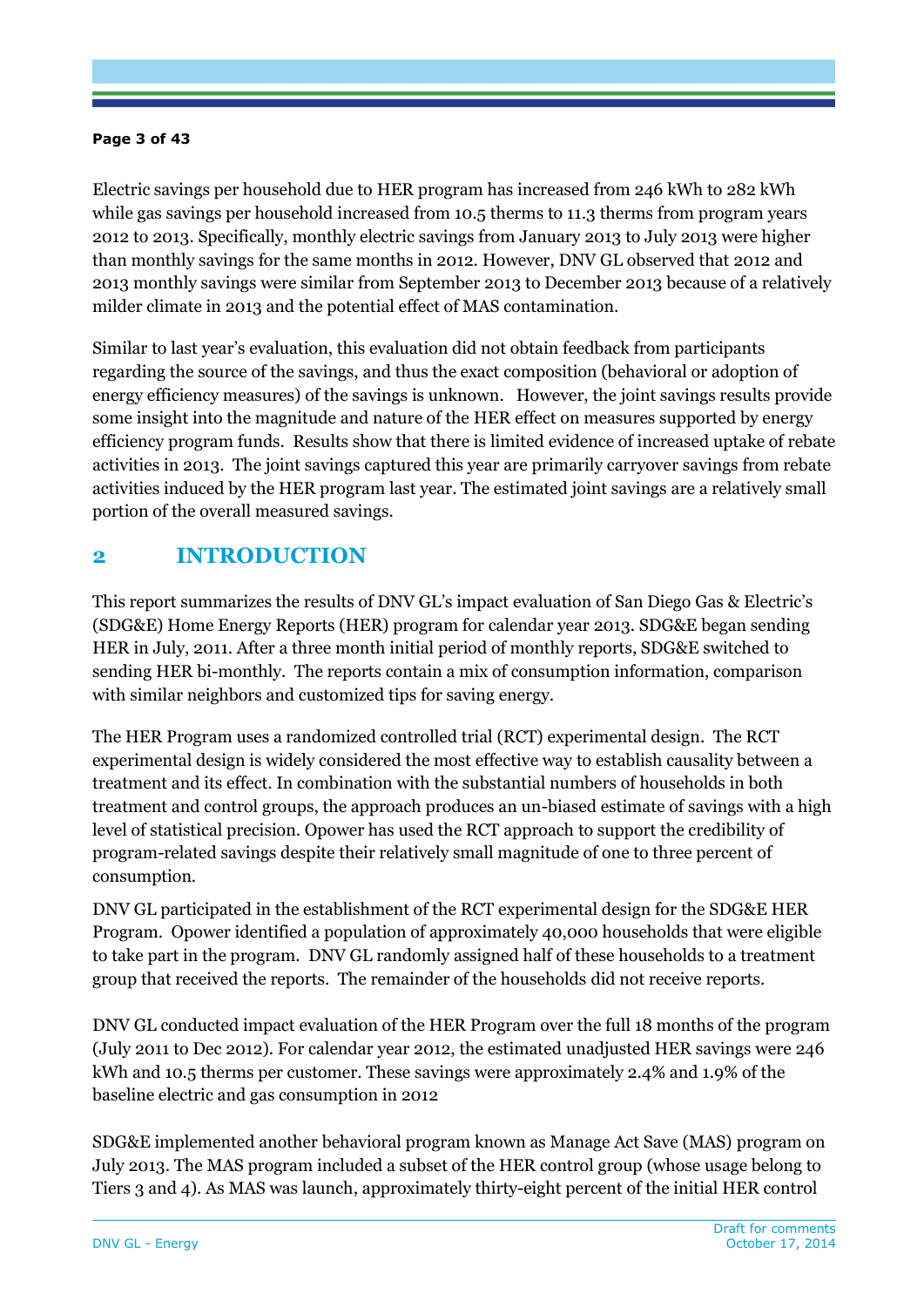#### **Page 4 of 43**

group received the MAS intervention due to a processing error. Contamination complicates the evaluation by introducing potentially biasing the results downward if the MAS program successfully motivates savings among the control group.

DNV GL investigated the potential implication of MAS contamination to this year's evaluation. We determined that estimation of partial HER savings in the last six months of 2013 is still possible since none of the customers in the HER treatment group were enrolled in other behavioral programs. To the extent that MAS program is successful in reducing consumption, we expect a decrease in average consumption in the HER control group in 2013.

DNV GL observed that there was an increase in savings from January to July of 2013 when compared to the same period in 2012. However, during the last 5 months of 2013, coinciding with MAS treatment period, the 2012 and 2013 savings estimates are similar indicating that the incremental increase in saving is almost zero. The observed HER program savings estimated for calendar year 2013 is lower than the true program savings over this period, likely due to a lower baseline consumption from the control group. See Appendix of the report for more details.

# <span id="page-7-0"></span>**3 EVALUATION METHODOLOGY**

# <span id="page-7-1"></span>**3.1 Methodology**

For this evaluation we used a fixed effects regression model specification that is the standard for the evaluation of behavioral programs like this one. The model produces a difference of difference calculation in the regression context. Within the model specification, the pre- to post-July 2011 difference for the treatment group is compared to the pre- to post-July 2011 difference for the control group. The change that occurs in the treatment group is adjusted to reflect any change that occurred in the control group.

The fixed-effects equation is:

$$
E_{it} = \mu_i + \lambda_t + \beta P_{it} + \varepsilon_{it}
$$

where:

| $E_{it}$<br>$T_i$  | $=$ Average daily energy consumption for account i during month t<br>$=$ Binary variable: one for households in the treatment group, zero otherwise |
|--------------------|-----------------------------------------------------------------------------------------------------------------------------------------------------|
| $P_{it}$           | $=$ Binary variable: one for households in the treatment group in the post period month t,                                                          |
|                    | zero otherwise                                                                                                                                      |
| $\lambda_t$        | $=$ Binary variable: one for a specific month/year, zero otherwise                                                                                  |
| $\mu_i$            | $=$ Account level fixed effect                                                                                                                      |
| $\varepsilon_{it}$ | $=$ Regression residual                                                                                                                             |

This model produces estimates of average monthly savings

$$
\bar{S}_t = \hat{\beta}_t
$$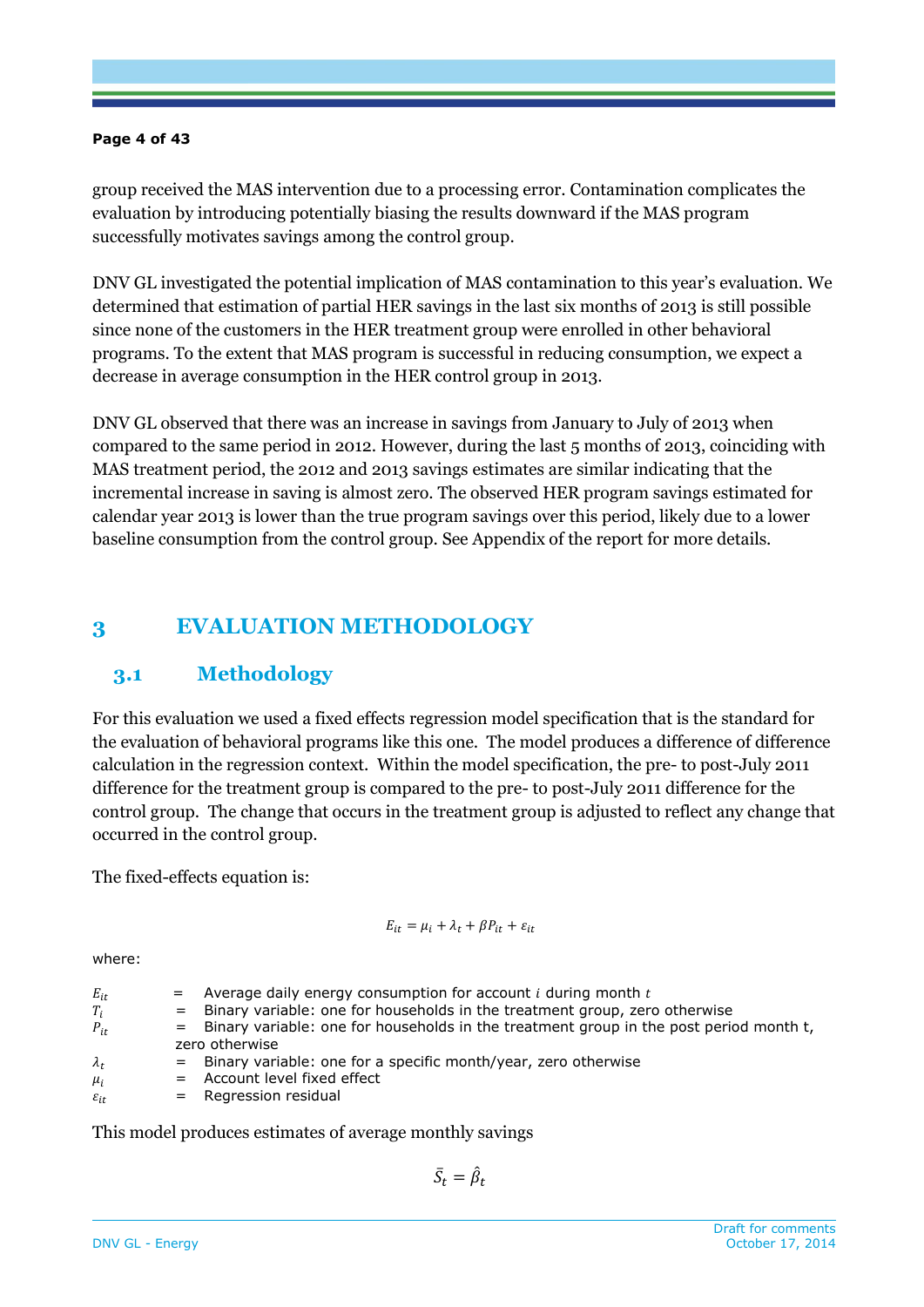#### **Page 5 of 43**

where:

 $\hat{\beta}_t$ 

- $\bar{S}_t$  $=$  Average treatment related consumption reduction during montht;
	- = Estimated parameter measuring the treatment group difference in the post period month *t*;

The model includes site-specific and month/year fixed effects. The site-specific effects control for mean differences between the treatment and control groups that do not change over time. The month/year fixed effects control for change over time that is common to both treatment and control groups. The monthly post-July 2011 dummy variables pick up the average monthly effects of the treatment. Households that move are dropped from the model. The total savings are a sum of the monthly average savings combined with the count of households still eligible for the program in that month. Households that actively opt out of the program remain in the model as long as they remain in their house. In this respect, the treatment can be considered "intent to treat". This model is consistent with best practices as delineated in State and Local Energy Efficiency Action Network's *Evaluation, Measurement, and Verification (EM&V) of Residential Behavior-Based Energy Efficiency Programs: Issues and Recommendations*<sup>3</sup>

### <span id="page-8-0"></span>**3.2 Downstream Rebate Joint Savings**

One possible effect of the HER Program is to increase rebate activity in other SDG&E energy efficiency programs. The RCT experimental design facilitates the measurement of this effect. We compare the rebate program savings installed by the average treatment group home with the savings installed by the average control group home. An increase in treatment group rebate program savings represents savings caused by the HER Program jointly with the rebate program. While these additional savings are an added benefit of the HER Program, it is essential that the associated savings are only reported once. The most common and simple approach is to remove all joint savings from the HER Program savings rather than remove program specific joint savings from all of the affected rebate programs. The fact that the joint savings are removed from the HER program savings should not obscure the fact that these are real savings that would not have occurred without the HER program.

The savings estimates from the fixed effects regressions include all differences between the treatment and control group in the post-report period. Any joint savings are picked up by the regressions and included in the overall savings estimate. These joint savings are also included in affected rebate program tracking databases and, unless further action were taken to remove them, are claimed as part of those programs' savings. Counting the savings in both places results in double counting of those additional HER-motivated rebate program savings. Removing the savings from HER allows for the calculation of a single joint savings for all rebate programs that are tracked at the customer level.

ı

<sup>3</sup> State and Local Energy Efficiency Action Network. 2012. *Evaluation, Measurement, and Verification (EM&V) of Residential Behavior-Based Energy Efficiency Programs: Issues and Recommendations*. Prepared by A. Todd, E. Stuart, S. Schiller, and C. Goldman, Lawrence Berkeley National Laboratory. http://behavioranalytics.lbl.gov.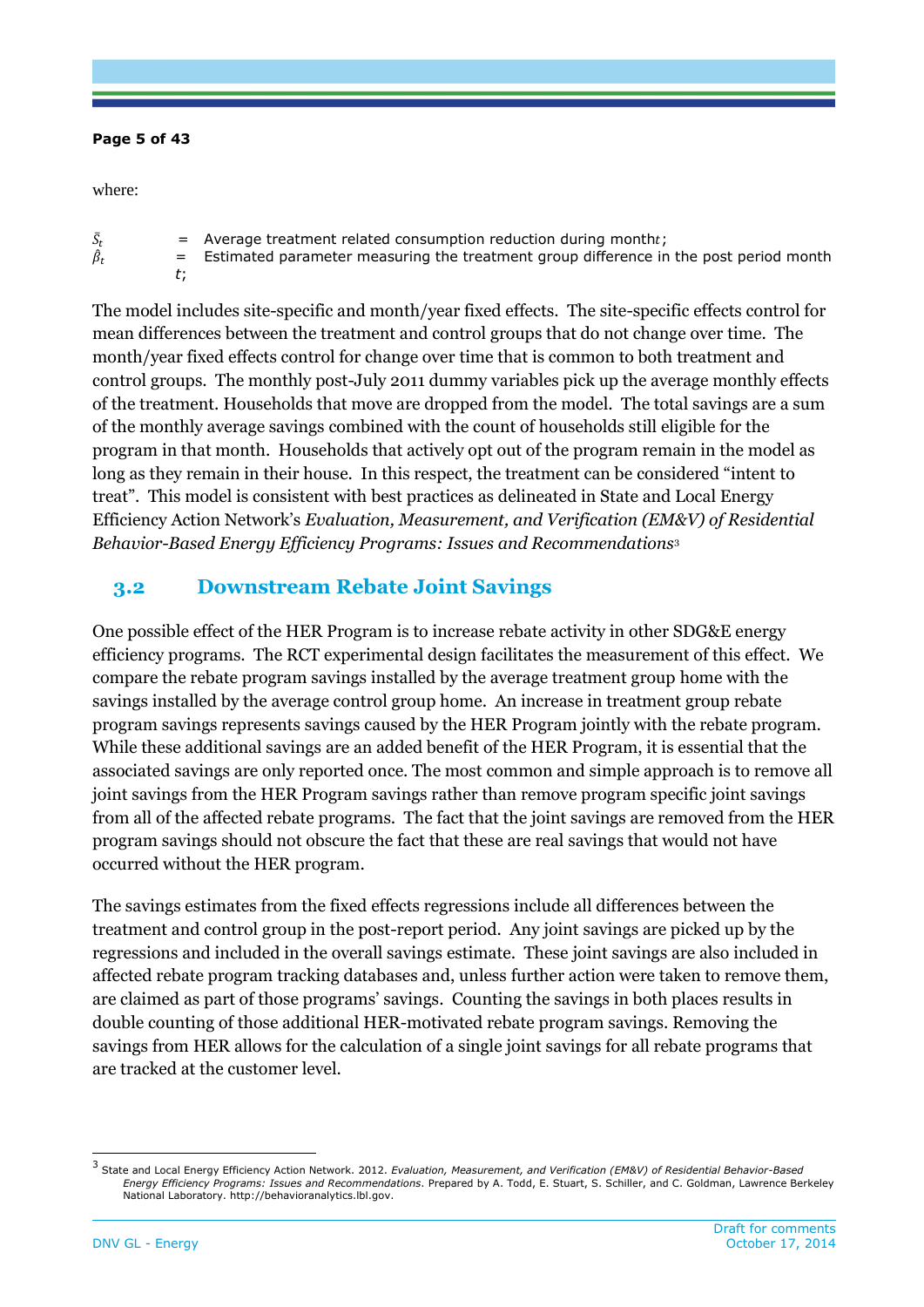#### **Page 6 of 43**

DNV GL use the following approach for rolling up individual rebates savings and calculating joint savings overall:

- Use accepted deemed savings values (those being used to claim the savings for the rebate program),
- Start accumulating savings from the installation date moving forward in time
- Assign daily savings on a load-shape-weighted basis, (more savings when we expect the measure to be used more) and
- Maintain the load-shape-weighted savings over the life of the measure

This approach takes the deemed annual savings values and transforms them into realistic day to day savings values given the installation of that measure. We determine the daily share of annual savings using hourly 2011 DEER load shapes 4 for SDG&E<sup>5</sup> . These load-shapes indicate when a measure is used during the year and, by proxy, when efficiency savings would occur.<sup>6</sup>

Savings for each installed measure start to accrue at the time of installation (or removal for refrigerator recycling). We calculate average monthly household rebate program savings for the treatment and control groups including zeroes for the majority of households that do not take part in any rebate program. An increase in average per household tracked program savings among the treatment group versus the control group indicates joint savings.

# <span id="page-9-0"></span>**3.3 Upstream Joint Savings**

Upstream joint savings are similar to downstream joint savings except that they are not tracked at the customer level. They still represent a source of savings that SDG&E could potentially double count. Unlike tracked programs, it not possible to directly compare all treatment and control group member activity. This makes it more challenging to determine if the HER program does increase savings in upstream programs.

The alternative to the downstream, census-level approach is to do a comparison of treatment and control group uptake of the upstream program measures on a sample basis. This approach also takes advantage of the RCT experimental design that provides the structure to produce an unbiased estimate of upstream savings. PG&E conducted in-home surveys in 2013 to assess uptake of upstream measures (specifically, CFLs and flat screen TVs). The surveys included samples of treatment and control customers from their HER program. Because of the expected similarity between upstream savings between SDG&E and PG&E and the prohibitive cost of performing a similar survey for the relatively small SDG&E program, DNV GL used results from this study as the basis for a unique, SDG&E estimate of upstream joint savings. This approach is described in more detail in Section 5.3.

ı

 $^4$  DEER load shapes are in an 8760 hourly format. DNV KEMA aggregated the hourly shares to daily shares in order to estimate daily savings. 5 http://deeresources.com/DEER2011/download/DEER2011-UpdatedImpactProfiles-v2.zip

 $^6$  This is more accurate and equitable than subtracting out the first year savings values that are used in DEER, because most measures are not in place from the first day to the last day of the year.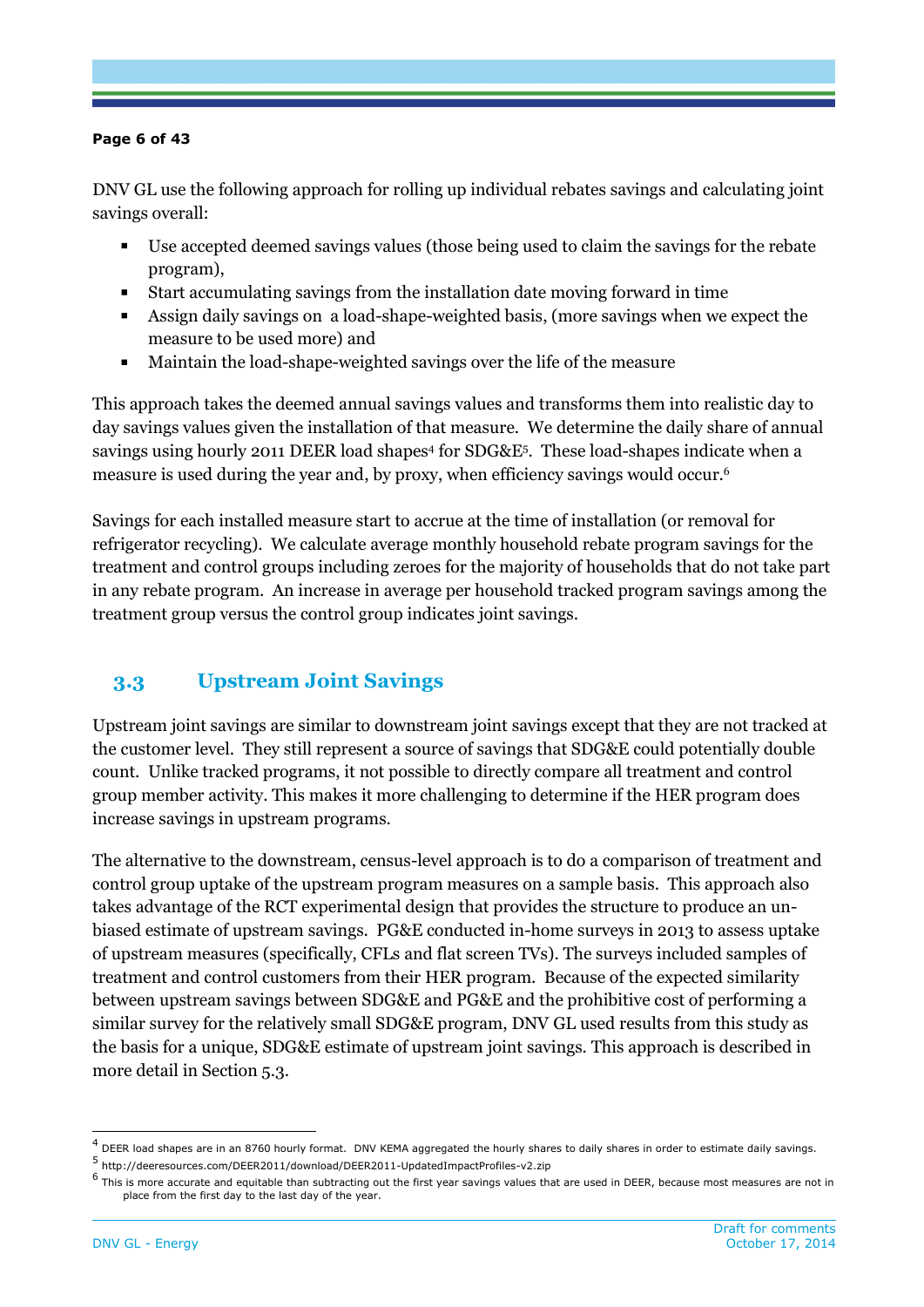#### **Page 7 of 43**

# <span id="page-10-0"></span>**4 DATA MANAGEMENT**

The billing analysis that underlies the HER program savings estimates rely on consumption data from the SDG&E billing system. On the one hand, because consumption data are closely tied to the billing function, the data are generally considered accurate. On the other hand, missed reads, estimated reads and corrections do occur, undermining the validity of some readings. In non-RCT billing analysis evaluations, it is common to apply a range of consumption data checks in an attempt to limit invalid data. This can lead to the removal of customers from the analysis because of limitations in their billing data.

However, an analysis based on an RCT experimental design does not have this concern. In theory, issues that exist in the data are shared approximately equally by the treatment and control group. A premise of the RCT is that whatever effects these potential billing issues have on the treatment group consumption are present also in the control group. With results of the relatively small magnitude expected from HER programs in general, the active removal of customers has the potential to affect the final results in non-trivial ways. [Table 3](#page-10-1) provides an overview of the data issues identified in the billing data. The incidence of issues is small across treatment and control group and both fuel types. The zero reads for gas houses are not uncommon in the summer and are not real issues; they are included only for completeness. For large reads, extreme average daily consumption was observed in less than 30 households. For sites with daily consumption greater than 1000 kWh per day, consumption was excluded for the billing period. Comparing all issues across the treatment and control groups the differences are extremely small. These finding indicate that data issues are infrequent and that the treatment control difference inherent in the RCT structure will control for the majority of what issues exist.

| $\cdot$<br>. .        | <b>Electric</b> |           | <b>Gas</b>     |                  |
|-----------------------|-----------------|-----------|----------------|------------------|
|                       | <b>Control</b>  | Treatment | <b>Control</b> | <b>Treatment</b> |
| <b>Bad Read Dates</b> | 0.00%           | $0.00\%$  | $0.00\%$       | 0.00%            |
| Zero Reads            | 0.11%           | 0.08%     | 1.17%          | 1.26%            |
| <b>Negative Reads</b> | 1.46%           | 1.56%     | $0.00\%$       | 0.00%            |
| <b>Missing Reads</b>  | $0.00\%$        | 0.00%     | $0.00\%$       | 0.00%            |
| <b>Extreme Reads</b>  | 0.09%           | 0.05%     | $0.00\%$       | 0.00%            |
| No Issues             | 98.39%          | 98.35%    | 98.83%         | 98.74%           |

#### <span id="page-10-1"></span>**Table 3. Summary of Billing Data Issues**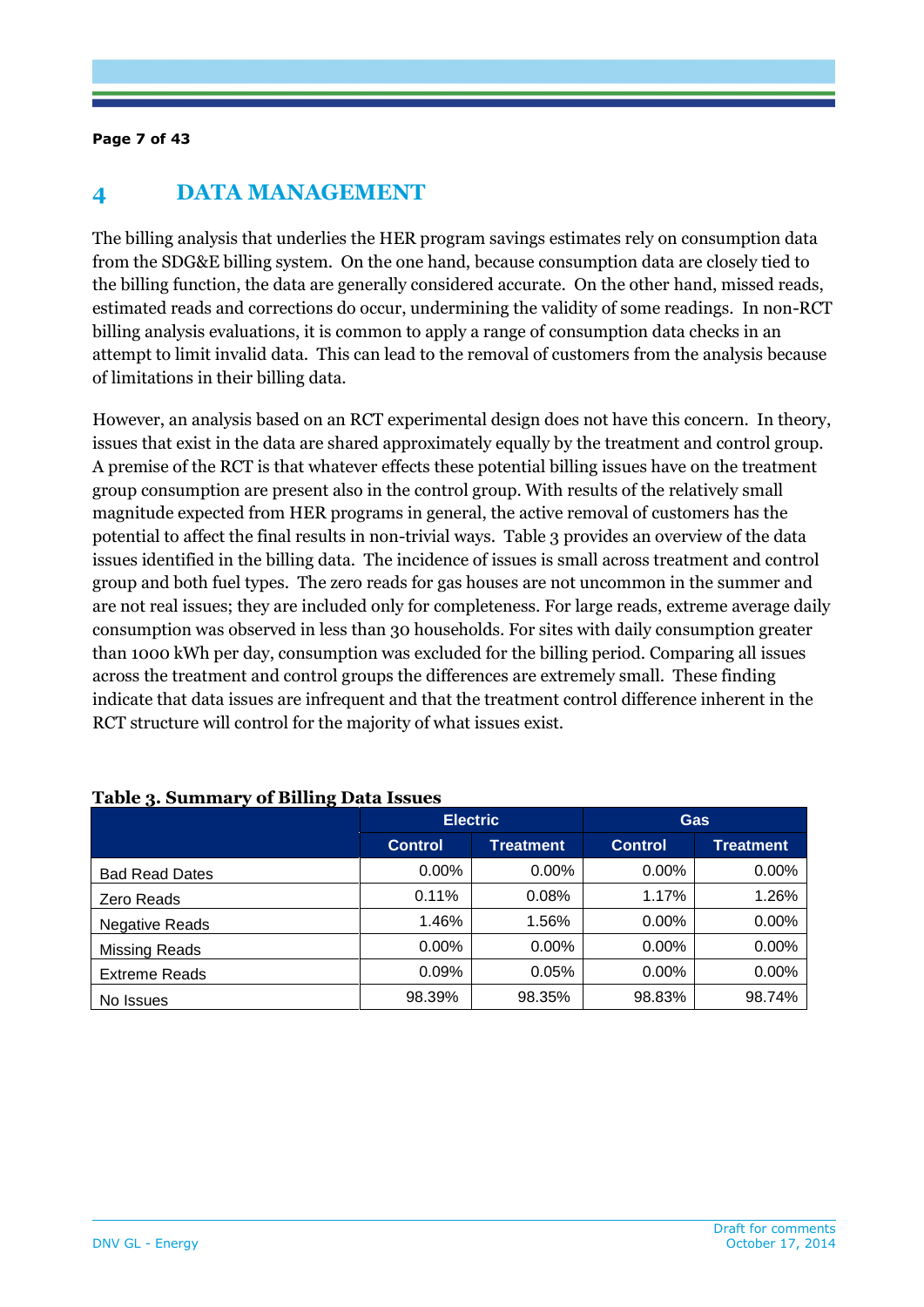#### **Page 8 of 43**

### <span id="page-11-0"></span>**4.1 Customer Move-Outs and Program Attrition**

The RCT experimental design requires that participating households in either treatment or control group be removed if the customers move. This kind of attrition is not ideal within the RCT but is unavoidable. The estimates of savings produced by the fixed effects model reflect the consumption data of those households remaining in the program (treatment or control group). Unlike attrition due to move-outs, households that opt-out of receiving the report remain in the treatment group despite the fact that they no longer receive the reports. Removing opt-out households would undermine the similarity between the two groups that is established by the RCT design.

Customers who installed solar panels and switched to net metering posed a dilemma for this evaluation. Whereas true move-outs are unlikely to have a causal relationship with the Reports, it is possible that installing solar represents an activity motivated at least partially by the reports. Unfortunately, the way that net metering is addressed in the billing data creates challenges for either including them in the analysis or fully understanding the extent of the issue.

For households with load served by SDG&E, a switch to net-metering causes a change in account numbers that would stop the mailing of the report to that address. For households with load served by Direct Access, SDG&E does not change the account number so the household continues to receive the reports. For this evaluation, all net-metered customers were left out of the analysis, effectively treated as move-outs.

If the solar households were included in the analysis it would be necessary to incorporate household level energy production data<sup>7</sup>. Otherwise potential differences in solar energy production could be conflated with program-related savings biasing the results up or down. The end result of such an analysis would be to quantify what subset of HER program savings are related to increased solar production in HER treatment households relative to the control group. The attribution of these savings would need to be determined in regulatory context. The available data on Direct access customers indicated a slight but non-statistically significant increase in solar installation among treatment group member.

[Table](#page-11-1) **4** provides the monthly eligible population for the HER Program through December 2013. The table provides count of eligible households for the treatment group that is used to calculate total savings. The count of move-outs per month and cumulatively is also provided. For the sake of comparison, the control group move-out counts are also provided.

#### <span id="page-11-1"></span>**Table 4. Move-Outs Based on Electric Account**

ı

 $^7$  It is instructive to compare solar-installing households to HER opt-outs with respect to their effect on the analysis results. The removal of optouts from the treatment group would likely remove households with lower savings effects thus artificially increasing the savings estimate for those households remaining in the treatment group. This potential upward bias in the savings result is a clear reason for including these households despite their opting out. The solar-installing households have a less clearly defined HER program savings effect so it is more difficult to assess the effect of their removal on the HER savings of remaining households. More importantly, energy generated by solar systems would dwarf the amount of HER program savings at most households HER program effect net of the solar installation effect. The decision to remove these households is based on a lack of clear evidence of a biasing effect in the savings estimate and the concern that their inclusion would be practically speaking infeasible and would have the potential to inject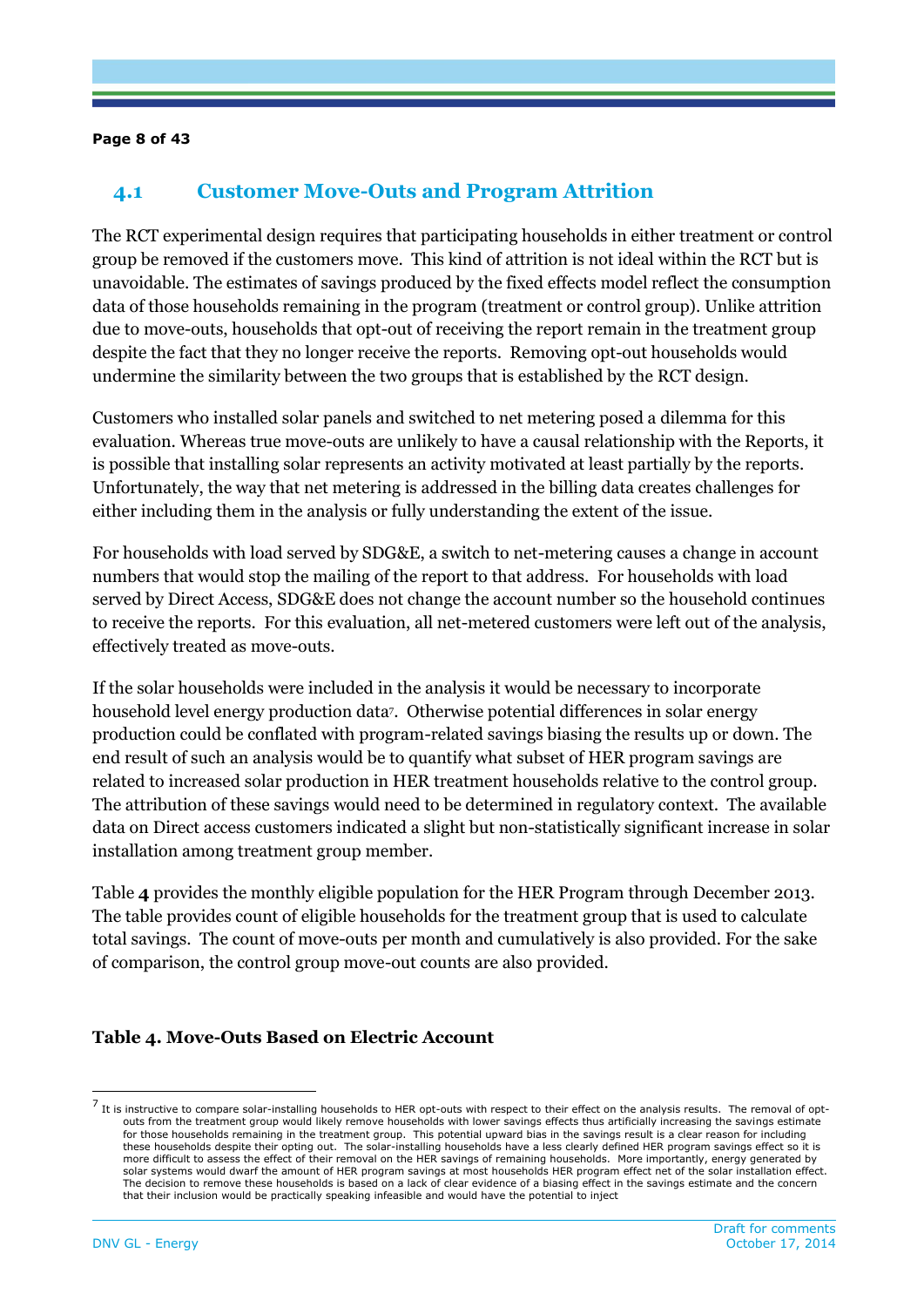#### **Page 9 of 43**

|              | <b>Treatment Group</b> |                        |                | <b>Control Group</b> |                        |                |
|--------------|------------------------|------------------------|----------------|----------------------|------------------------|----------------|
| <b>Month</b> | <b>Open</b>            | <b>Closed Accounts</b> |                | Open                 | <b>Closed Accounts</b> |                |
|              | <b>Accounts</b>        | <b>Cumulative</b>      | <b>Monthly</b> | <b>Accounts</b>      | <b>Cumulative</b>      | <b>Monthly</b> |
| 13-Jan       | 3,070                  | 123                    | 16,810         | 3,011                | 115                    | 3,070          |
| 13-Feb       | 3,158                  | 88                     | 16,706         | 3,115                | 104                    | 3,158          |
| 13-Mar       | 3,241                  | 83                     | 16,608         | 3,213                | 98                     | 3,241          |
| 13-Apr       | 3,328                  | 87                     | 16,491         | 3,330                | 117                    | 3,328          |
| $13$ -May    | 3,443                  | 115                    | 16,378         | 3,443                | 113                    | 3,443          |
| $13 - Jun$   | 3,563                  | 120                    | 16,234         | 3,587                | 144                    | 3,563          |
| 13-Jul       | 3,719                  | 156                    | 16,109         | 3,712                | 125                    | 3,719          |
| $13 - Aug$   | 3,879                  | 160                    | 15,975         | 3,846                | 134                    | 3,879          |
| 13-Sep       | 4,018                  | 139                    | 15,830         | 3,991                | 145                    | 4,018          |
| 13-Oct       | 4,120                  | 102                    | 15,735         | 4,086                | 95                     | 4,120          |
| 13-Nov       | 4,225                  | 105                    | 15,625         | 4,196                | 110                    | 4,225          |
| 13-Dec       | 4,319                  | 94                     | 15,539         | 4,282                | 86                     | 4,319          |

Note: The monthly counts provided excludes sites with net metering

The electric and gas accounts for a household do not always end on the same day. We used electric accounts to establish eligible household counts. The counts based on the gas account information were similar and did not justify establishing a second set of household counts for the purpose of calculating total gas savings.

# <span id="page-12-0"></span>**5 RESULTS SUMMARY**

The following section provides the components of final reported savings estimate for the 2013 SDG&E HER Program. The overall average savings are the unadjusted effect of the HER on treatment group consumption. The joint savings estimates identify savings included in the overall savings estimate that are reported by some other program, either downstream rebate programs or upstream programs. The final subsection combines these estimates, removing the joint savings from the overall savings, producing a 2013 HER Program savings estimate that does not doublecount energy savings from other programs.

# <span id="page-12-1"></span>**5.1 HER Program Overall Savings Estimates - Electric**

[Figure 1](#page-12-2) provides a graph of monthly electric savings for 2013. The average monthly savings are between 17 kWh and 38 kWh per household. We expect the reported program savings estimate for 2013 to be relatively lower than the true savings from the program because of the enrollment of a subset of the HER control group in the MAS program.

#### <span id="page-12-2"></span>**Figure 1. Average Monthly kWh Savings per Household**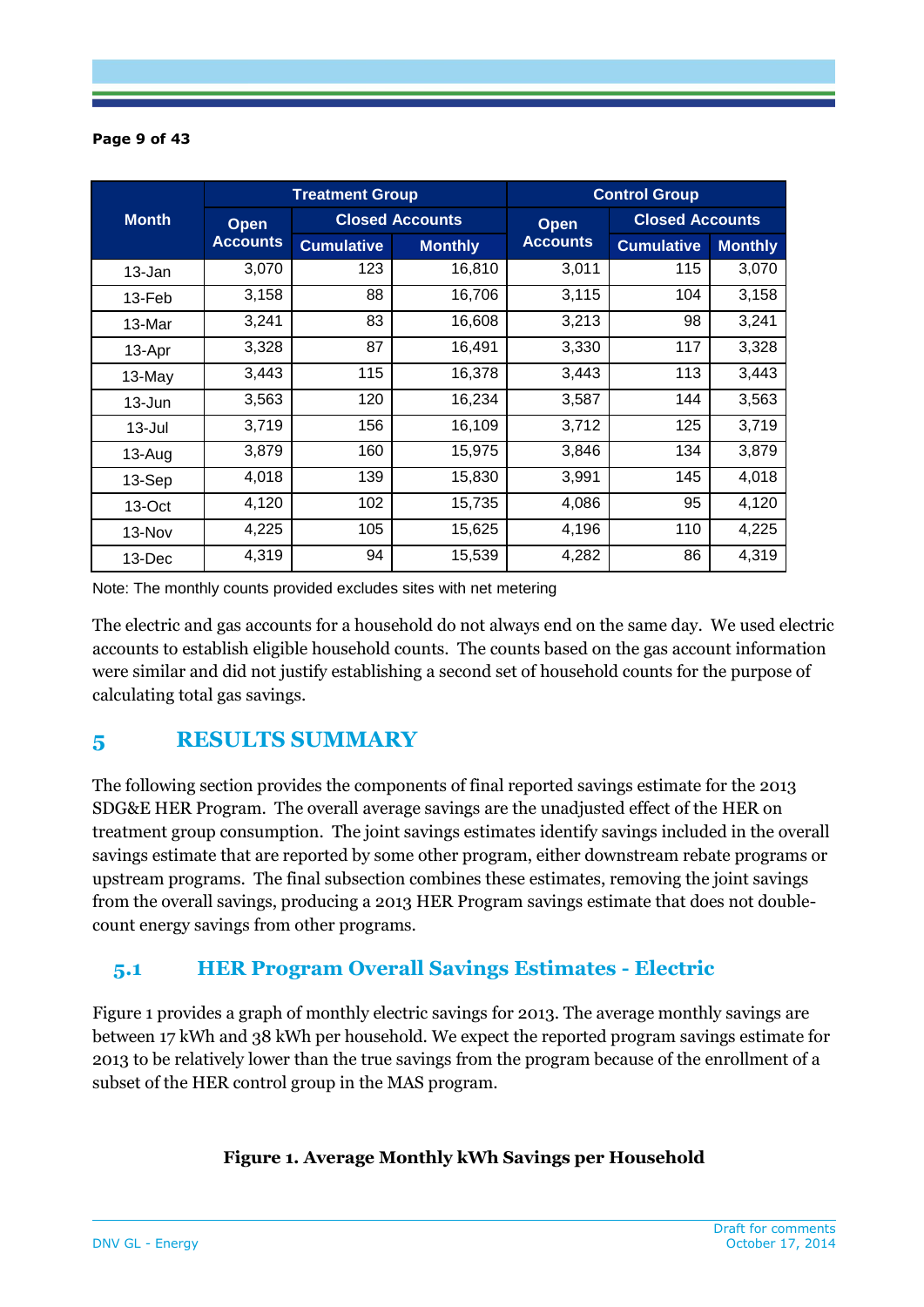**Page 10 of 43**



[Table 5](#page-14-0) provides the monthly electric savings in tabular form along with the count of treatment group households for that month. In combination, these numbers generate the total monthly estimated electric savings for the HER Program. Totals at the bottom of the table provide the total and annual savings along with confidence intervals for the aggregate numbers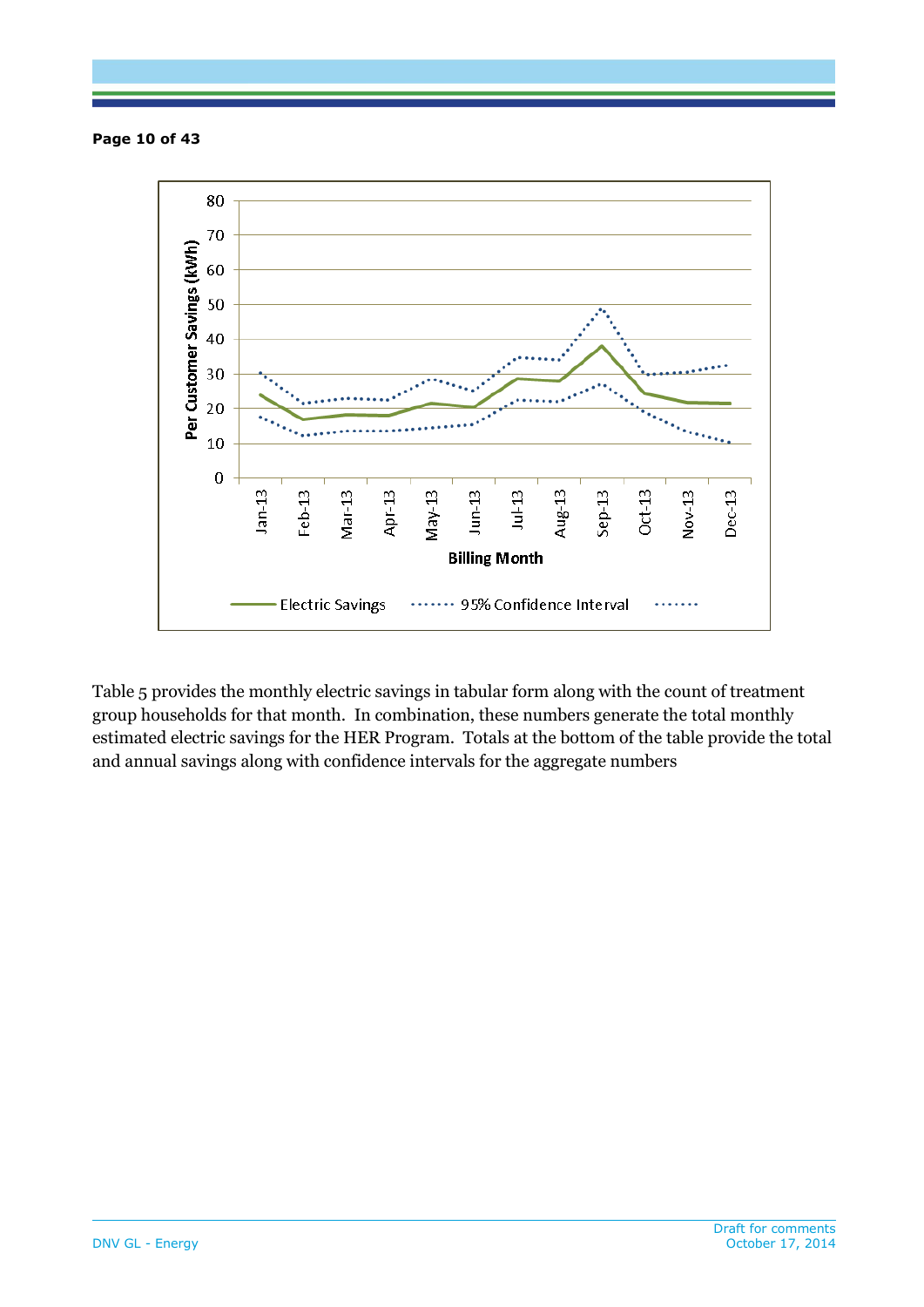#### **Page 11 of 43**

| <b>Month</b> | <b>Unadjusted</b><br><b>Savings per</b><br>Household (kWh) | <b>Count of Treatment</b><br>group Participants | <b>Program Unadjusted</b><br><b>Savings (MWh)</b> |
|--------------|------------------------------------------------------------|-------------------------------------------------|---------------------------------------------------|
| 13-Jan       | 23.9                                                       | 16,754                                          | 401                                               |
| 13-Feb       | 16.9                                                       | 16,666                                          | 282                                               |
| 13-Mar       | 18.3                                                       | 16,583                                          | 304                                               |
| 13-Apr       | 18.1                                                       | 16,496                                          | 298                                               |
| 13-May       | 21.6                                                       | 16,381                                          | 353                                               |
| 13-Jun       | 20.3                                                       | 16,261                                          | 330                                               |
| $13 -$ Jul   | 28.8                                                       | 16,105                                          | 463                                               |
| $13-Auq$     | 28.0                                                       | 15,945                                          | 446                                               |
| 13-Sep       | 38.2                                                       | 15,806                                          | 604                                               |
| 13-Oct       | 24.4                                                       | 15,704                                          | 383                                               |
| 13-Nov       | 21.9                                                       | 15,599                                          | 342                                               |
| 13-Dec       | 21.5                                                       | 15,505                                          | 334                                               |
|              | 4,540<br>(3,670, 5,410)                                    |                                                 |                                                   |

#### <span id="page-14-0"></span>**Table 5. Average Monthly and Total Electric Savings**

The overall electric savings in 2013 were 15% higher than 2012 savings.

[Figure](#page-15-2) 2 presents a comparison of monthly savings estimates between program years 2012 and 2013. Based on the graph, 2013 savings are higher than 2012 savings from January to July. However, during the MAS treatment period, we observed that 2012 and 2013 savings are similar. The following may have contributed to the drop in savings:

- Lower baseline due to MAS contamination in the control group
- Relatively milder climatic conditions in 2013 when compared to late summer and early fall of 2012 which was unusually hot weather in the San Diego area.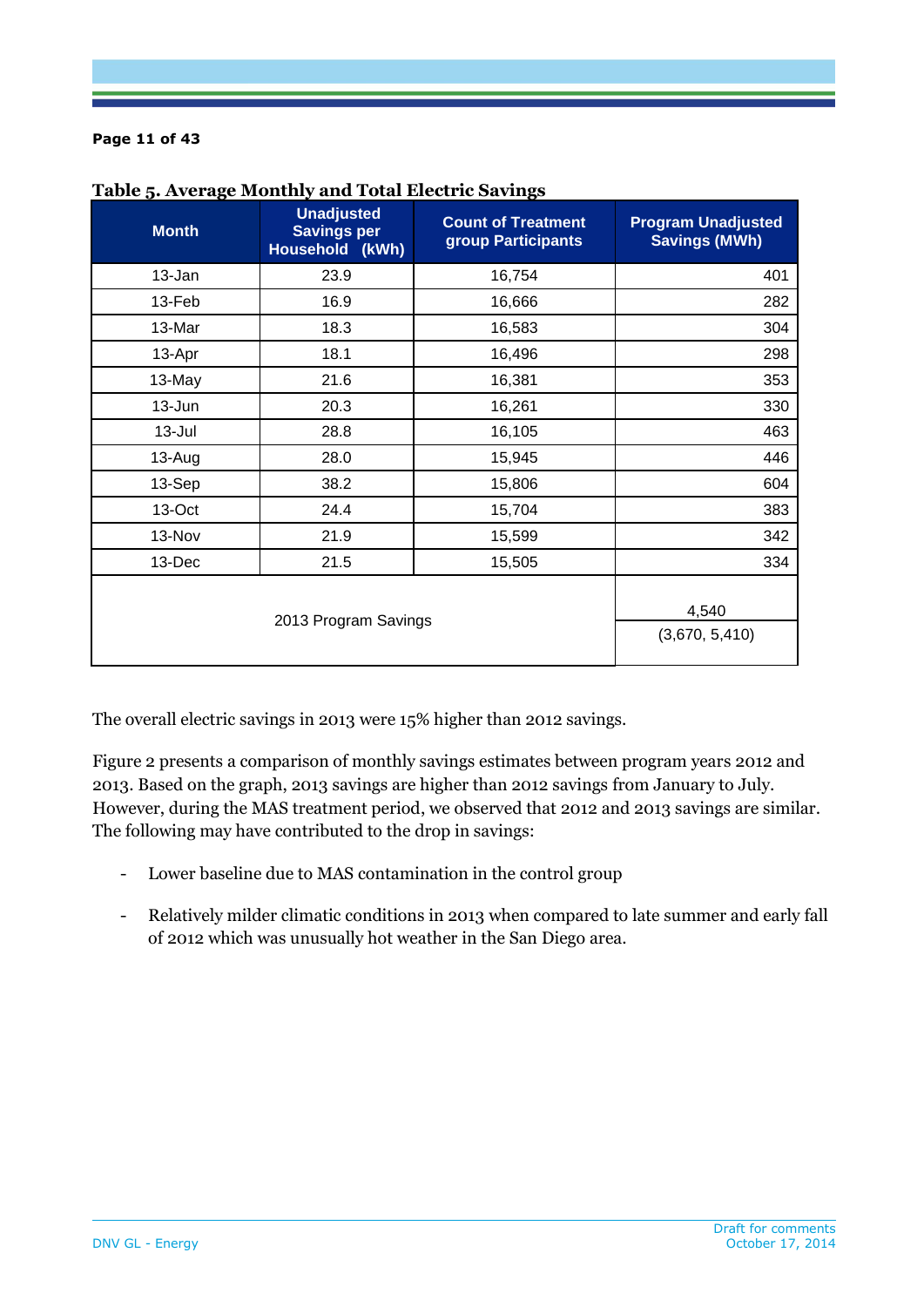



<span id="page-15-2"></span><span id="page-15-1"></span>

<span id="page-15-0"></span>Section 6.1 of the Appendix shows a comparison of the HER savings per household in 2012 and 2013.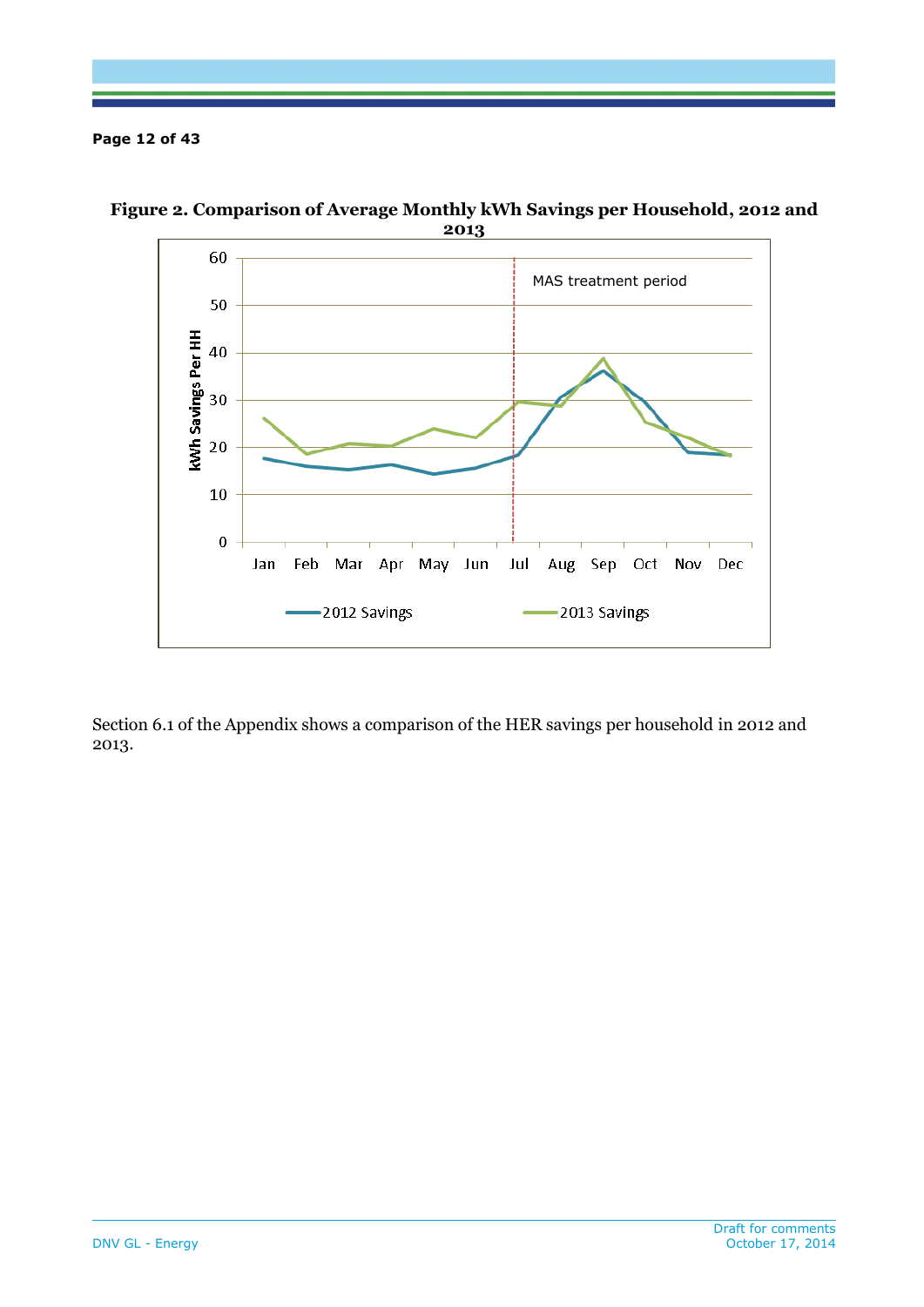#### **Page 13 of 43**

# <span id="page-16-0"></span>**5.2 HER Program Overall Savings Estimates - Gas**

[Figure 3](#page-16-2) provides a graph of monthly gas savings. Gas savings follow a strong seasonal pattern. There are no apparent savings during the summer, when savings are not statistically different from zero. During the winter and spring months, savings increased up to around 2.7 therms in January and while small, savings are statistically different from zero.

<span id="page-16-2"></span><span id="page-16-1"></span>

**Figure 3. Average Monthly Therm Savings per Household**

[Table 6](#page-17-0) provides the monthly gas savings in tabular form along with the count of treatment group households for that month. In combination, these number generate the total monthly estimated gas savings for the HER Program. Totals at the bottom of the table provide the total and annual savings along with confidence intervals for the aggregate numbers. Though some of the monthly savings are negative, indicating no treatment effect, the aggregate numbers are a simple sum across the monthly savings regardless of sign.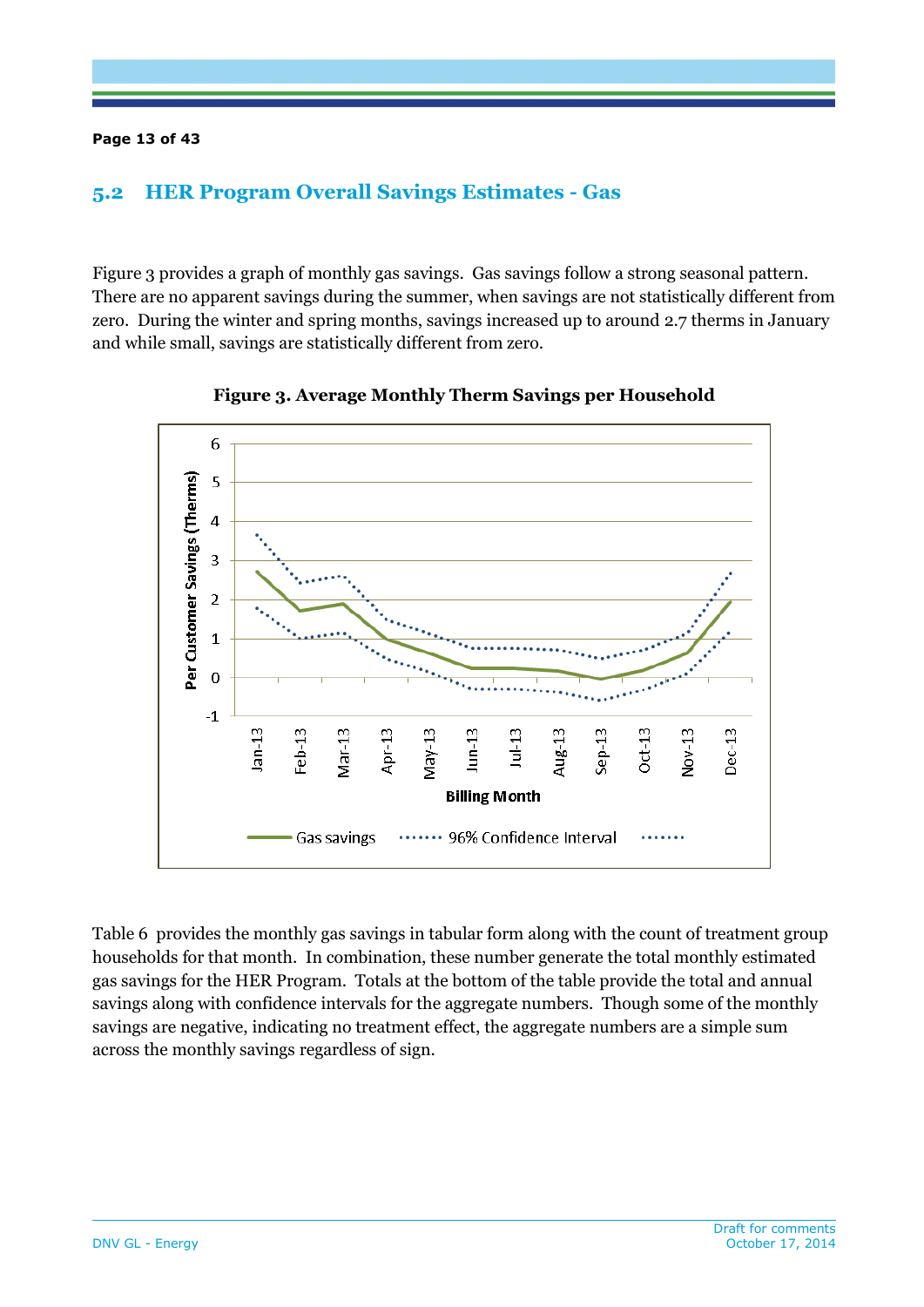#### **Page 14 of 43**

| <b>Month</b>         | <b>Unadjusted</b><br><b>Savings per</b><br><b>Household</b><br>(therms) | <b>Count of Treatment</b><br>group Participants | Program<br><b>Unadjusted Savings</b><br>(,000 Therms) |
|----------------------|-------------------------------------------------------------------------|-------------------------------------------------|-------------------------------------------------------|
| 13-Jan               | 2.7                                                                     | 16,754                                          | 45.5                                                  |
| 13-Feb               | 1.7                                                                     | 16,666                                          | 28.7                                                  |
| 13-Mar               | 1.9                                                                     | 16,583                                          | 31.3                                                  |
| 13-Apr               | 1.0                                                                     | 16,496                                          | 16.1                                                  |
| 13-May               | 0.6                                                                     | 16,381                                          | 10.4                                                  |
| 13-Jun               | 0.2                                                                     | 16,261                                          | 3.8                                                   |
| 13-Jul               | 0.2                                                                     | 16,105                                          | 3.6                                                   |
| 13-Aug               | 0.2                                                                     | 15,945                                          | 2.8                                                   |
| 13-Sep               | 0.0                                                                     | 15,806                                          | $-0.7$                                                |
| 13-Oct               | 0.2                                                                     | 15,704                                          | 3.1                                                   |
| 13-Nov               | 0.6                                                                     | 15,599                                          | 9.7                                                   |
| 13-Dec               | 1.9                                                                     | 15,505                                          | 30.1                                                  |
| 2013 Program Savings | 184                                                                     |                                                 |                                                       |
|                      | (118.3, 250.6)                                                          |                                                 |                                                       |

### <span id="page-17-0"></span>**Table 6. Average Monthly and Total Therms Savings**

The overall gas savings per household in 2013 were 2.1 therms or 12% higher than 2012 savings.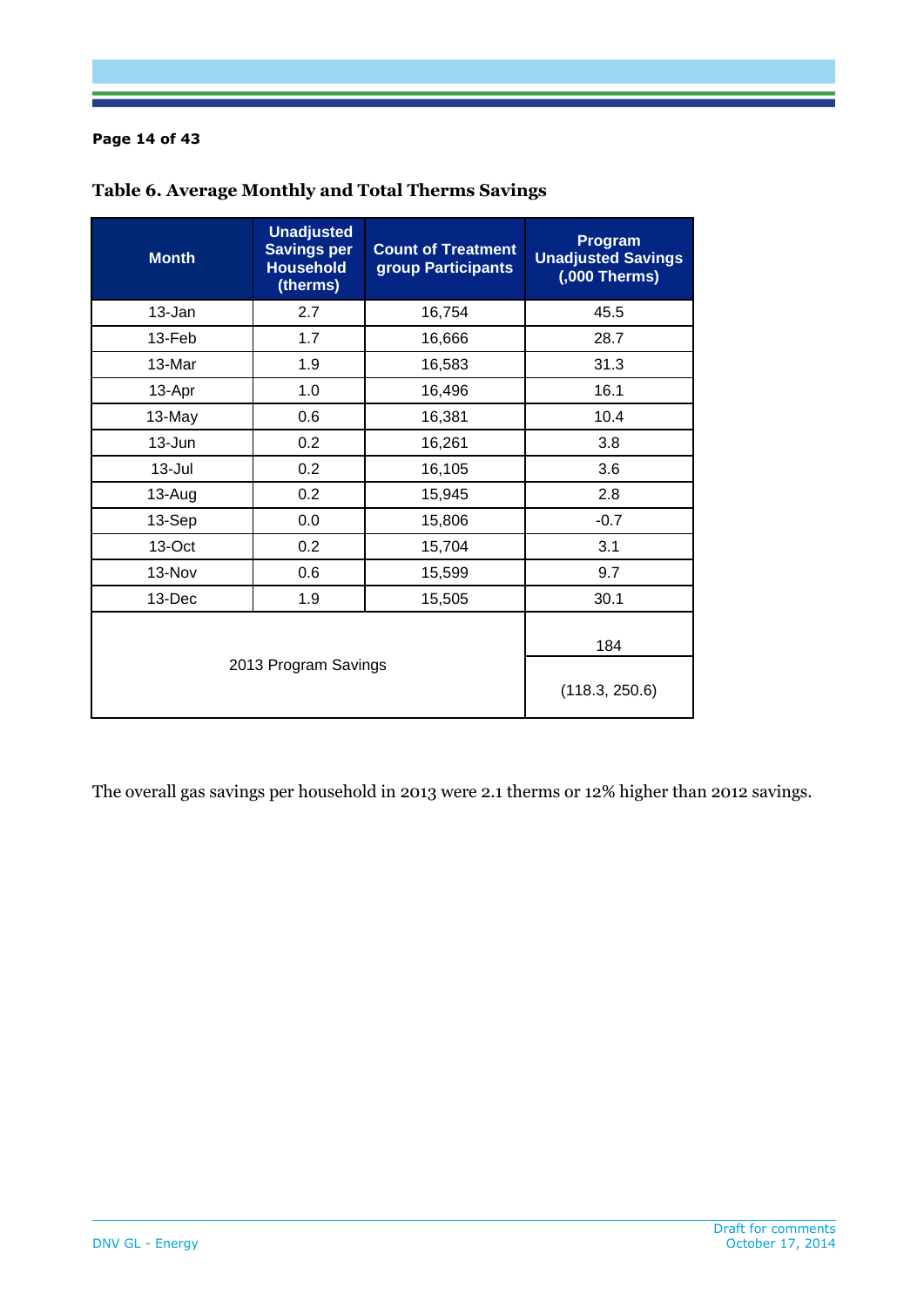#### **Page 15 of 43**

<span id="page-18-0"></span>[Figure](#page-18-0) 4 presents a comparison of monthly savings estimates between program years 2012 and 2013. Based on the graph, monthly savings estimates for program years 2012 and 2013 were similar for most months except for January and December.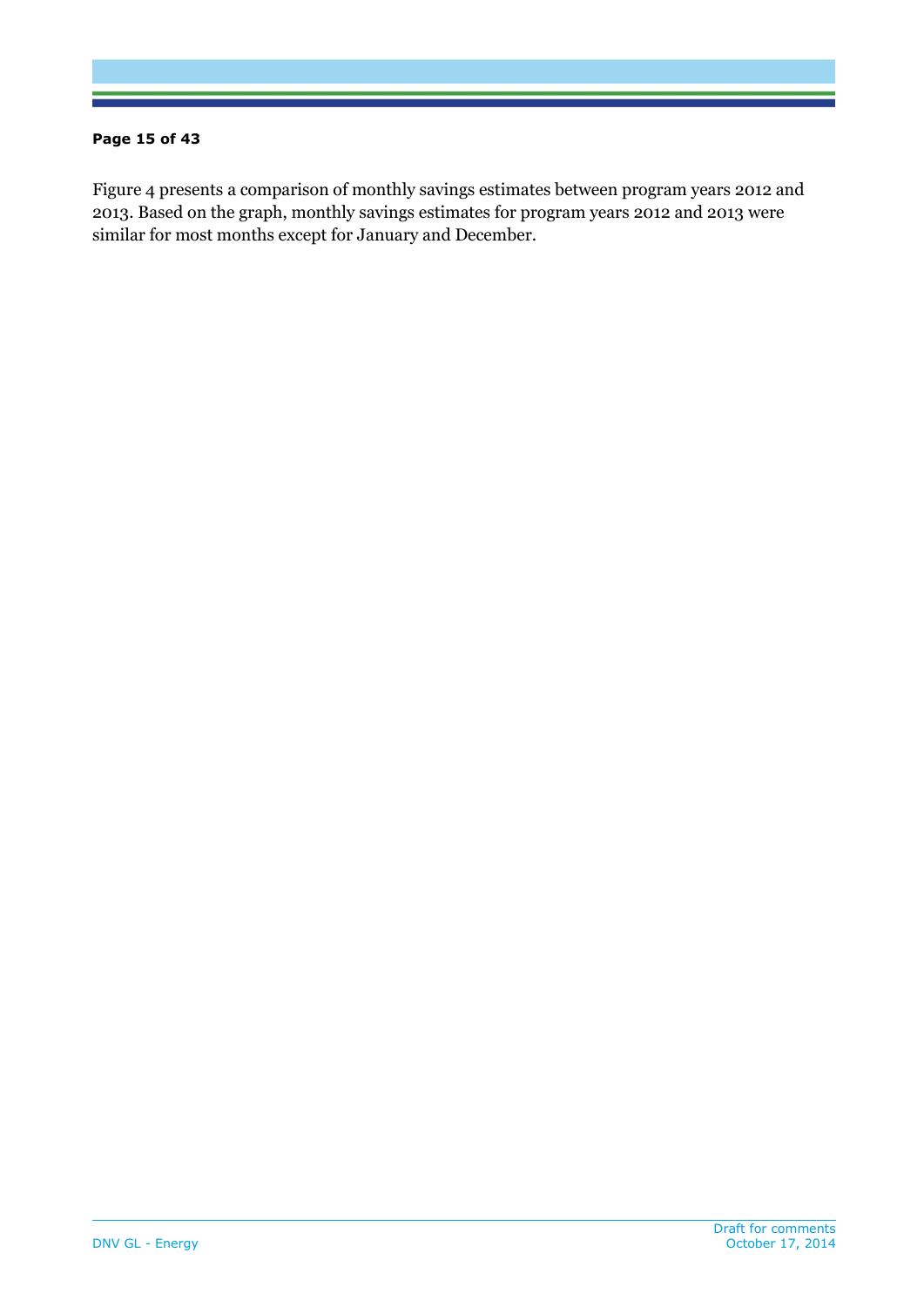



<span id="page-19-2"></span>**Figure 4. Comparison of Average Monthly Therms Savings per Household, 2012 and 2013**

# <span id="page-19-0"></span>**5.3 HER Program Joint Savings**

# <span id="page-19-1"></span>5.3.1 Downstream Joint Savings

To determine downstream savings, DNV GL used SDG&E energy efficiency program tracking data received via data request from the CPUC. We refer to these programs as downstream programs because, unlike upstream programs, participation and expected savings are tracked to the individual household.

Downstream joint savings are identified by comparing treatment and control savings from downstream program installations. The measure-based savings by customers in each group build up over time in the post-treatment period. If the comparative reports generated by the HER program motivate increased activity, then the treatment group downstream savings will accrue faster than the control group. The difference represents the savings jointly attributable to both the HER program and the downstream programs.

[Figure 5](#page-21-0) plots the downstream rebate program electric savings through the post-report period. The electric savings for the treatment group increases faster than the control group during 2012,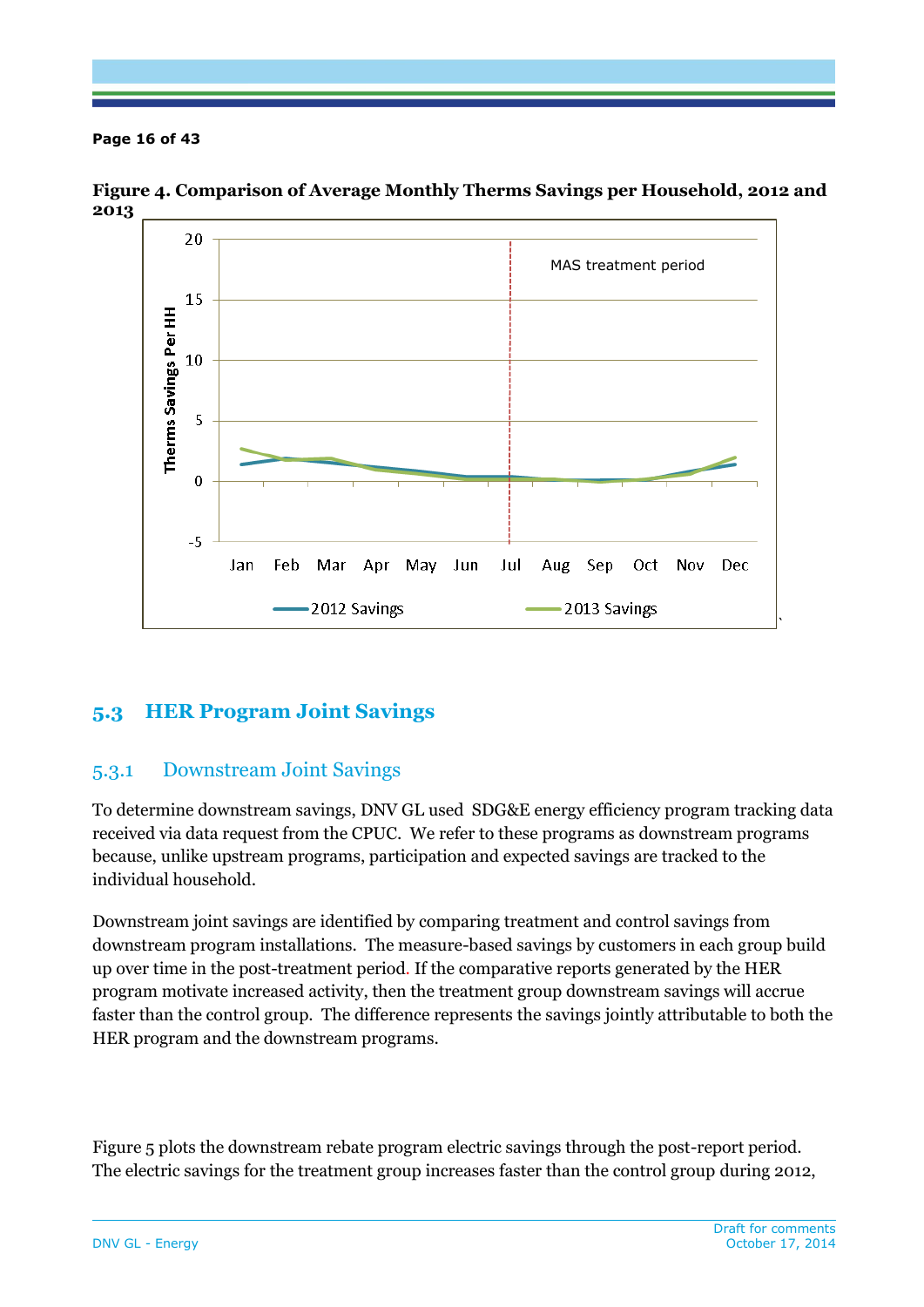#### **Page 17 of 43**

the first year of the program indicating an increase in activity due to the reports. However, there was no evidence of increased uptake in downstream program participation in the treatment group in 2013. As illustrated in the plot, the difference in savings between treatment and control groups in Dec 2012 is more or less similar to the difference in savings in Dec 2013. This implies that by the end of 2013, joint savings attributed to HER program are mostly due to energy efficiency measures installed in the previous year.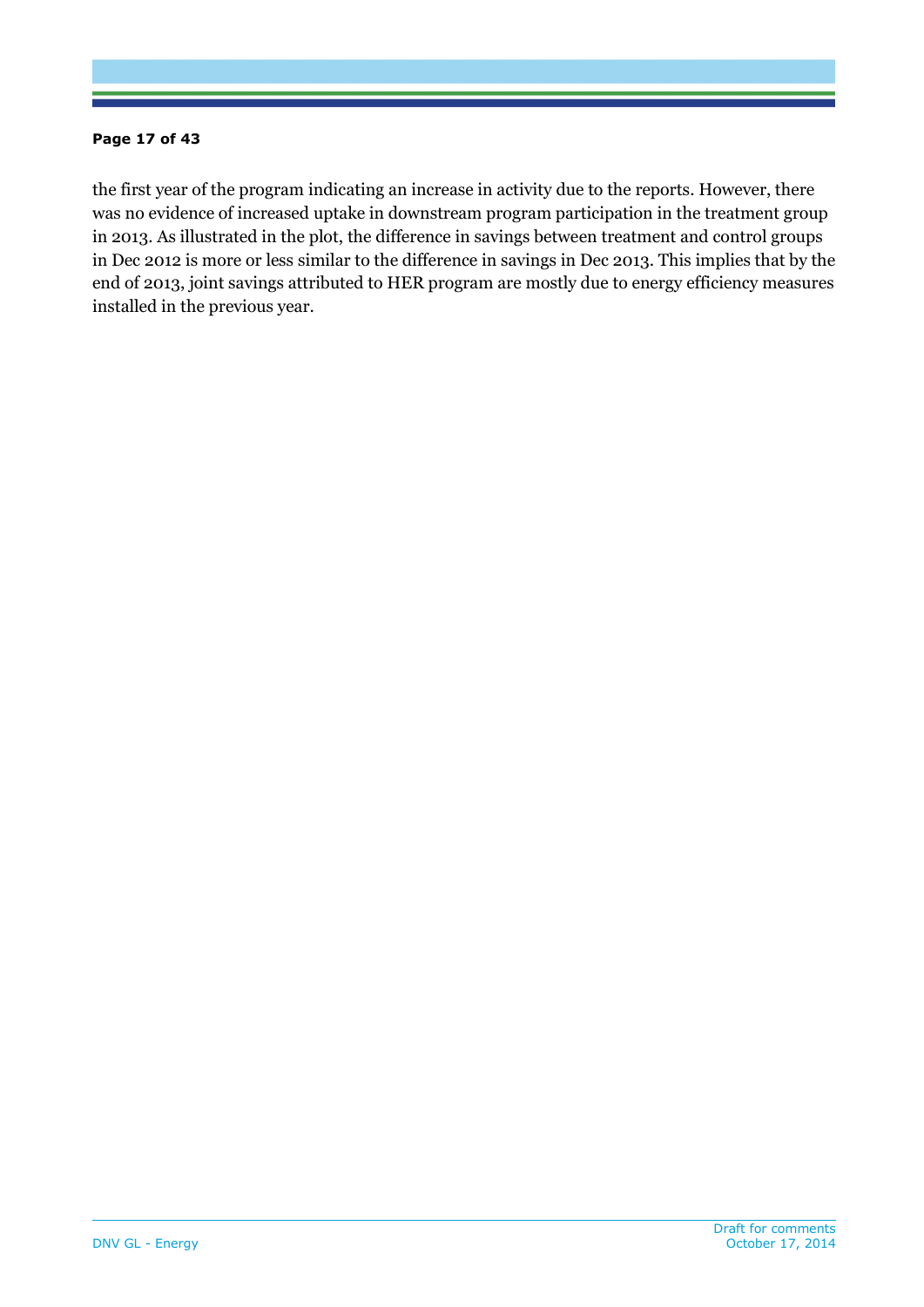#### **Page 18 of 43**

[Figure 6](#page-22-0) plots the downstream rebate program gas savings through the post-report period. This plot shows that the effect of the reports on downstream gas savings is negative. Downstream rebate program gas savings in general are higher for the control group.



[Figure 7](#page-23-2) provides the monthly estimates of average joint electric savings per customer. This is simply a plot of the difference between the two groups displayed in

[Figure](#page-21-0) 5. The addition of the confidence intervals illustrates that electric joint savings are significantly different than zero. However, as noted above, joint savings in 2013 are mostly from carryover savings during 2012.

#### <span id="page-21-0"></span>**Figure 5. Treatment and Control Group Downstream Rebate Program Electric Savings**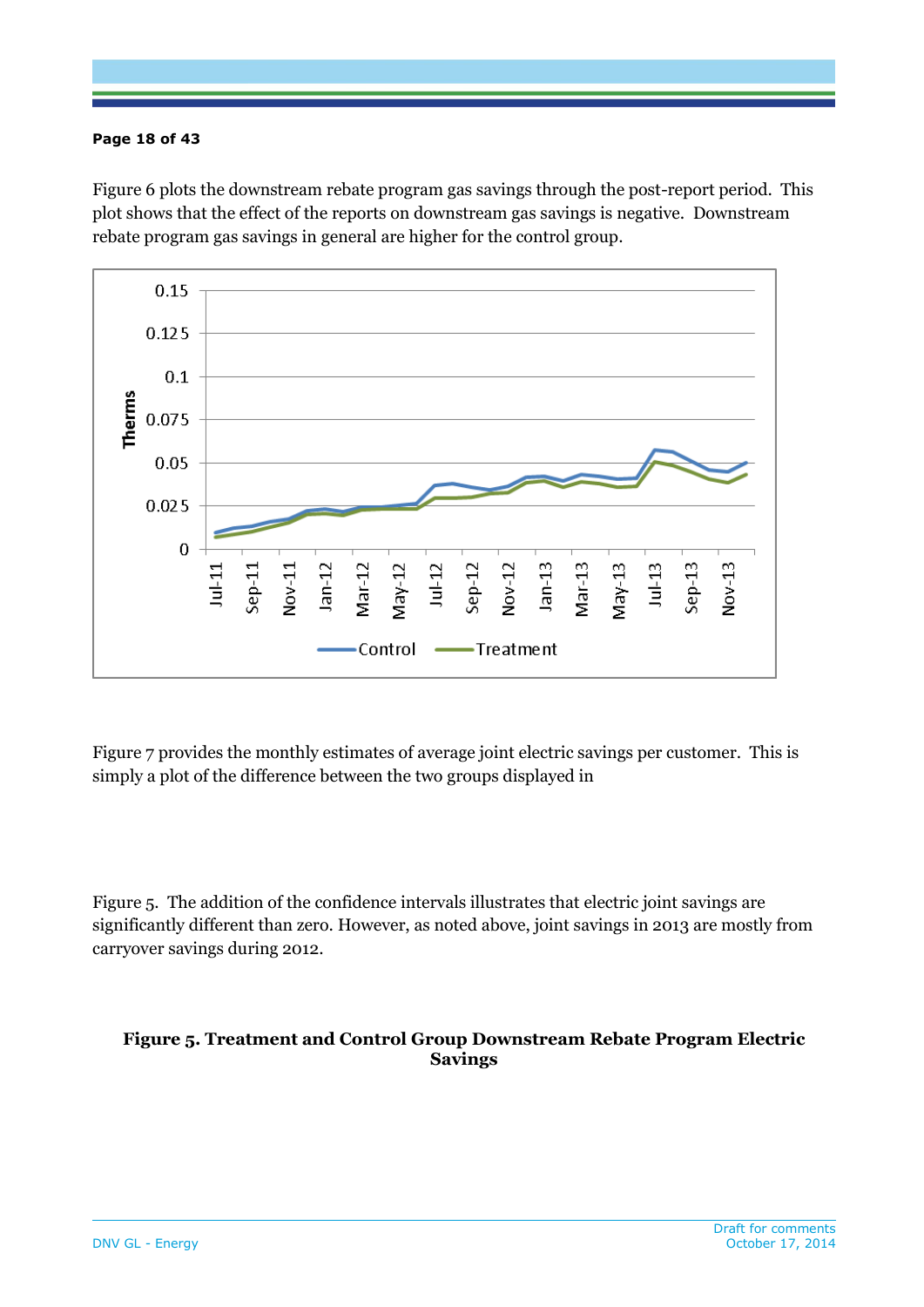

<span id="page-22-0"></span>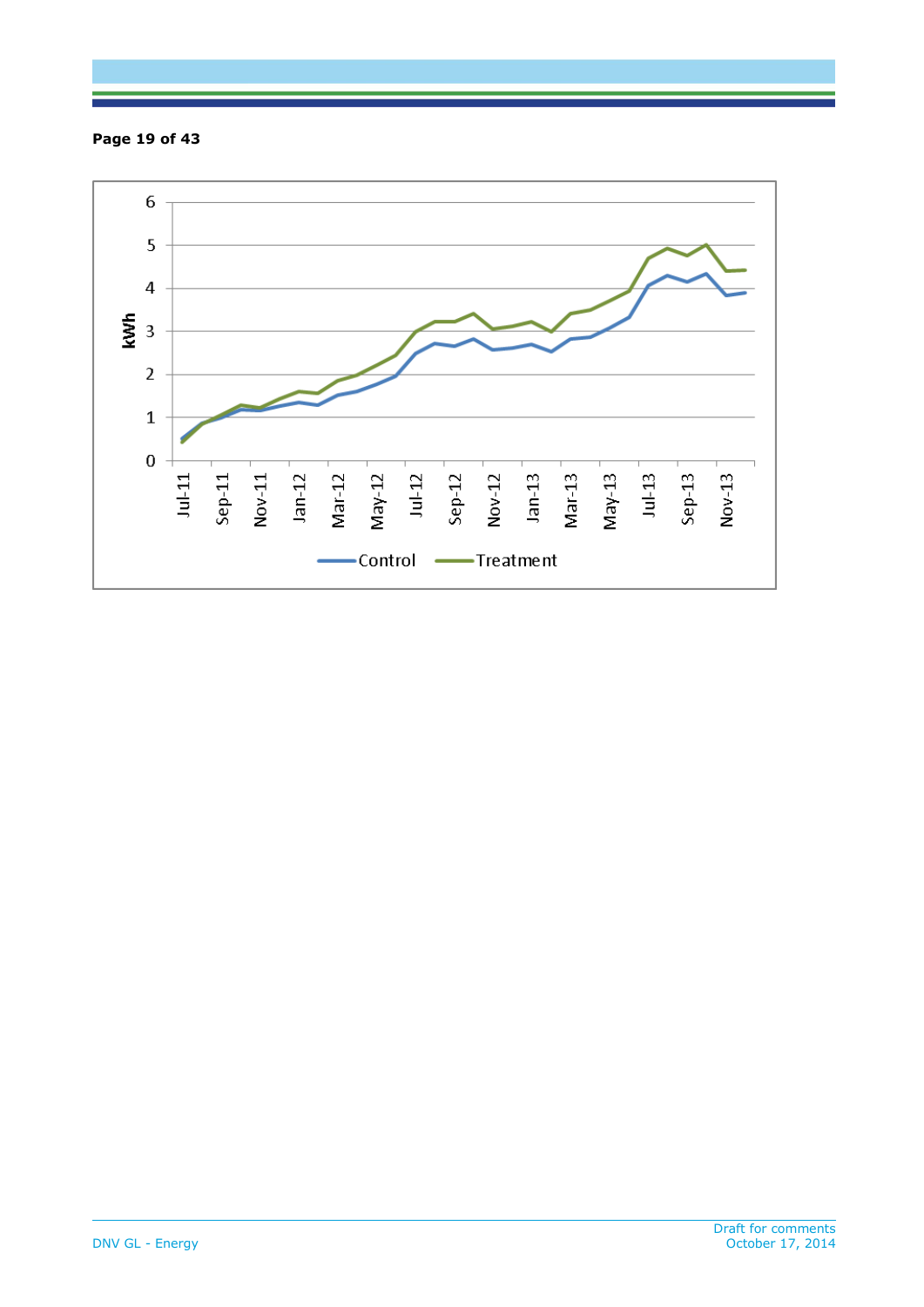

<span id="page-23-2"></span>

<span id="page-23-0"></span>**Figure 6. Treatment and Control Group Downstream Rebate Program Gas Savings**



<span id="page-23-1"></span>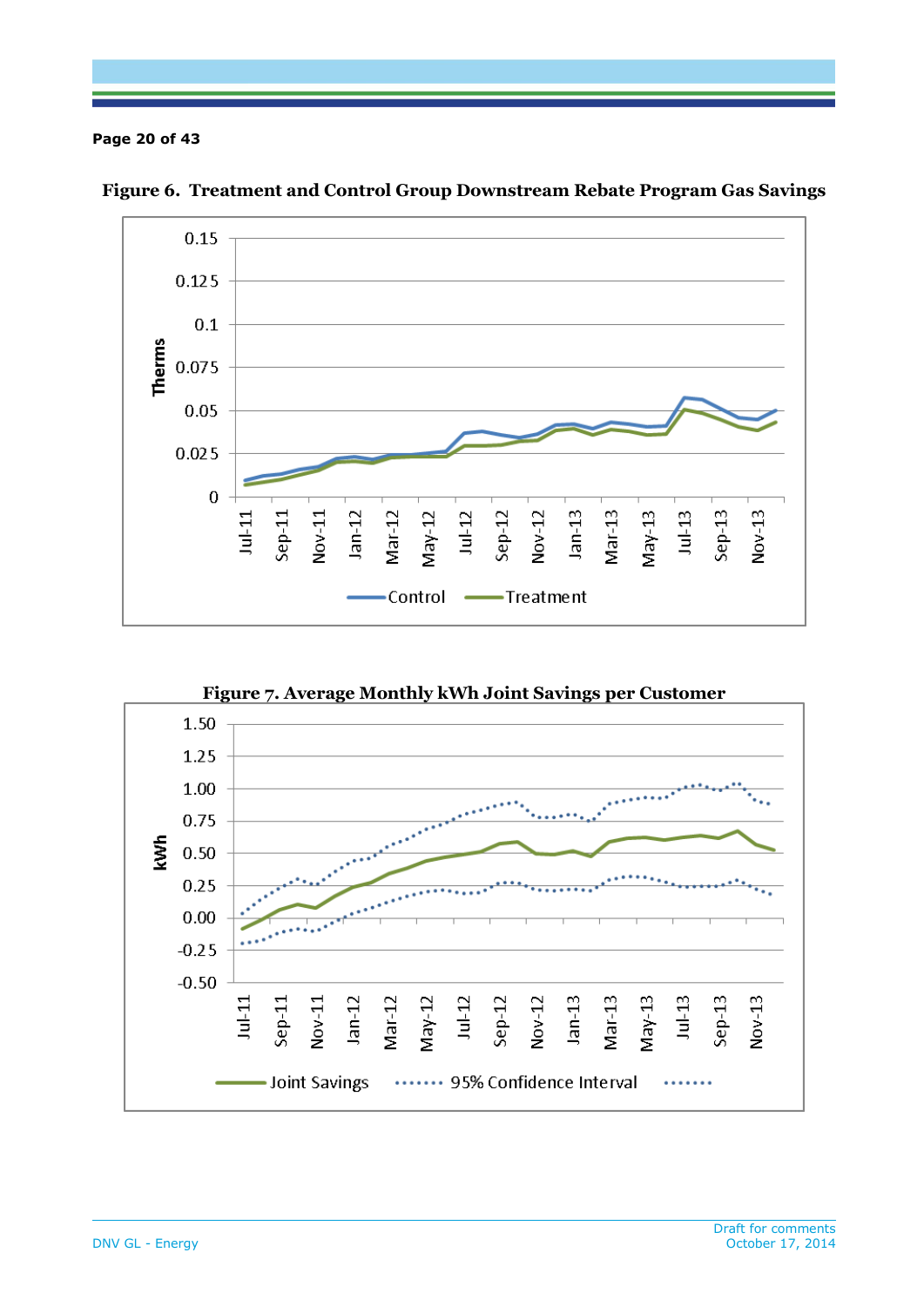#### **Page 21 of 43**

[Table 7](#page-24-0) provides the tabular joint savings along with the monthly count of treatment group customers. The monthly joint savings are the combination of the average per customer savings and the customer counts.8 Annual and overall savings estimates are provided along with confidence intervals. The downstream electric joint savings will be removed from the overall electric savings estimate for the HER program.

| <b>Month</b> | <b>Joint Savings per</b><br>Household -<br><b>Tracked</b><br>/Downstream | <b>Count of Treatment</b><br>group Participants | Program<br><b>Tracked Joint</b><br>savings<br>(MWh) |
|--------------|--------------------------------------------------------------------------|-------------------------------------------------|-----------------------------------------------------|
|              | <b>Programs (kWh)</b>                                                    |                                                 |                                                     |
| 13-Jan       | 0.52                                                                     | 16,754                                          | 8.7                                                 |
| 13-Feb       | 0.47                                                                     | 16,666                                          | 7.9                                                 |
| 13-Mar       | 0.59                                                                     | 16,583                                          | 9.8                                                 |
| 13-Apr       | 0.62                                                                     | 16,496                                          | 10.1                                                |
| 13-May       | 0.62                                                                     | 16,381                                          | 10.2                                                |
| $13 - Jun$   | 0.60                                                                     | 16,261                                          | 9.8                                                 |
| $13 -$ Jul   | 0.62                                                                     | 16,105                                          | 10.0                                                |
| $13-Auq$     | 0.64                                                                     | 15,945                                          | 10.2                                                |
| 13-Sep       | 0.61                                                                     | 15,806                                          | 9.7                                                 |
| 13-Oct       | 0.67                                                                     | 15,704                                          | 10.6                                                |
| 13-Nov       | 0.57                                                                     | 15,599                                          | 8.8                                                 |
| 13-Dec       | 0.53                                                                     | 15,505                                          | 8.1                                                 |
|              | 2013 Savings                                                             |                                                 | 114.0<br>(46.6, 181.4)                              |

#### <span id="page-24-0"></span>**Table 7. Monthly kWh Joint Savings**

[Figure 8](#page-26-1) provides the monthly estimates of average per customer downstream program joint gas savings. This is a plot of the difference between the treatment and control groups displayed in

ı

 $^8$  If a household installs a downstream program measure and then subsequently moves out, the savings accrue to the point of the move-out and then are removed. This is consistent with how a particular customer's data enter into the fixed effects regression.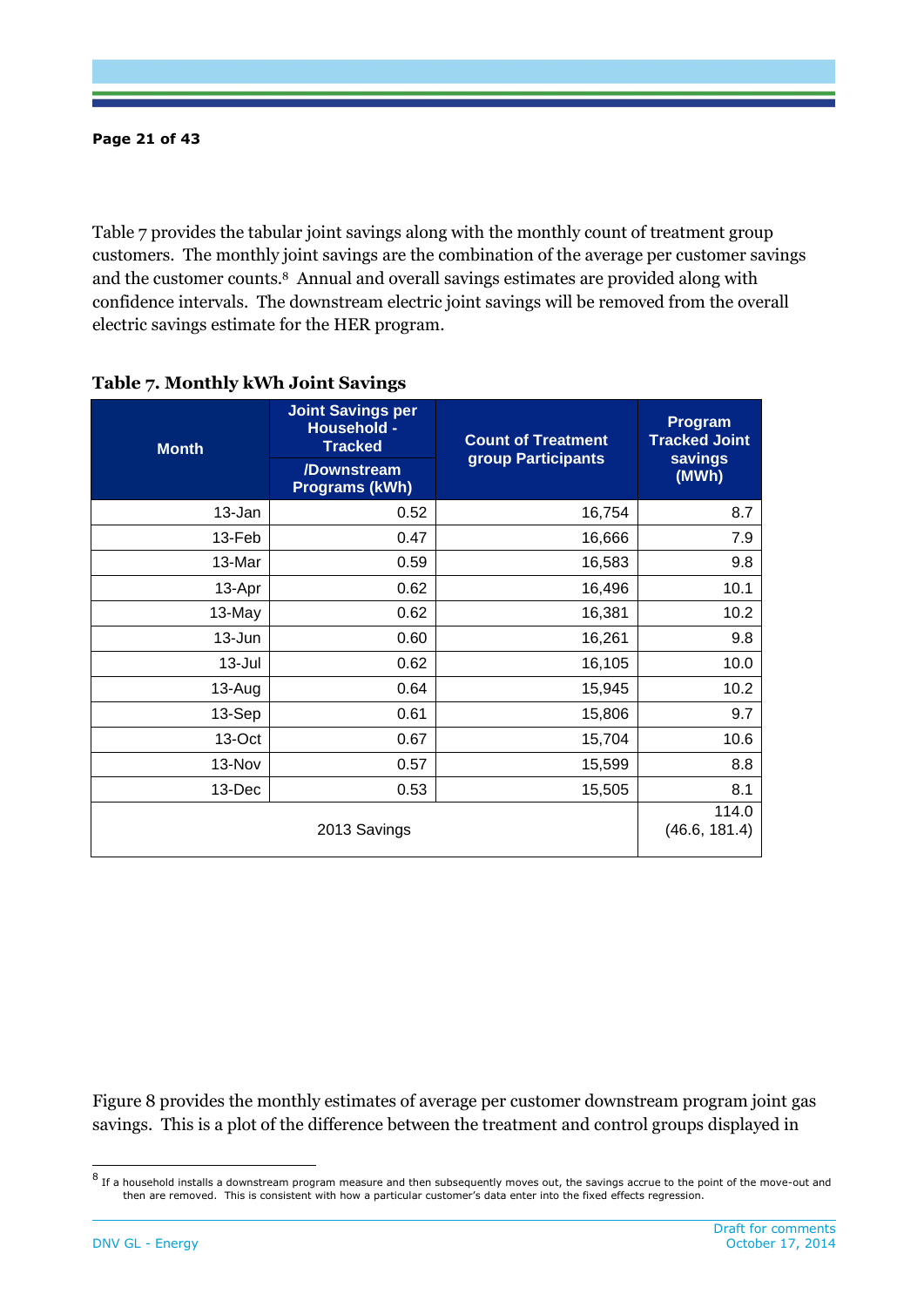**Page 22 of 43**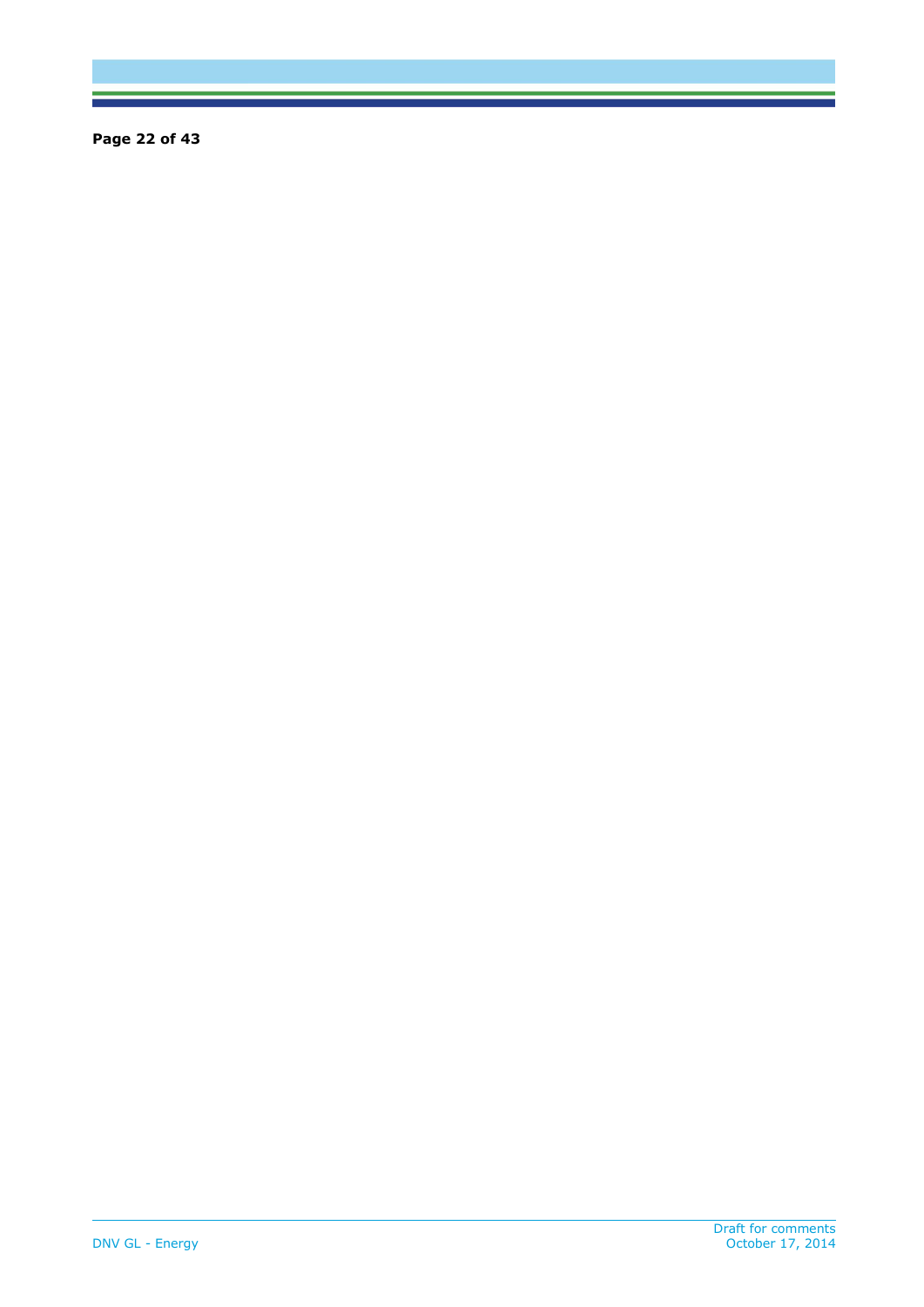#### **Page 23 of 43**

<span id="page-26-1"></span><span id="page-26-0"></span>[Figure 6.](#page-22-0) In this Figure, the addition of the confidence intervals illustrates that gas joint savings are clearly not statistically different than zero.



**Figure 8. Average Monthly Therm Savings Estimates per Customer**

[Table 8](#page-27-0) provides the tabular gas joint savings along with the monthly count of treatment group customers. The monthly joint savings are the combination of the average per customer savings and the customer counts. Annual and overall savings estimates are provided along with confidence intervals. Though the aggregate downstream gas joint savings are negative, savings are not statistically different than zero.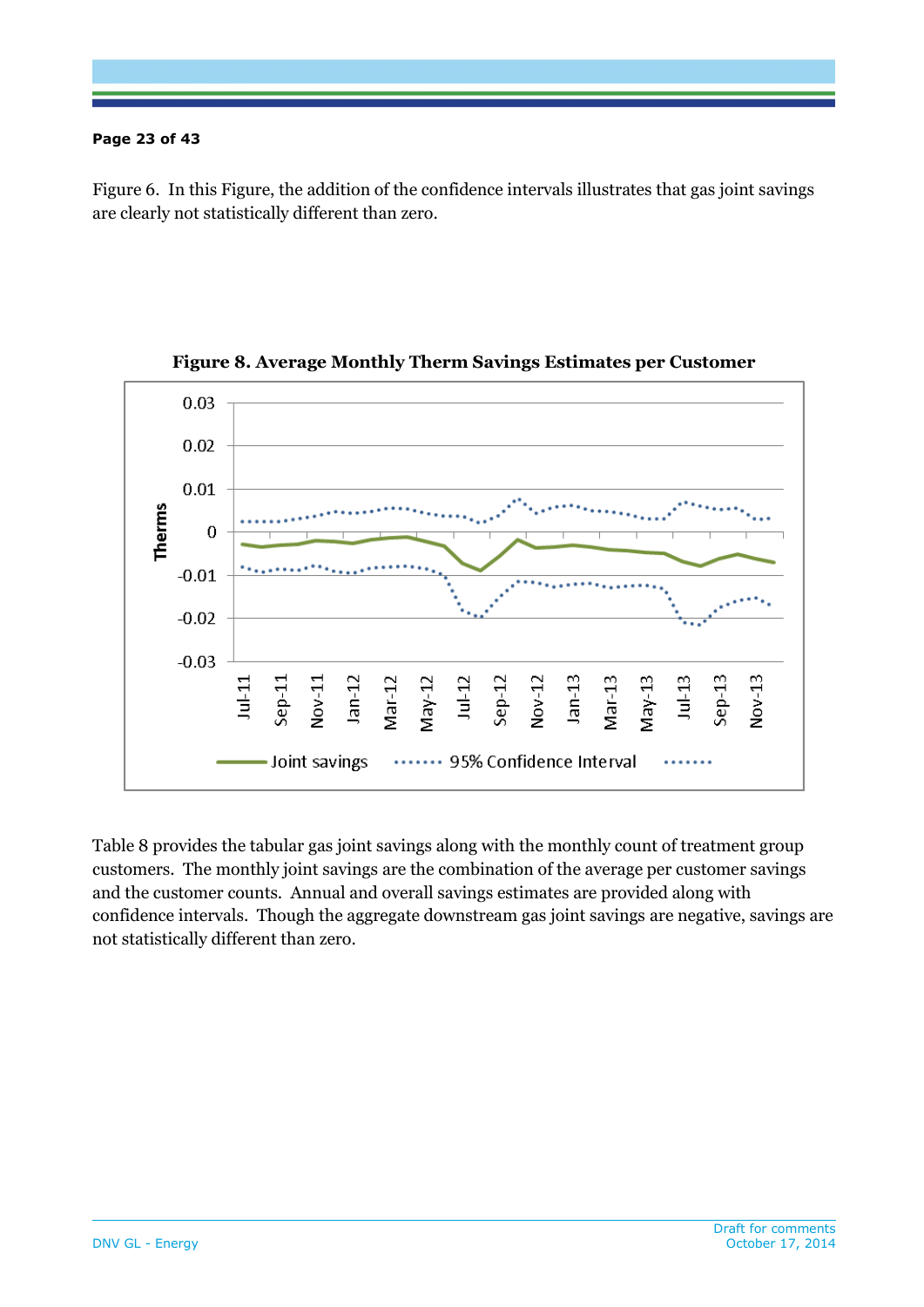#### **Page 24 of 43**

| <b>Month</b> | <b>Joint Savings per</b><br>Household -<br><b>Tracked</b><br>/Downstream<br><b>Programs (Therms)</b> | <b>Count of Treatment</b><br>group Participants | Program<br><b>Tracked Joint</b><br>savings (,000<br>Therms) |
|--------------|------------------------------------------------------------------------------------------------------|-------------------------------------------------|-------------------------------------------------------------|
| 13-Jan       | 0.00                                                                                                 | 16,754                                          | 0.0                                                         |
| 13-Feb       | 0.00                                                                                                 | 16,666                                          | $-0.1$                                                      |
| 13-Mar       | 0.00                                                                                                 | 16,583                                          | $-0.1$                                                      |
| 13-Apr       | 0.00                                                                                                 | 16,496                                          | $-0.1$                                                      |
| 13-May       | 0.00                                                                                                 | 16,381                                          | $-0.1$                                                      |
| 13-Jun       | 0.00                                                                                                 | 16,261                                          | $-0.1$                                                      |
| $13 -$ Jul   | $-0.01$                                                                                              | 16,105                                          | $-0.1$                                                      |
| $13-Auq$     | $-0.01$                                                                                              | 15,945                                          | $-0.1$                                                      |
| 13-Sep       | $-0.01$                                                                                              | 15,806                                          | $-0.1$                                                      |
| 13-Oct       | $-0.01$                                                                                              | 15,704                                          | $-0.1$                                                      |
| 13-Nov       | $-0.01$                                                                                              | 15,599                                          | $-0.1$                                                      |
| 13-Dec       | $-0.01$                                                                                              | 15,505                                          | $-0.1$                                                      |
|              | $-1.0$                                                                                               |                                                 |                                                             |
| 2013 Savings |                                                                                                      |                                                 | $(-2.9, 0.9)$                                               |

### <span id="page-27-0"></span>**Table 8. Monthly Therms Joint Savings**

The downstream joint savings estimation process has the added advantage of tracking measure specific savings. That is, unlike the overall savings (where the source of the reductions are unknown), with the downstream joint savings it is possible to see what measures produce the additional savings.

[Figure 9](#page-27-1) provides a chart of the electric savings by measure installed in 2013. Similar to last year's findings, the chart reveals that refrigerator recycling and pool pumps dominate the downstream savings for both treatment and control groups. The savings for all the other measures combined are very small compared to the savings from recycled refrigerators and pool pumps.

### <span id="page-27-1"></span>**Figure 9. Annual MWh Savings by Measure from Tracked Measures**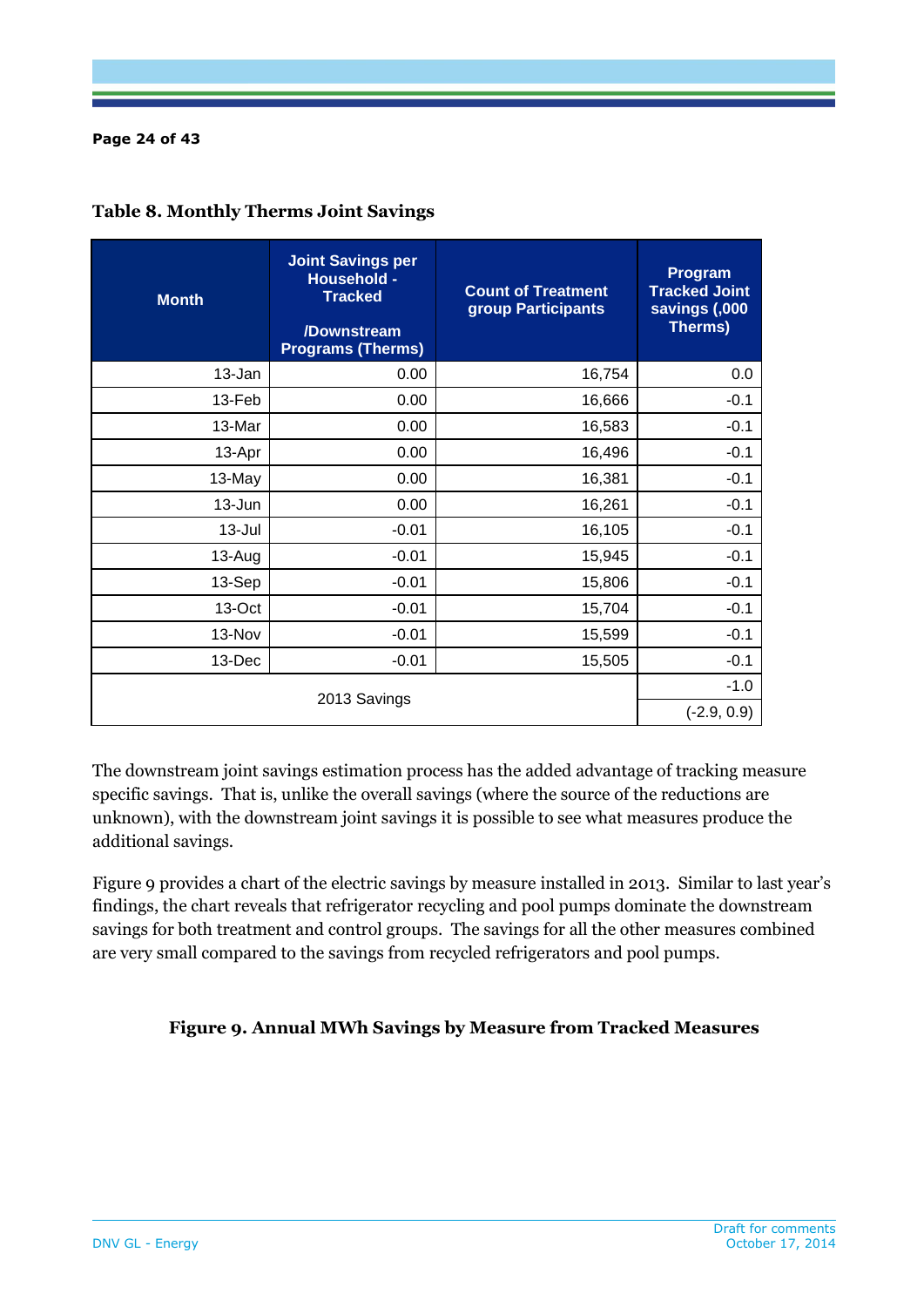



[Figure 10](#page-28-0) provides the gas savings from downstream programs. Clothes washers are the measures with the greatest savings for both treatment and control groups. Overall, the chart shows that most measures were installed at a higher rate by the control group than the treatment group. In addition, the control group has a slightly smaller negative savings total that also implies greater rates of refrigerator recycling in the control group. Refrigerators produce waste heat and disposal of an inefficient unit will decrease the production of waste heat while it increases the heating load of a house.

#### <span id="page-28-0"></span>**Figure 10. Annual Therm Savings by Measure for the Tracking Database**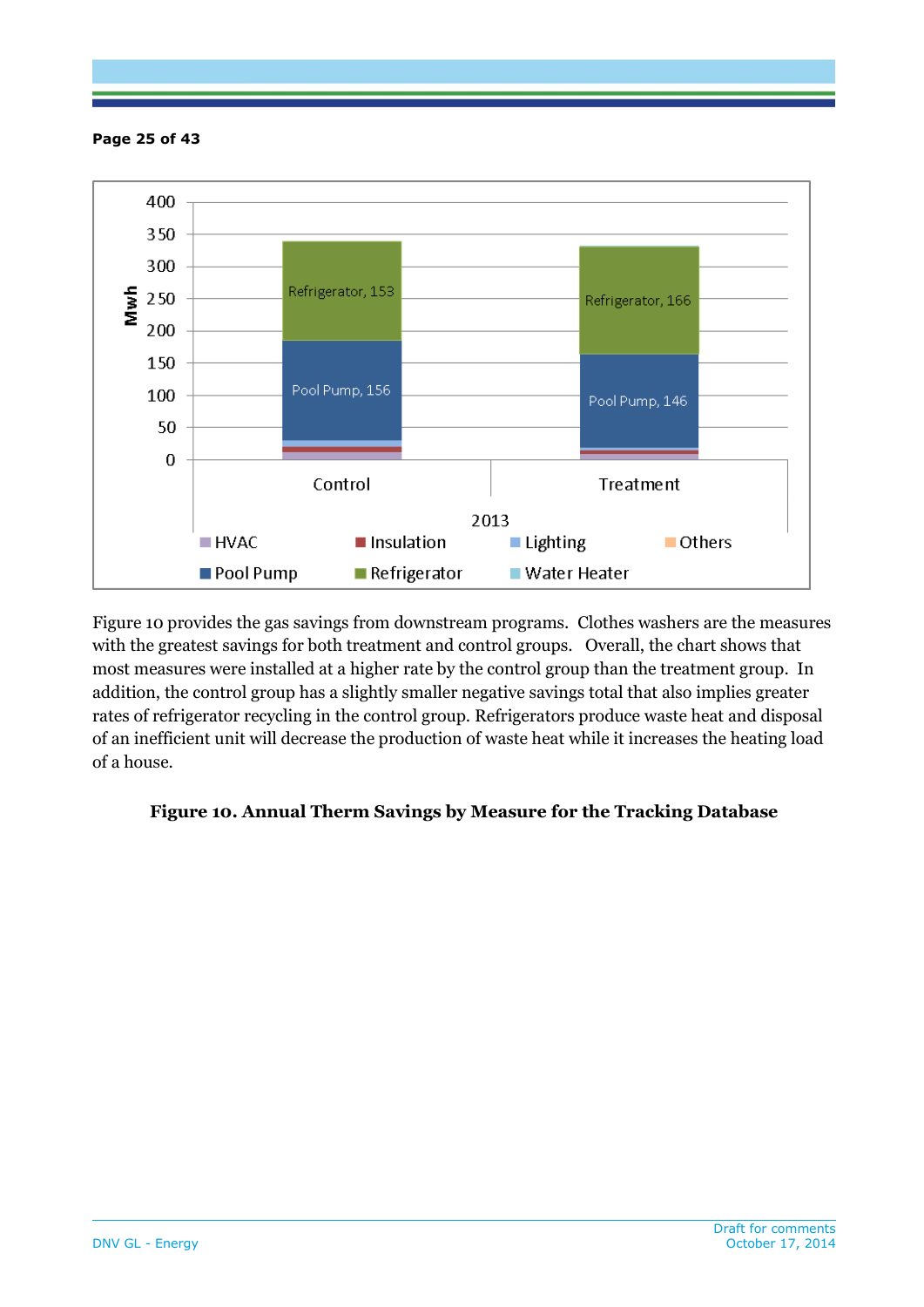**Page 26 of 43**



Contrary to findings in 2012, we observed that in 2013 the control group accrued higher electric and gas savings from downstream rebate program participation than the treatment group. This finding may be attributed to the MAS contamination that may have encouraged a sample of the HER control group to increase their uptake of the SDG&E rebate programs through the MAS program. Because joint savings are removed from the program savings estimates, the effect of the increased uptake among the control group has a slight positive effect on program savings.

# <span id="page-29-0"></span>5.3.2 Upstream Joint Savings

In 2012, PG&E completed 702 home inventories<sup>9</sup> in their service territory spread across its HER program treatment and control groups. The analysis identified additional CFL bulbs installed in treatment households representing, on average, less than one bulb per household. This estimate is not statistically significant due to the prohibitive cost of completing sufficiently large samples. The same inventory found a slight decrease in the uptake of rebated televisions by the treatment groups. In this case, the upstream savings is considered to be zero.

Any additional bulbs encouraged by the HER program represent savings that could be counted both by the Upstream Lighting Program (ULP) and could also be present in the overall savings estimate for the HER Program. To determine appropriate adjustments, first the estimate of additional bulbs per treatment household must be modified to represent the savings that would be claimed by the upstream light program for those bulbs. Not all CFL bulbs purchased in California are supported by the ULP and the ULP does not claim full savings for the purchased bulbs where the program was responsible for reducing the price. Since it is not possible to know the exact

ı

<sup>9</sup> Evaluation of Pacific Gas and Electric Company's Home Energy Report Initiative for the 2010–2012 Program; Freeman, Sullivan & Co., April 25, 2012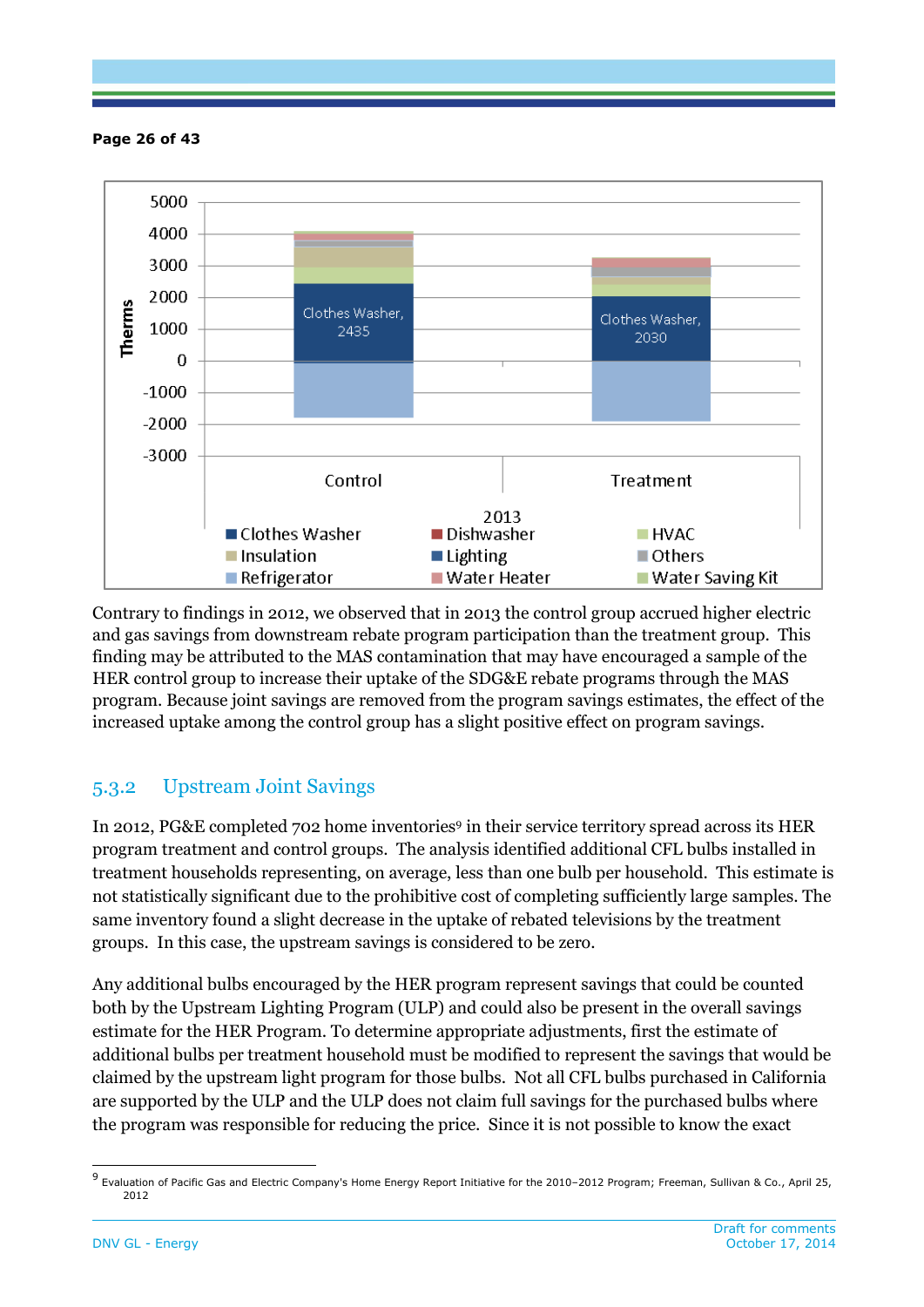#### **Page 27 of 43**

source of all of the bulbs, the modification relies on aggregate estimates regarding the source of bulbs[. Table 9](#page-30-0) provides the upstream joint savings inputs.

| 0.95             |
|------------------|
| 0.95             |
| 1.9              |
|                  |
| 74%              |
| 48%              |
| 36%              |
|                  |
| 44               |
| 1.3              |
| 1.8              |
| 1.2 <sub>2</sub> |
|                  |

<span id="page-30-0"></span>**Table 9. Upstream Joint Savings Inputs**

CFLs sold with the support of the ULP represent 74% of the bulbs sold in SDG&E territory. In addition, the ULP claims 48% of the deemed savings per bulb. In combination, using these SDG&E-specific numbers, the ULP claims savings for approximately 36% of all bulb-related savings in SDG&E territory.

Using SDG&E-specific hours of use, a CFL generates 58 watt-hours of savings per day or 1.76 kWh per month. These two numbers combine with the estimate of 0.95 additional CFL bulbs per household to produce an estimate of ULP joint savings for the SDG&E HER Program. The upstream joint savings for each household per month are calculated as 0.95 bulbs x 36% claimed x 1.76 kWh savings per month or 0.59 kWh joint savings per household per month. Table 5-6 provides the source references for all the values used in the upstream calculations.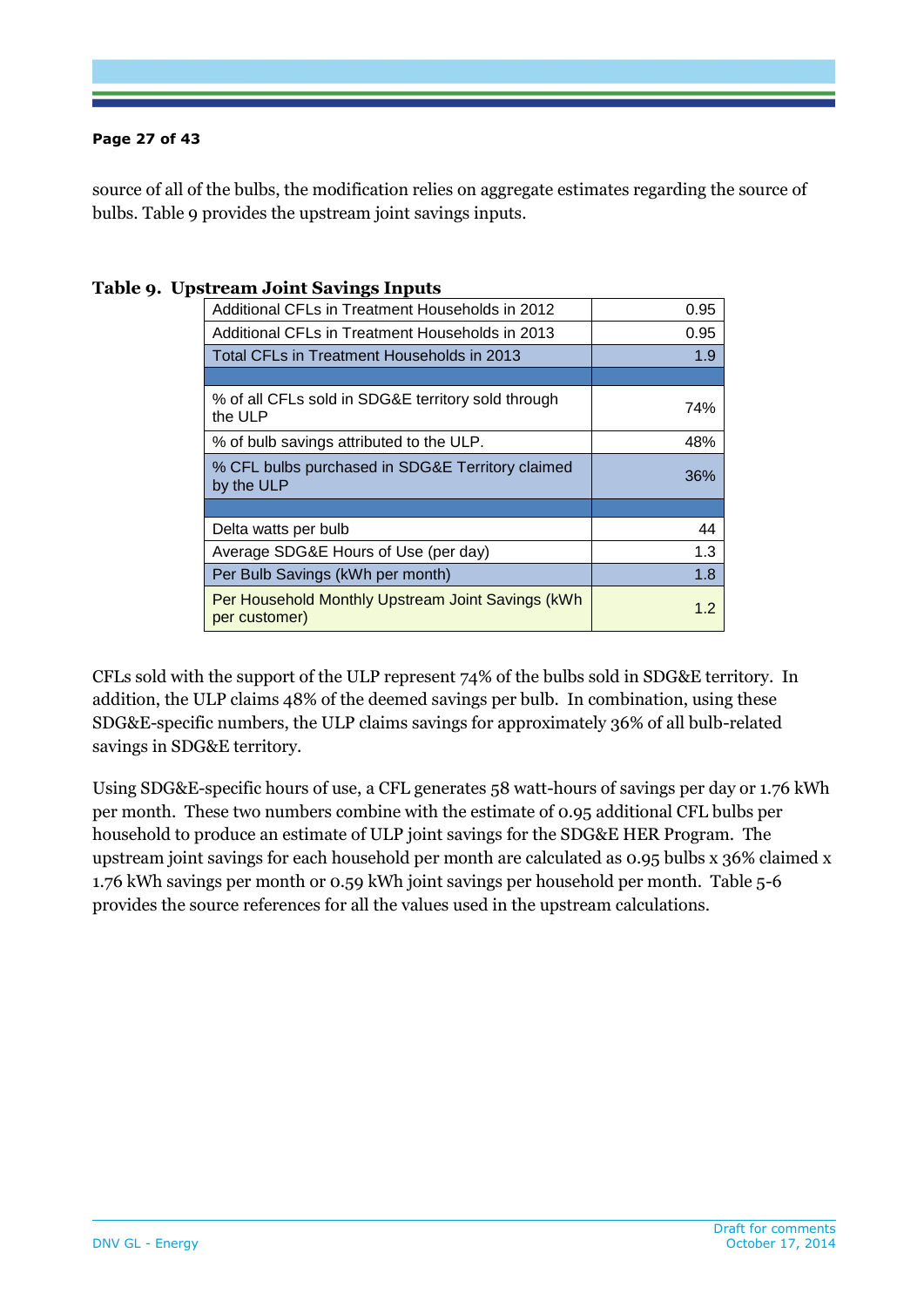#### **Page 28 of 43**

|                     | <b>Values</b>                                                                                                          | <b>Report</b>                                                                          | Page                                                                     | <b>Table</b>                                                                |
|---------------------|------------------------------------------------------------------------------------------------------------------------|----------------------------------------------------------------------------------------|--------------------------------------------------------------------------|-----------------------------------------------------------------------------|
|                     | $%$ of                                                                                                                 | <b>Compact Fluorescent Lamps</b><br>Market Effects Final Report                        | 71                                                                       | Table 23. California IOU Program CFL<br><b>Shipment Estimates</b>           |
| Bulbs in<br>program | Prepared by The Cadmus Group,<br>Inc.: Energy Services Group<br>(formerly Quantec, LLC) KEMA<br>Itron, Inc. (Apr 2010) | 71                                                                                     | Table 22. Market-Level CFL Sales<br>Estimates for California (2005-2008) |                                                                             |
|                     | Net-to-<br>gross                                                                                                       | <b>Final Evaluation Report:</b>                                                        | 58                                                                       | Table 26: Ex-ante v. Ex-post Savings<br>Parameters - Upstream Screw-in CFLs |
|                     | Delta<br>watts                                                                                                         | <b>Upstream Lighting Program</b><br>Volume 1 CALMAC Study ID:<br>CPU0015.01 (Feb 2010) | 80                                                                       | Table 44: Average Delta Watts (W) by<br>IOU - CFLs, Fixtures and LEDs       |
|                     | Daily<br>HOU                                                                                                           |                                                                                        | 42                                                                       | Table 18: Final Gross Savings Inputs -<br>Residential                       |

#### <span id="page-31-0"></span>**Table 10. Upstream Joint Savings Source References**

Table 11 combines the monthly per bulb upstream joint savings estimate with the monthly treatment group counts. This generates an estimate of upstream joint savings for the duration of the program using the conservative assumption that all additional bulbs were installed during the first month of the program.

| <b>Month</b> | <b>Joint Savings per</b><br><b>Customer -</b><br>Untracked/<br><b>Upstream Programs</b><br>(kWh) | <b>Count of Treatment</b><br>group Participants | Program<br>savings<br>(MWh) |
|--------------|--------------------------------------------------------------------------------------------------|-------------------------------------------------|-----------------------------|
| 13-Jan       | 1.2                                                                                              | 16,754                                          | 20.1                        |
| 13-Feb       | 1.2                                                                                              | 16,666                                          | 20.0                        |
| 13-Mar       | 1.2                                                                                              | 16,583                                          | 19.9                        |
| 13-Apr       | 1.2                                                                                              | 16,496                                          | 19.8                        |
| 13-May       | 1.2                                                                                              | 16,381                                          | 19.7                        |
| $13 - Jun$   | 1.2                                                                                              | 16,261                                          | 19.5                        |
| $13 -$ Jul   | 1.2                                                                                              | 16,105                                          | 19.3                        |
| $13-Au$ g    | 1.2                                                                                              | 15,945                                          | 19.1                        |
| 13-Sep       | 1.2                                                                                              | 15,806                                          | 19.0                        |
| 13-Oct       | 1.2                                                                                              | 15,704                                          | 18.8                        |
| 13-Nov       | 1.2                                                                                              | 15,599                                          | 18.7                        |
| 13-Dec       | 1.2                                                                                              | 15,505                                          | 18.6                        |
|              | 232.6                                                                                            |                                                 |                             |
|              | $(-230.6, 697.7)$                                                                                |                                                 |                             |

#### <span id="page-31-1"></span>**Table 11. Monthly Upstream Lighting Savings**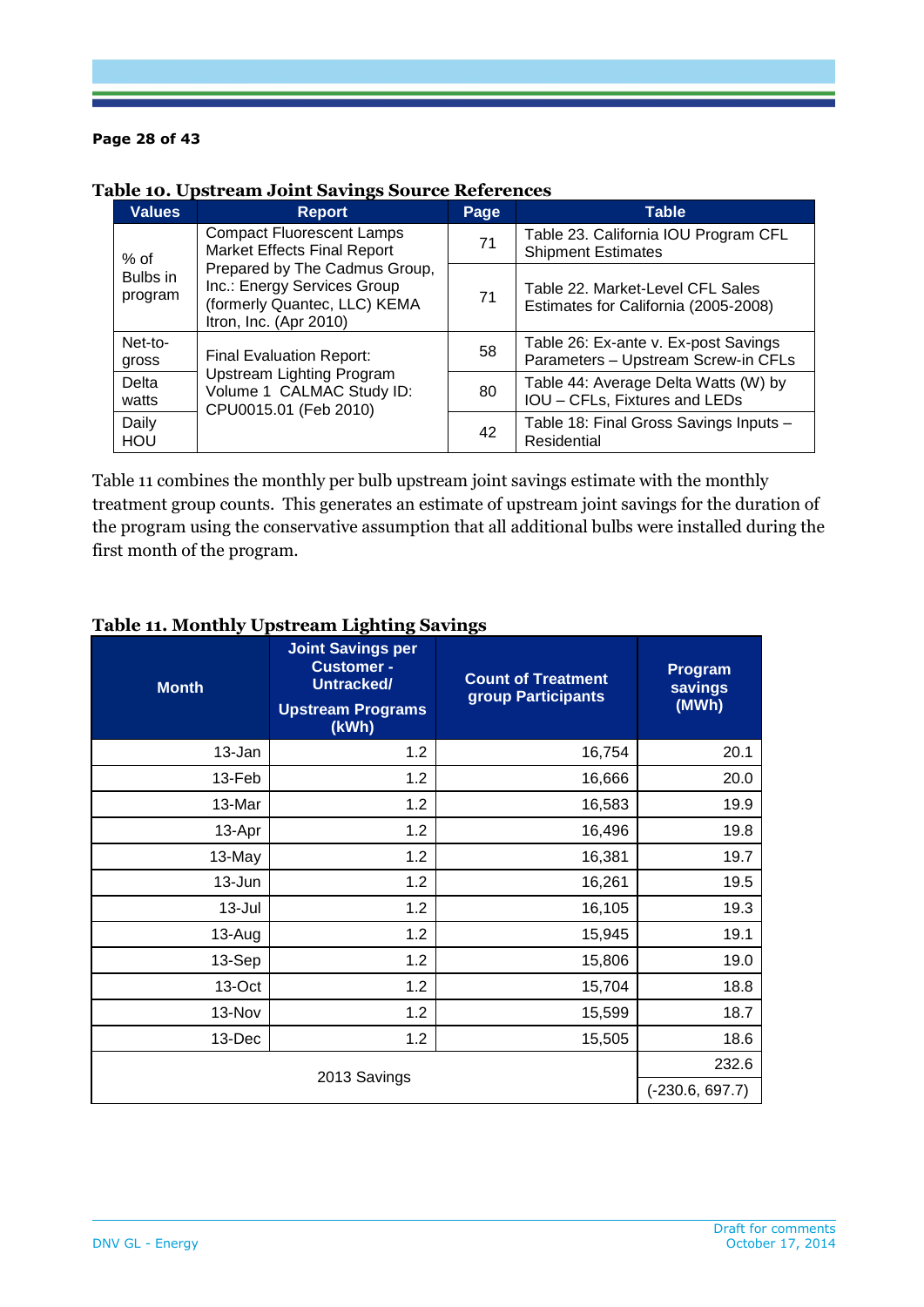#### **Page 29 of 43**

### <span id="page-32-0"></span>5.3.3 Upstream Interactive Effects

California recognizes the potential for interactive effects across fuels when assigning savings. Interactive effects are explicitly accounted for in the rebate program savings tracking database. For example, as indicated in [Figure](#page-28-0) 10 lighting and refrigerator electric savings cause a proportional negative gas effect. In this case, the interactive gas effects simply lower the overall estimate of gas savings for the treatment and control groups

For the un-tracked, upstream program savings we need to establish a similar estimate of interactive effects for gas. Similar to the tracked rebate program joint savings, the interactive gas effects have the opposite sign of the joint savings. In the case of the ULP, there are no gas joint savings. Rather than diminishing the effect of other gas joint savings, the interactive effect produce negative gas joint savings. In the context of ULP joint savings, interactive savings increase the HER program gas savings as measured in the billing analysis.

To calculate this value we use the ratio of kWh and therms savings per watt from DEER<sup>10</sup>. The relationship is described in the following equation.

$$
Therm\,effect=\frac{-0.02Th}{w}\Bigg/_{\textbf{1.44\,kWh}^{*}}\times\normalsize{kWh\,effect}=-0.02Th/_{\textbf{1.44kWh}}\times\normalsize{kWh\,upstream\,saving}
$$

This approach directly estimates the gas effect from the estimated un-tracked, upstream electric joint savings that are removed as potential double counting from HER program unadjusted electric savings. The only additional assumption contained herein is that DEER offers the correct relationship between CFL savings and gas interactive effects. This is the best source for this relationship at this time. This approach assumes that SDG&E HER Program treatment group members, all of which are dual-fuel households, have gas heat.

[Table 12](#page-33-0) provides the stream of Upstream Lighting Program interactive effects through the months of the program.

1

<sup>10</sup> http://deeresources.com/DEER2011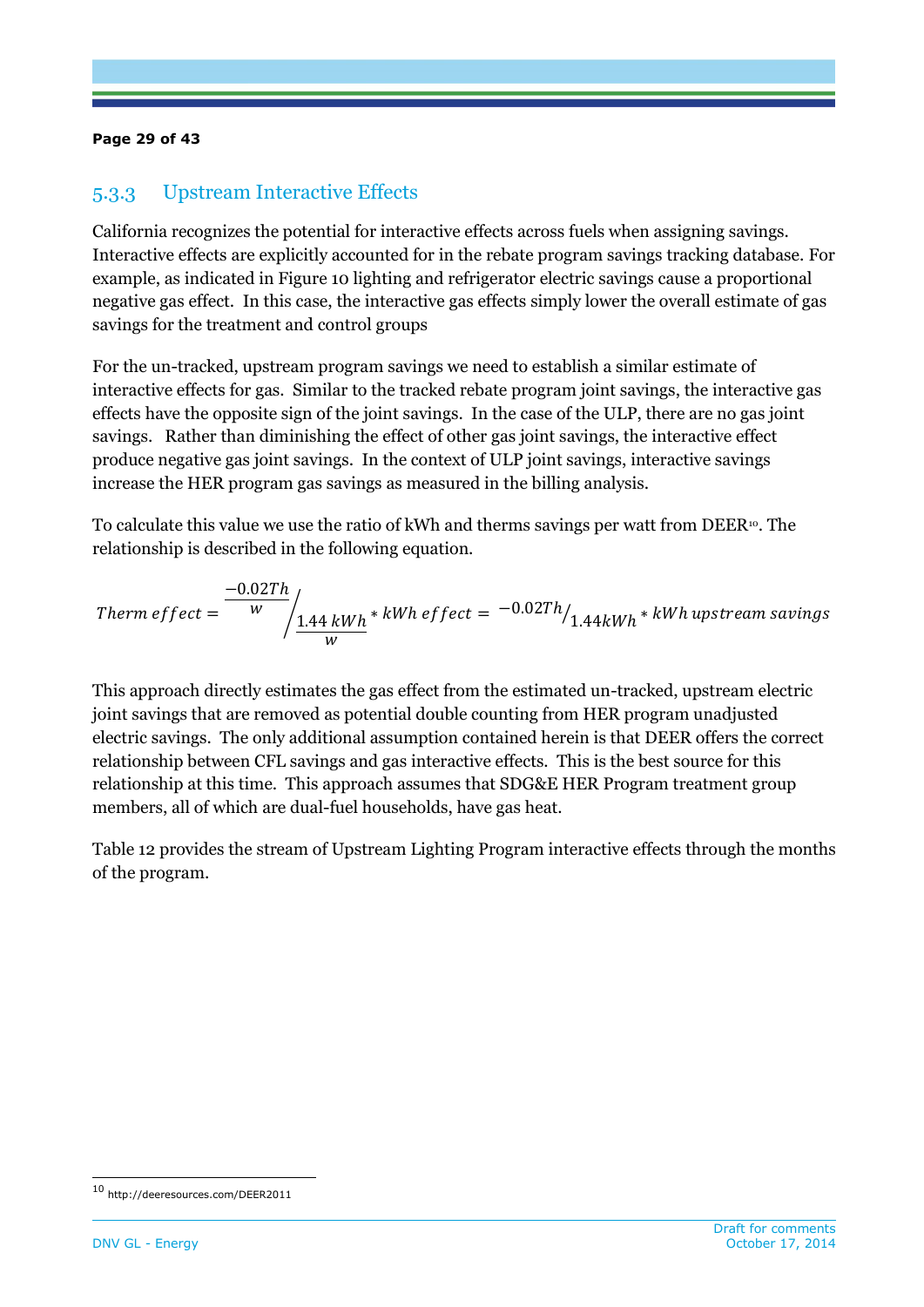#### **Page 30 of 43**

| <b>Month</b> | <b>Joint Savings per</b><br><b>Customer -</b><br><b>Untracked/Upstream</b><br><b>Programs (therms)</b> | <b>Count of Treatment</b><br><b>Group Participants</b> | Program<br><b>Joint savings</b><br>(1000)<br>Therms) |
|--------------|--------------------------------------------------------------------------------------------------------|--------------------------------------------------------|------------------------------------------------------|
| 13-Jan       | $-0.02$                                                                                                | 16,754                                                 | $-0.3$                                               |
| 13-Feb       | $-0.02$                                                                                                | 16,666                                                 | $-0.3$                                               |
| 13-Mar       | $-0.02$                                                                                                | 16,583                                                 | $-0.3$                                               |
| 13-Apr       | $-0.02$                                                                                                | 16,496                                                 | $-0.3$                                               |
| 13-May       | $-0.02$                                                                                                | 16,381                                                 | $-0.3$                                               |
| 13-Jun       | $-0.02$                                                                                                | 16,261                                                 | $-0.3$                                               |
| $13 -$ Jul   | $-0.02$                                                                                                | 16,105                                                 | $-0.3$                                               |
| $13-Auq$     | $-0.02$                                                                                                | 15,945                                                 | $-0.3$                                               |
| 13-Sep       | $-0.02$                                                                                                | 15,806                                                 | $-0.3$                                               |
| 13-Oct       | $-0.02$                                                                                                | 15,704                                                 | $-0.3$                                               |
| 13-Nov       | $-0.02$                                                                                                | 15,599                                                 | $-0.3$                                               |
| 13-Dec       | $-0.02$                                                                                                | 15,505                                                 | $-0.3$                                               |
|              | $-3.2ns$                                                                                               |                                                        |                                                      |

# <span id="page-33-0"></span>**Table 12. Monthly Upstream Lighting Gas interactive Effect**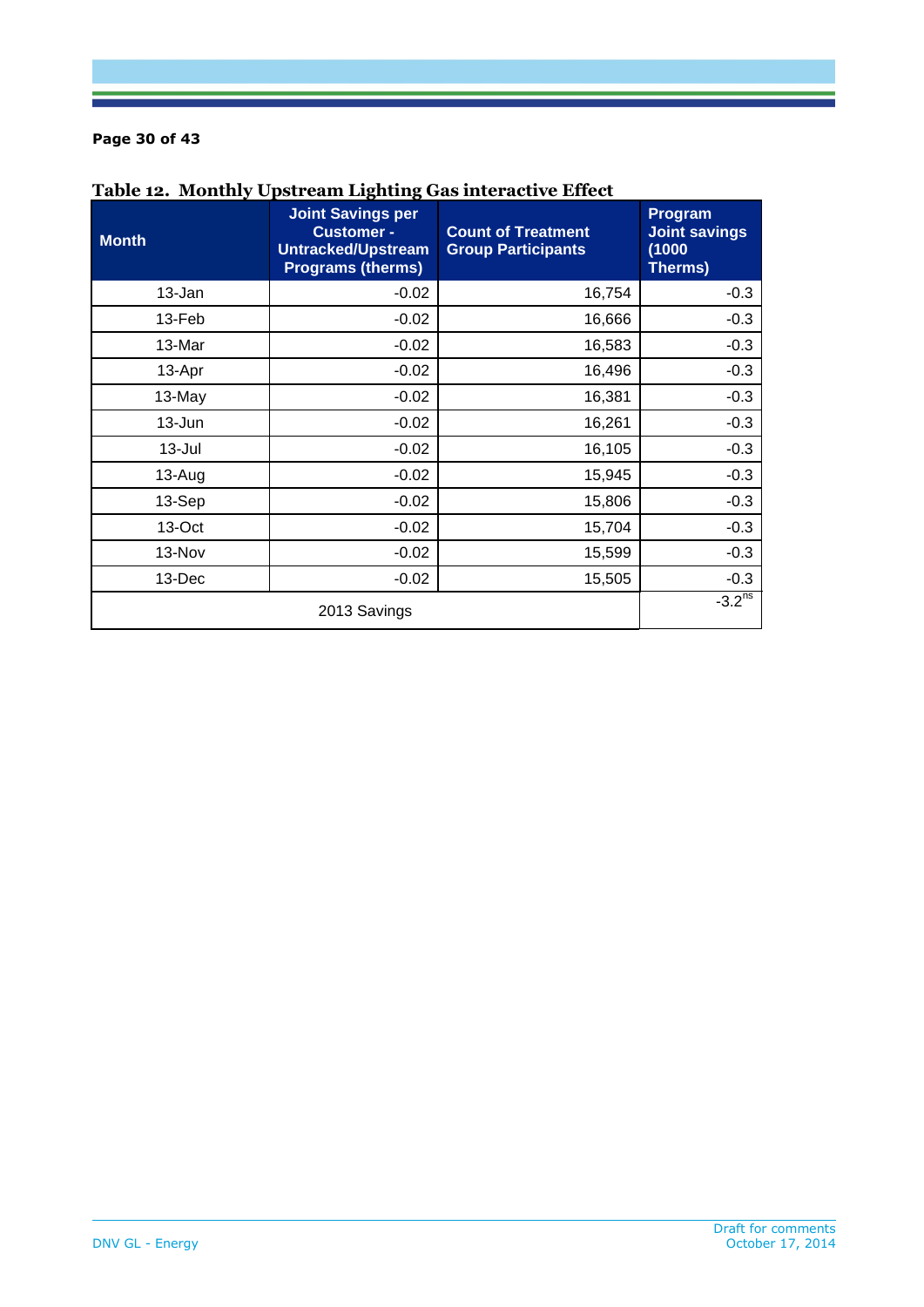#### **Page 31 of 43**

# <span id="page-34-0"></span>**5.4 Combined Results**

This section combines the results in the prior three sections to provide the final savings estimates for the program. Program savings reported in this section may not reflect the true program savings due to the control group's exposure to the MAS behavior program. We expect that due to the contamination, the savings may be lower due to a lower baseline in the control group to the extent that MAS successfully reduced electric and gas consumption.

[Table 13](#page-34-1) lists the unadjusted HER electric savings along with the two forms of joint savings that we removed from the unadjusted savings. The adjusted savings column provides the monthly household-level savings for the HER program with all potentially double-counted savings removed. Overall program adjusted savings are calculated using the monthly count of active treatment group participants.

|              |                   | kWh per Household                                                               |                                    |                 |                                              |                                              |
|--------------|-------------------|---------------------------------------------------------------------------------|------------------------------------|-----------------|----------------------------------------------|----------------------------------------------|
| <b>Month</b> | <b>Unadjusted</b> | <b>Joint Savings -</b><br><b>Joint Savings</b><br><b>Tracked</b><br>- Untracked |                                    | <b>Adjusted</b> | <b>Count of</b><br>Treatment<br><b>Group</b> | <b>Adjusted</b><br>Program<br><b>Savings</b> |
|              | <b>Savings</b>    | <b>Downstream</b><br><b>Programs</b>                                            | <b>Upstream</b><br><b>Programs</b> | <b>Savings</b>  | <b>Participants</b>                          | (MWh)                                        |
| 13-Jan       | 23.9              | 0.5                                                                             | 1.2                                | 22.2            | 16,754                                       | 372                                          |
| 13-Feb       | 16.9              | 0.5                                                                             | 1.2                                | 15.2            | 16,666                                       | 254                                          |
| 13-Mar       | 18.3              | 0.6                                                                             | 1.2                                | 16.5            | 16,583                                       | 274                                          |
| 13-Apr       | 18.1              | 0.6                                                                             | 1.2                                | 16.3            | 16,496                                       | 268                                          |
| $13$ -May    | 21.6              | 0.6                                                                             | 1.2                                | 19.7            | 16,381                                       | 323                                          |
| 13-Jun       | 20.3              | 0.6                                                                             | 1.2                                | 18.5            | 16,261                                       | 301                                          |
| $13 -$ Jul   | 28.8              | 0.6                                                                             | 1.2                                | 26.9            | 16,105                                       | 434                                          |
| $13 - Aug$   | 28.0              | 0.6                                                                             | 1.2                                | 26.2            | 15,945                                       | 417                                          |
| 13-Sep       | 38.2              | 0.6                                                                             | 1.2                                | 36.4            | 15,806                                       | 575                                          |
| 13-Oct       | 24.4              | 0.7                                                                             | 1.2                                | 22.5            | 15,704                                       | 354                                          |
| 13-Nov       | 21.9              | 0.6                                                                             | 1.2                                | 20.2            | 15,599                                       | 314                                          |
| 13-Dec       | 21.5              | 0.5                                                                             | 1.2                                | 19.8            | 15,505                                       | 307                                          |

#### <span id="page-34-1"></span>**Table 13. Combined Monthly Electric HER Program Results**

[Table](#page-35-0) 14 provides the same set of data for HER program gas savings. Joint savings are a non-issue for gas savings. There are no upstream, un-tracked gas savings in the SDG&E portfolio and the downstream savings were not statistically significantly different than zero. The downstream, tracked savings are included here as a true zero to be consistent with aggregate results.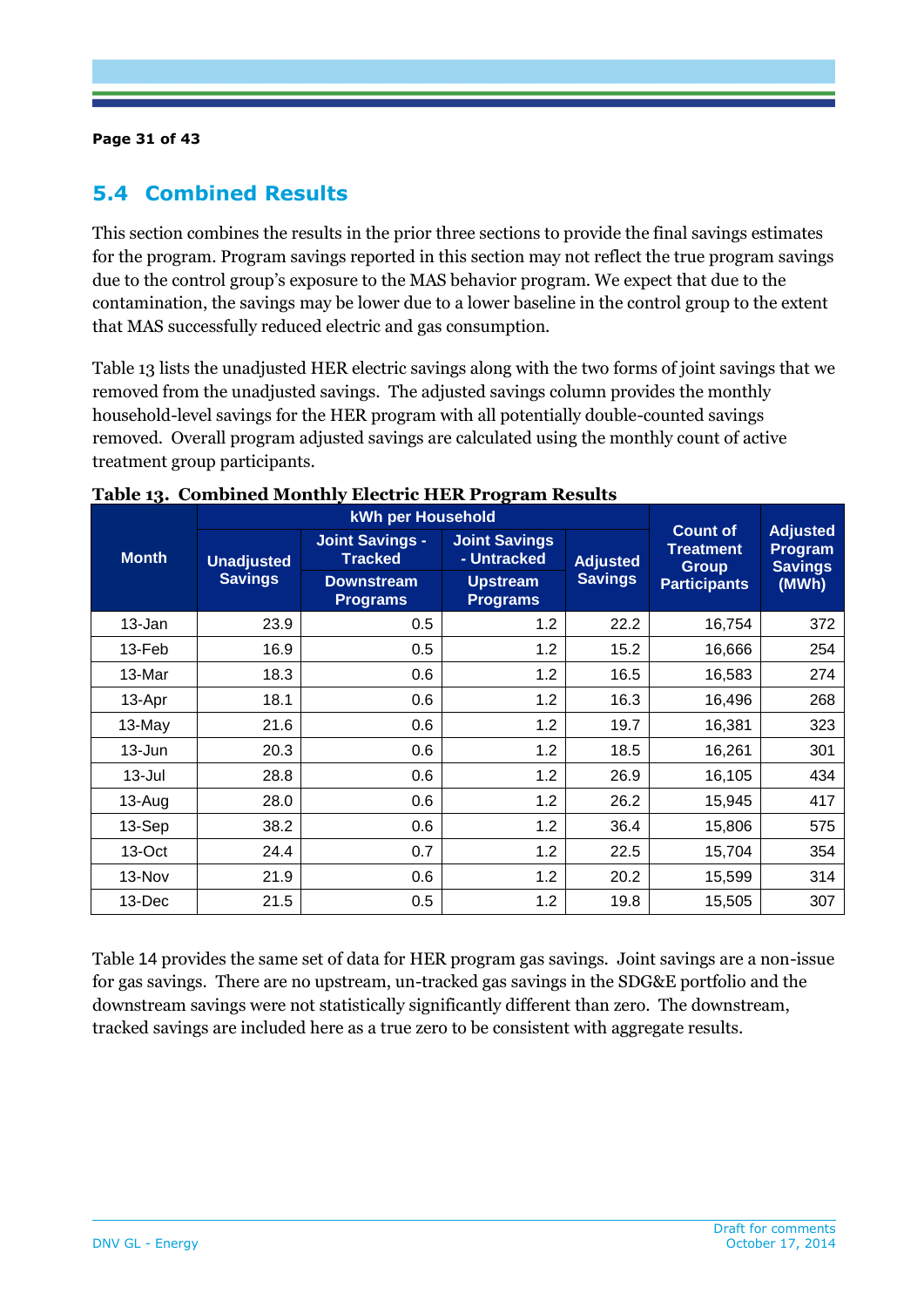#### **Page 32 of 43**

| <b>Month</b> |                   | <b>Therms per Household</b>    | <b>Adjusted</b> | <b>Count of</b><br><b>Treatment</b> | <b>Adjusted</b><br>Program<br><b>Savings</b> |
|--------------|-------------------|--------------------------------|-----------------|-------------------------------------|----------------------------------------------|
|              | <b>Unadjusted</b> | <b>Joint Savings - Tracked</b> | <b>Savings</b>  | <b>Group</b>                        | (0,000)                                      |
|              | <b>Savings</b>    | /Downstream Programs*          |                 | <b>Participants</b>                 | <b>Therms)</b>                               |
| 13-Jan       | 2.7               | $-0.02$                        | 2.7             | 16,754                              | 45.9                                         |
| 13-Feb       | 1.7               | $-0.02$                        | 1.7             | 16,666                              | 29.1                                         |
| 13-Mar       | 1.9               | $-0.02$                        | 1.9             | 16,583                              | 31.7                                         |
| 13-Apr       | 1.0               | $-0.02$                        | 1.0             | 16,496                              | 16.5                                         |
| 13-May       | 0.6               | $-0.02$                        | 0.7             | 16,381                              | 10.8                                         |
| 13-Jun       | 0.2               | $-0.02$                        | 0.3             | 16,261                              | 4.2                                          |
| $13 -$ Jul   | 0.2               | $-0.03$                        | 0.3             | 16,105                              | 4.0                                          |
| $13 - Aug$   | 0.2               | $-0.03$                        | 0.2             | 15,945                              | 3.2                                          |
| 13-Sep       | 0.0               | $-0.03$                        | 0.0             | 15,806                              | $-0.3$                                       |
| 13-Oct       | 0.2               | $-0.03$                        | 0.2             | 15,704                              | 3.5                                          |
| 13-Nov       | 0.6               | $-0.03$                        | 0.6             | 15,599                              | 10.1                                         |
| 13-Dec       | 1.9               | $-0.03$                        | 2.0             | 15,505                              | 30.5                                         |

#### <span id="page-35-0"></span>**Table 14. Combined Monthly Gas HER Program Results**

\* Upstream Lighting Program interactive effects are included as a negative number because they increase overall gas savings.

Aggregate savings are reported in [Table 15.](#page-35-1) Adjusted savings represents the HER program savings net of any savings claimed by any other SDG&E energy efficiency programs.

#### <span id="page-35-1"></span>**Table 15. Program-Level Savings Estimates**

| <b>Evaluation</b><br><b>Period</b> | <b>Source</b>                                 | <b>Electric (MWh)</b> | Gas (,000<br>Therms) |
|------------------------------------|-----------------------------------------------|-----------------------|----------------------|
|                                    | <b>Unadjusted Savings</b>                     | 4,539.84              | 184.4                |
| January 2013 -<br>December 2013    | Tracked, Downstream Joint Savings             | 114.0                 | $-1.0$               |
|                                    | Untracked, Upstream Lighting Joint<br>Savings | 232.6                 | $-3.9$               |
|                                    | <b>Adjusted Savings</b>                       | 4,193.27              | 189.33               |

[Table 16](#page-36-0) presents the unadjusted and adjusted savings as a fraction of control group, post-period consumption. <sup>11</sup> Percentage savings are widely used to describe OPower program savings across utilities. As reported in other venues, these percentages may be adjusted or unadjusted savings. These results are consistent in magnitude with savings reported by other Opower programs.

1

 $11$  Per customer savings are calculated by dividing the total aggregate savings by the average number of customers during that time period.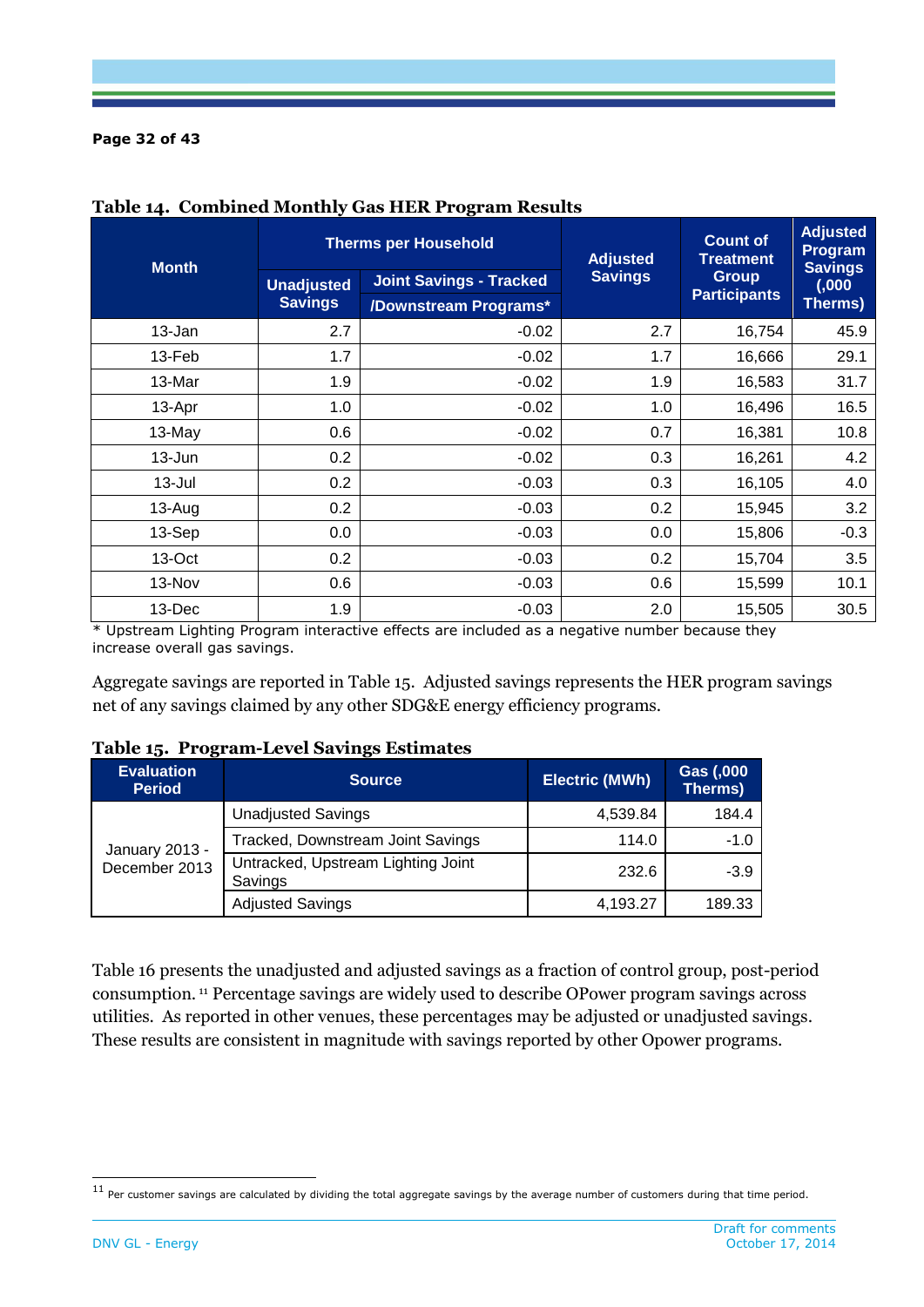#### **Page 33 of 43**

# <span id="page-36-0"></span>**Table 16. Savings per Household as a Percent of Consumption**

| <b>Evaluation</b><br><b>Period</b> | <b>Fuel</b> | Unadjusted,<br>Per<br><b>Customer</b><br><b>Savings</b> | Adjusted,<br><b>Per</b><br><b>Customer</b><br><b>Savings</b> | Per.<br><b>Customer</b><br><b>Consumption</b> | <b>Unadjusted</b><br><b>Savings as</b><br><b>Percentage</b><br>οf<br><b>Consumption</b> | <b>Adjusted</b><br><b>Savings as</b><br>Percentage<br><b>o</b> t<br><b>Consumption</b> |
|------------------------------------|-------------|---------------------------------------------------------|--------------------------------------------------------------|-----------------------------------------------|-----------------------------------------------------------------------------------------|----------------------------------------------------------------------------------------|
| January 2013 -                     | Electric    | 281.9                                                   | 260.4                                                        | 10,023                                        | 2.81%                                                                                   | 2.60%                                                                                  |
| December<br>2013                   | Gas         | 11.3                                                    | 11.6                                                         | 580                                           | 1.95%                                                                                   | 2.00%                                                                                  |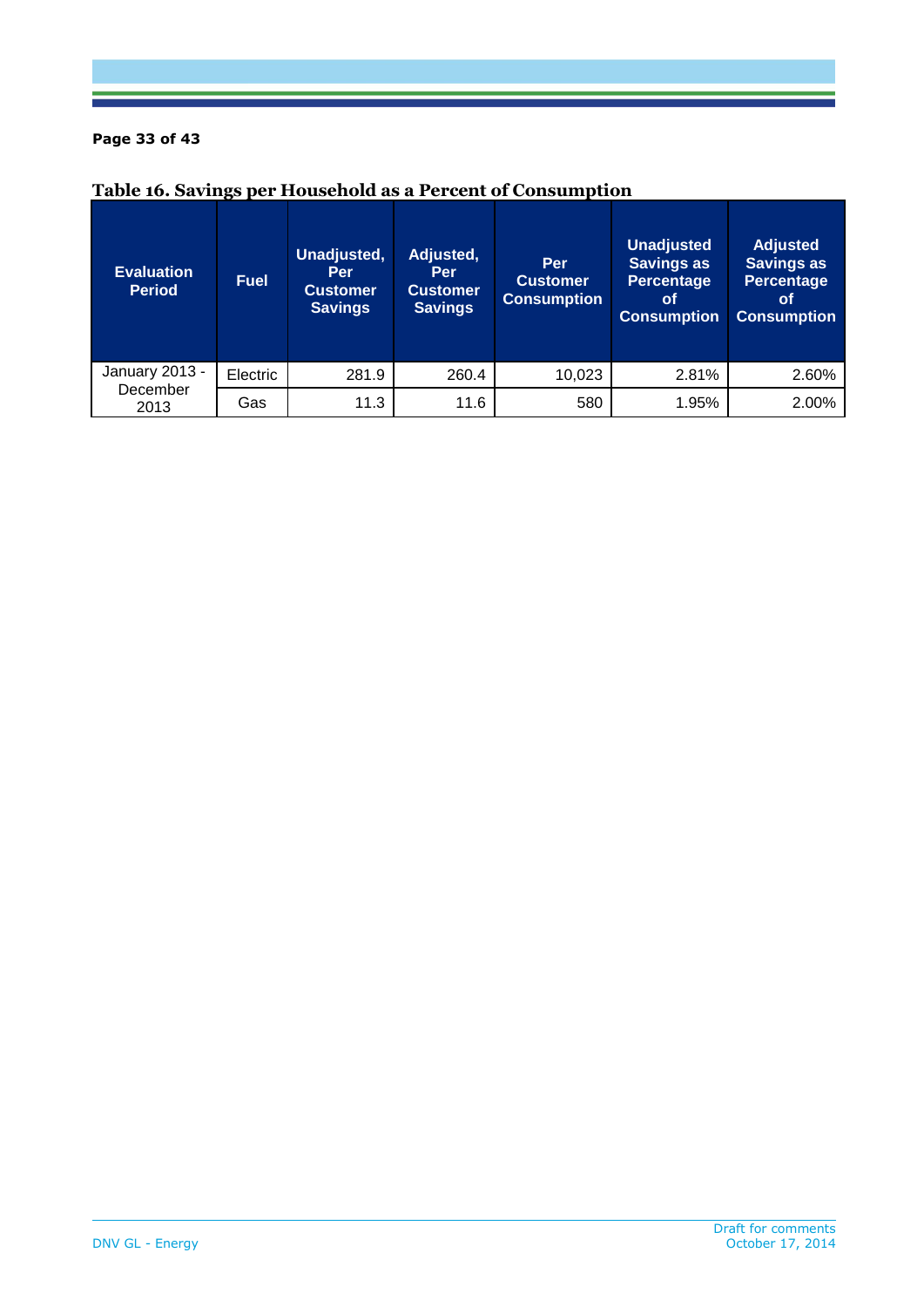**Page 34 of 43**

# <span id="page-37-0"></span>**6 APPENDIX**



# <span id="page-37-1"></span>**6.1 SDG&E HER Program Savings 2012-2013**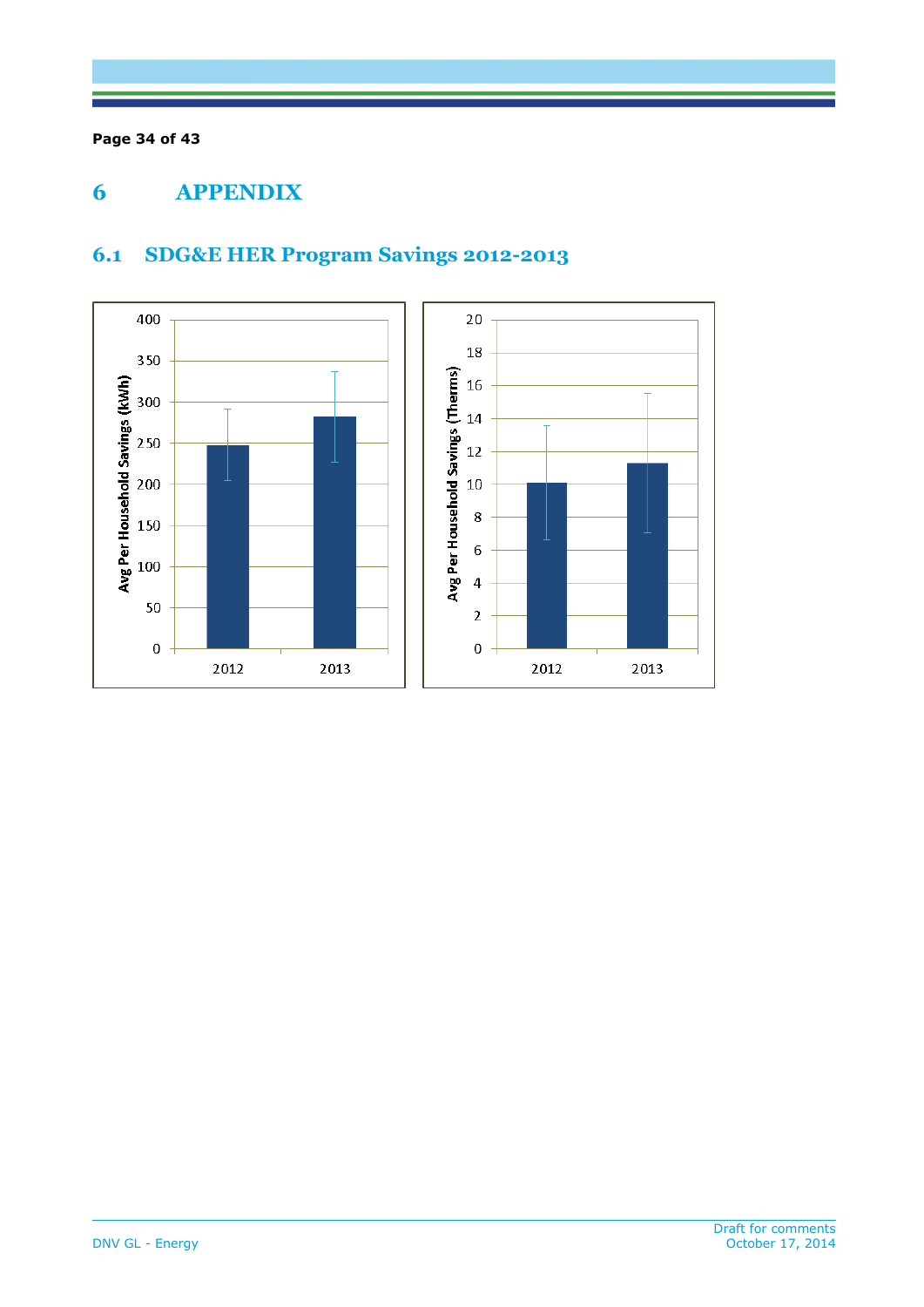#### **Page 35 of 43**

### <span id="page-38-0"></span>**6.2 MAS Contamination in HER design**

We include this section to present results from different methods that DNV GL explored to estimate HER program savings for 2013.

Under a randomized experiment, contamination happens when customers in the control group are exposed to the same or similar intervention that the treatment group received. For SDG&E HER program, a subset of the control group received a similar intervention thru SDG&E's Manage Act Save (MAS) program. MAS program is an energy conservation behavior program that allows homeowners to earn points for saving energy and use the points to redeem rewards. The program provides information on homeowner's historical consumption and also compares homeowner's energy use with other similar homes.

Instead of having a steady baseline that would mirror what the treatment group would have done in the absence of the HER program, the exposure of the control group to other behavioral based program may cause the customers to change the way they use energy.

DNV GL explored different approaches in estimating program savings in 2013:

- **Method 1.** All Sites. This is a Fixed Effects estimation using the full HER population. This takes full advantage of the RCT ignoring the contamination issue. This is the model DNV GL used to estimate savings in 2013.
- **Method 2.** MAS sites removed. This is a Fixed Effects estimation without the 7,823 sites in the HERcontrol group that were enrolled in MAS program (MAS-HER sites). This leads to a removal of 39% of the initial HER control group.
- **Method 3.** MAS reads removed. Fixed effects estimation using full HER population but excludes billing reads of MAS-HER sites after the MAS program's launch date. This leads to excluding energy consumption for the last 6 months in 2013 of the 39% of the initial HER control group.
- **Method 4.** MAS and selected treatment sites removed. This is a Fixed Effects estimation without MAS-HER sites and selected customers in the treatment group. A bin of customers from the treatment group was created using a similar range of annual consumption observed for MAS-HER sites. Annual consumption was based on the period Oct 2011 to Sep 2012 which is the same period used in one of the MAS sampling criteria. From the created bin, 7,823 treatment sites were randomly selected and removed from the analysis.

For Method 4, DNV GL validated the sites selected in the treatment group to balance the removal of the sites in the control group[.](#page-38-1) 

<span id="page-38-1"></span>[Table](#page-38-1) 17 shows that the difference in consumption between MAS-HER sites and selected treatment group is not statistically significant.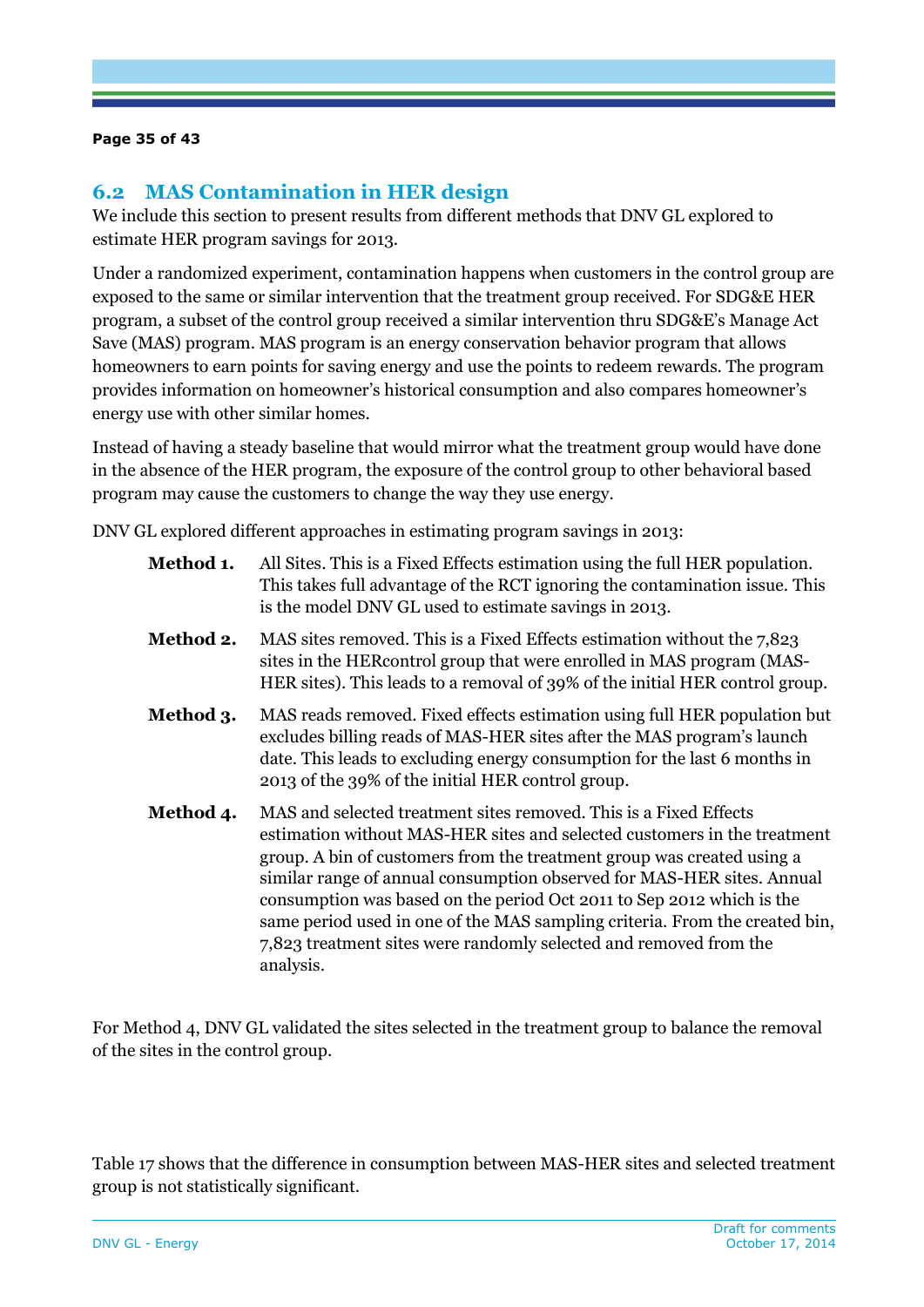#### <span id="page-39-0"></span>**Table 17. Test of mean differences in consumption between MAS-HER sites and selected HER treatment sites**

| <b>Group</b>                | <b>Count of</b><br><b>Treatment</b><br><b>Group</b><br><b>Participants</b> | Average<br><b>Annual Use</b><br>(Oct2011-<br><b>Sep2012)</b> | <b>Difference</b> | tvalue  |
|-----------------------------|----------------------------------------------------------------------------|--------------------------------------------------------------|-------------------|---------|
| Opower control sites in MAS | 7,823                                                                      | 11,487.3                                                     | $-6.92ns$         | $-0.08$ |
| Matched treatment sites     | 7,823                                                                      | 11,494.3                                                     |                   |         |

[Table 18](#page-39-1) provides the monthly kWh savings estimates from various approaches used by DNV GL [Figure 11](#page-40-1) provides a graphical illustration of monthly savings estimates in 2012 and 2013 as reported in Table 18.

**Error! Reference source not found.** provides the monthly Therm savings estimates from arious approaches used by DNV GL while **Error! Reference source not found.** provides a graphical illustration of savings estimates in 2012 and 2013 as reported in [Table 19.](#page-40-0)

#### <span id="page-39-1"></span>**Table 18. Monthly kWh Savings per Household from Different Estimation Approaches**

|               | <b>Unadjusted Savings per Household (kWh)</b> |                 |                 |                 |  |  |
|---------------|-----------------------------------------------|-----------------|-----------------|-----------------|--|--|
| <b>Month</b>  | <b>Method 1</b>                               | <b>Method 2</b> | <b>Method 3</b> | <b>Method 4</b> |  |  |
| $Jan-13$      | 23.9                                          | 9.7             | 23.9            | 17.2            |  |  |
| Feb-13        | 16.9                                          | 14.4            | 16.7            | 10.7            |  |  |
| Mar-13        | 18.3                                          | 17.3            | 18.3            | 10.5            |  |  |
| Apr-13        | 18.1                                          | 19.0            | 18.1            | 9.1             |  |  |
| $May-13$      | 21.6                                          | 29.5            | 21.5            | 23.3            |  |  |
| $Jun-13$      | 20.3                                          | 22.5            | 20.3            | 17.8            |  |  |
| <b>Jul-13</b> | 28.8                                          | 27.0            | 22.5            | 33.6            |  |  |
| Aug-13        | 28.0                                          | 31.9            | 27.4            | 34.1            |  |  |
| Sep-13        | 38.2                                          | 31.2            | 26.2            | 52.3            |  |  |
| $Oct-13$      | 24.4                                          | 28.5            | 24.0            | 26.5            |  |  |
| <b>Nov-13</b> | 21.9                                          | 27.3            | 23.1            | 20.0            |  |  |
| Dec-13        | 21.5                                          | 26.8            | 22.3            | 28.6            |  |  |
| 2013 Savings  | 282                                           | 285             | 264             | 284             |  |  |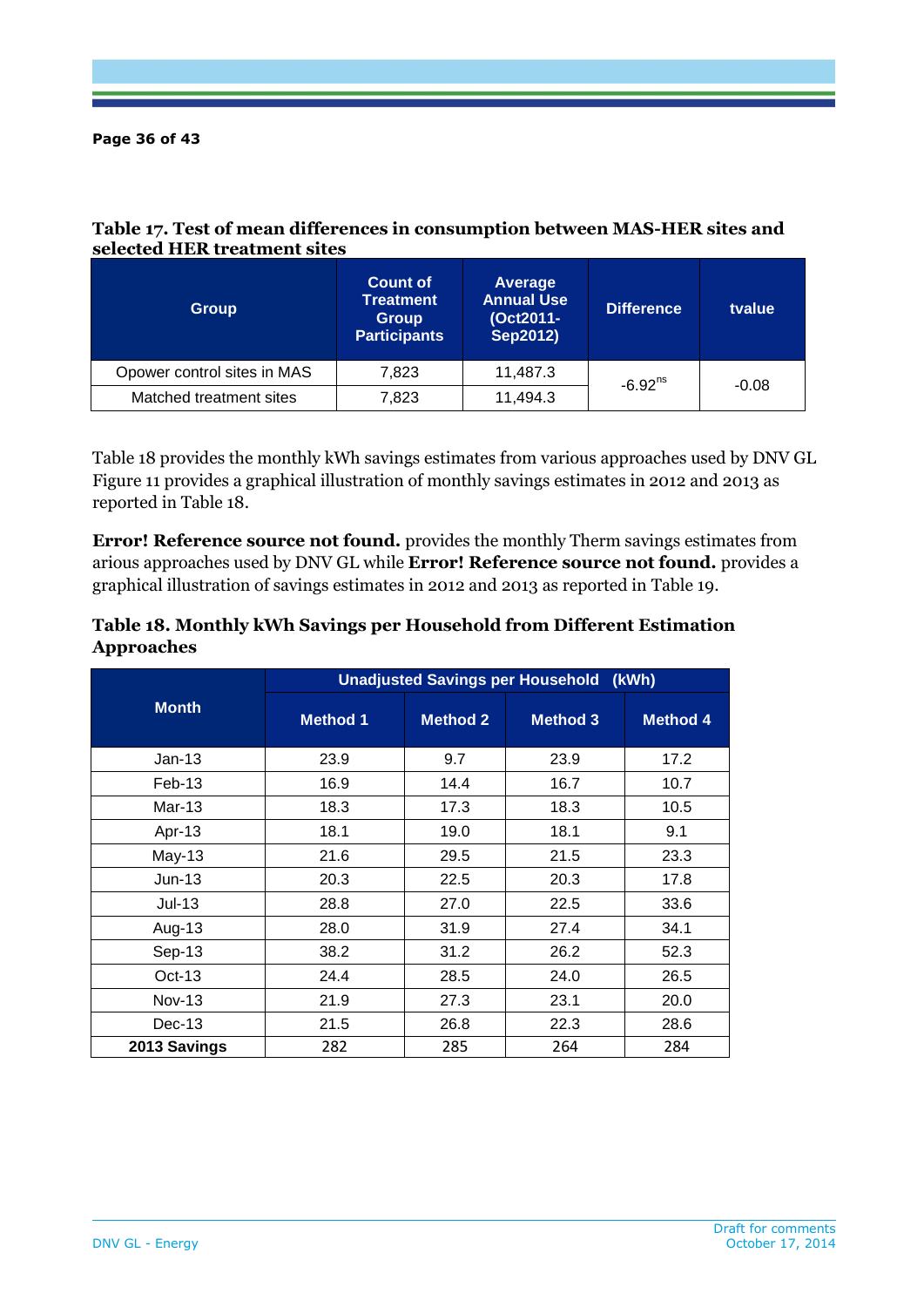



<span id="page-40-1"></span>**Figure 11. Comparison of 2012 and 2013 Monthly kWh Savings Estimates**

<span id="page-40-0"></span>

|                   | Table 19. Monthly Therms Savings per Household from Different Estimation |
|-------------------|--------------------------------------------------------------------------|
| <b>Approaches</b> |                                                                          |

|               | <b>Unadjusted Savings per Household (Therms)</b> |                 |                 |                 |  |  |
|---------------|--------------------------------------------------|-----------------|-----------------|-----------------|--|--|
| <b>Month</b>  | <b>Method 1</b>                                  | <b>Method 2</b> | <b>Method 3</b> | <b>Method 4</b> |  |  |
| $Jan-13$      | 2.7                                              | 0.0             | 2.7             | 0.1             |  |  |
| Feb-13        | 1.7                                              | 0.1             | 1.8             | 0.3             |  |  |
| Mar-13        | 1.9                                              | 0.5             | 1.9             | 1.0             |  |  |
| Apr-13        | 1.0                                              | 1.0             | 1.0             | 1.2             |  |  |
| $May-13$      | 0.6                                              | 0.3             | 0.7             | 1.0             |  |  |
| $Jun-13$      | 0.2                                              | 0.2             | 0.2             | 1.2             |  |  |
| $Jul-13$      | 0.2                                              | $-0.2$          | 3.6             | 0.9             |  |  |
| Aug-13        | 0.2                                              | $-0.3$          | 3.6             | 0.7             |  |  |
| Sep-13        | 0.0                                              | 0.2             | 4.2             | 1.0             |  |  |
| Oct-13        | 0.2                                              | 0.5             | 4.4             | 1.0             |  |  |
| <b>Nov-13</b> | 0.6                                              | 2.0             | 5.7             | 1.7             |  |  |
| Dec-13        | 1.9                                              | 3.4             | 7.3             | 2.7             |  |  |
| 2013 Savings  | 11                                               | 8               | 37              | 13              |  |  |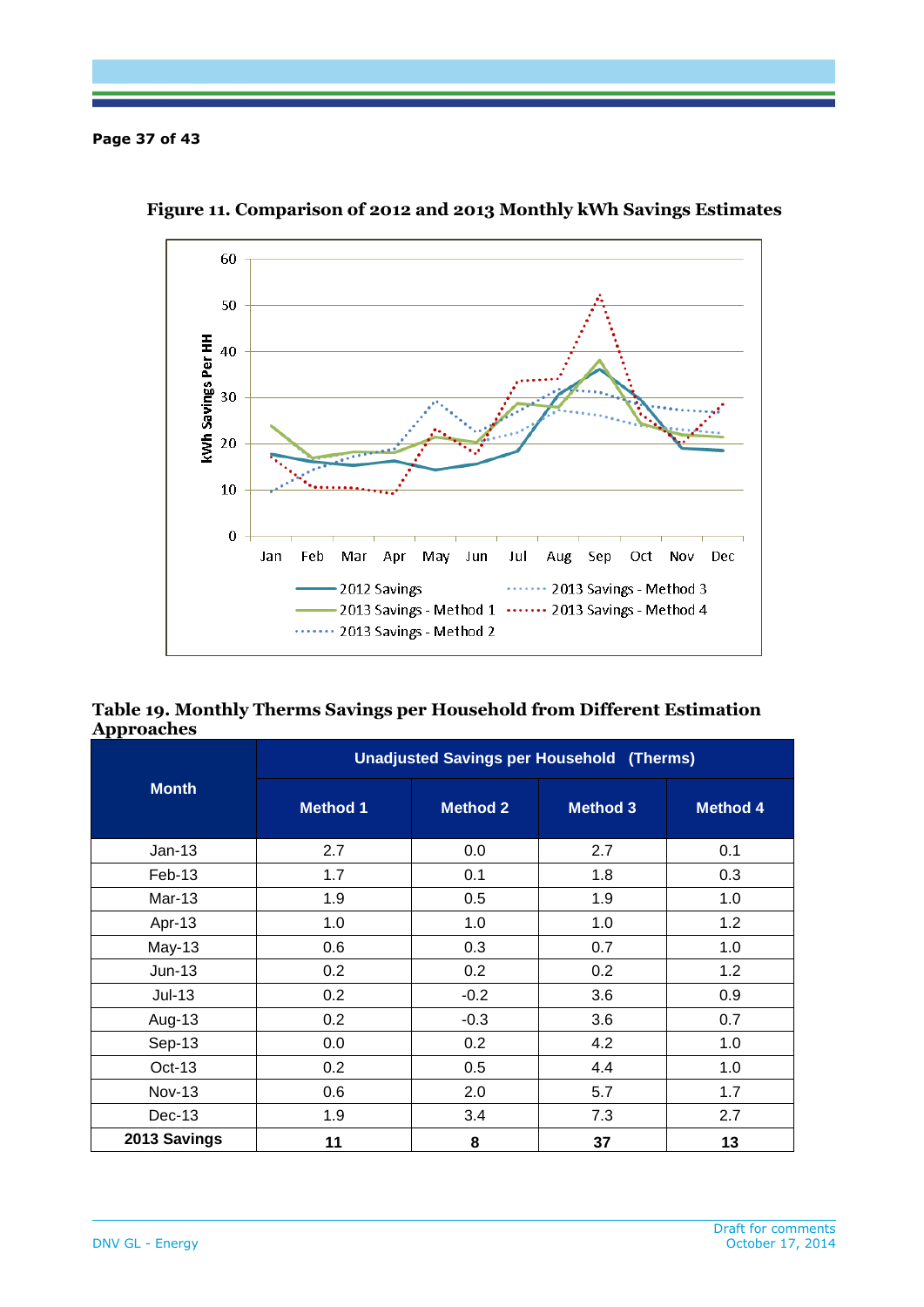



<span id="page-41-0"></span>**Figure 12. Comparison of 2012 and 2013 Monthly Therms Savings Estimates**

As shown in Figure 11, 2013 monthly kWh savings estimates using Method 1 are higher than savings reported in 2012 evaluation for the first 6 months. The incremental increase in savings between the first 7 months of 2012 and 2013 averaged to about 5 kWh per month. However, in the last 5 months, the difference between 2012 savings and 2013 savings-Method1 more or less diminished indicating that the incremental increase in saving is almost zero. These findings are consistent with our expectations of lower measured consumption reduction for HER due to MAS contamination. However, it is also important to note that climate in 2013 is relatively milder than 2013.

For gas, there is no obvious increase in monthly savings from 2012 to 2013 using Method 1 that can be attributed to MAS contamination. For most months, gas savings estimates are similar between 2012 and 2013 program years except savings in January and December.

Methods 2, 3 and 4 actively remove sites or bill reads in an attempt to estimate savings that would correct for MAS contamination. Method 3 generated the lowest annual electric savings while Methods 1, 2 and 4 produced electric savings that are similar in magnitude. On the other hand, annual gas savings using Method 3 are more than three times the magnitude of gas savings generated using Method 1. This implies that estimating savings by simply excluding contaminated reads can produce results that are not robust.

Method 3 is similar to Method 1 in the first 6 months, by design. The other two methods remove substantial numbers of households altogether. These results for Methods 2 and 4 are quite different from Method 1 indicating that these changes in overall population have non-trivial impacts on the monthly savings.